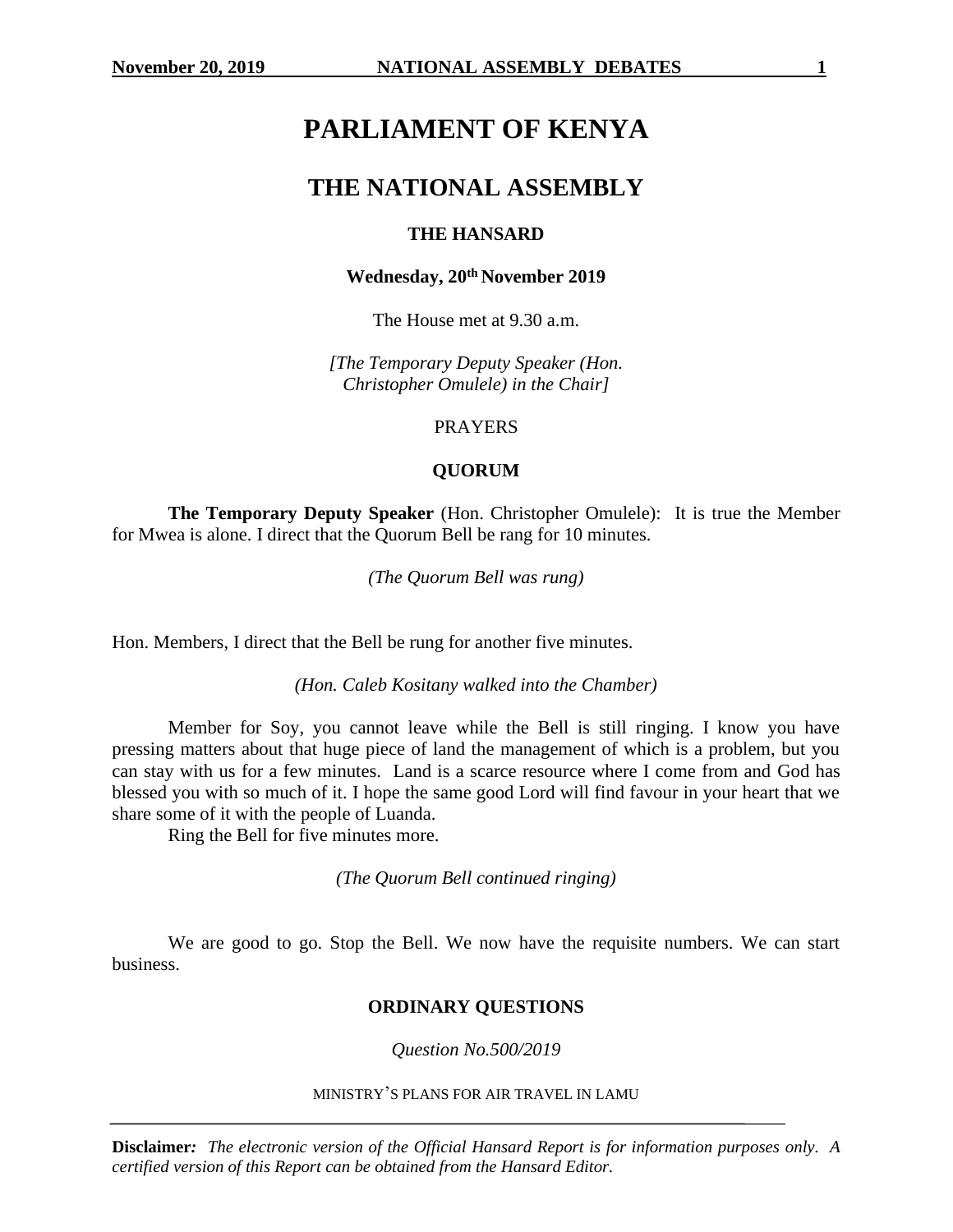**Hon. (Ms.) Ruweida Obo** (Lamu CWR, JP): Thank you, Hon. Temporary Deputy Speaker for giving me this opportunity to ask Question No.500 of 2019 to the Cabinet Secretary for Ministry of Transport, Infrastructure, Housing and Urban Development.

(i) What plans has the ministry put in place to develop an airstrip on Pate Island in Lamu County to serve over 20,000 residents and tourists as well as security agencies in the area?

(ii) What measure has the ministry put in place to ensure runway lights are installed at Manda Airport to make it operational at night?

**The Temporary Deputy Speaker** (Hon. Christopher Omulele): That Question will be responded to before the Departmental Committee on Transport, Public Works and Housing.

The next Question is by Hon. Isaac Waihenya Ndirangu, Member for Roysambu. Hon. Waihenya has indicated that he will not be available this morning. That Question is deferred.

# *Question No.501/2019*

#### STATUS OF OWNERSHIP OF LAND REF.NO.71/7 BY KAMUTHI FARMERS CO-OPERATIVE SOCIETY

# *(Question deferred)*

The next Question is by Hon. Mary Wamaua, Member for Maragwa. She has also given an indication that she will not be available this morning. She is out of station on official matters. Therefore, I direct that the Question is deferred.

# *Question No.502/2019*

#### AUDIT ON ALL FOOD PROCESSING COMPANIES IN THE COUNTRY

# *(Question deferred)*

We will move on to the next Order on the Order Paper.

# **MOTION**

#### GOVERNMENT FACILITATION TO KENYA NATIONAL FARMERS' FEDERATION ON DATABASE MANAGEMENT

THAT, aware that farmers in Kenya are least organised into associations, following the collapse of the agricultural cooperatives; further aware that the Crops Act, 2013 provides for registration of farmers so as to establish who they are and what they produce; noting that Government's efforts to establish farmers' organisations have ended up delivering short-lived and unsustainable initiative-based groups which fizzle out soon after their formation; further noting that the best way to organise farmers is through their organisations; appreciating that the best suited organisation to undertake farmers' registration is the Kenya National Farmers' Federation which has both experience and capacity; further noting that through organised farmers, farming will be more beneficial in terms of volumes, lowered cost of production and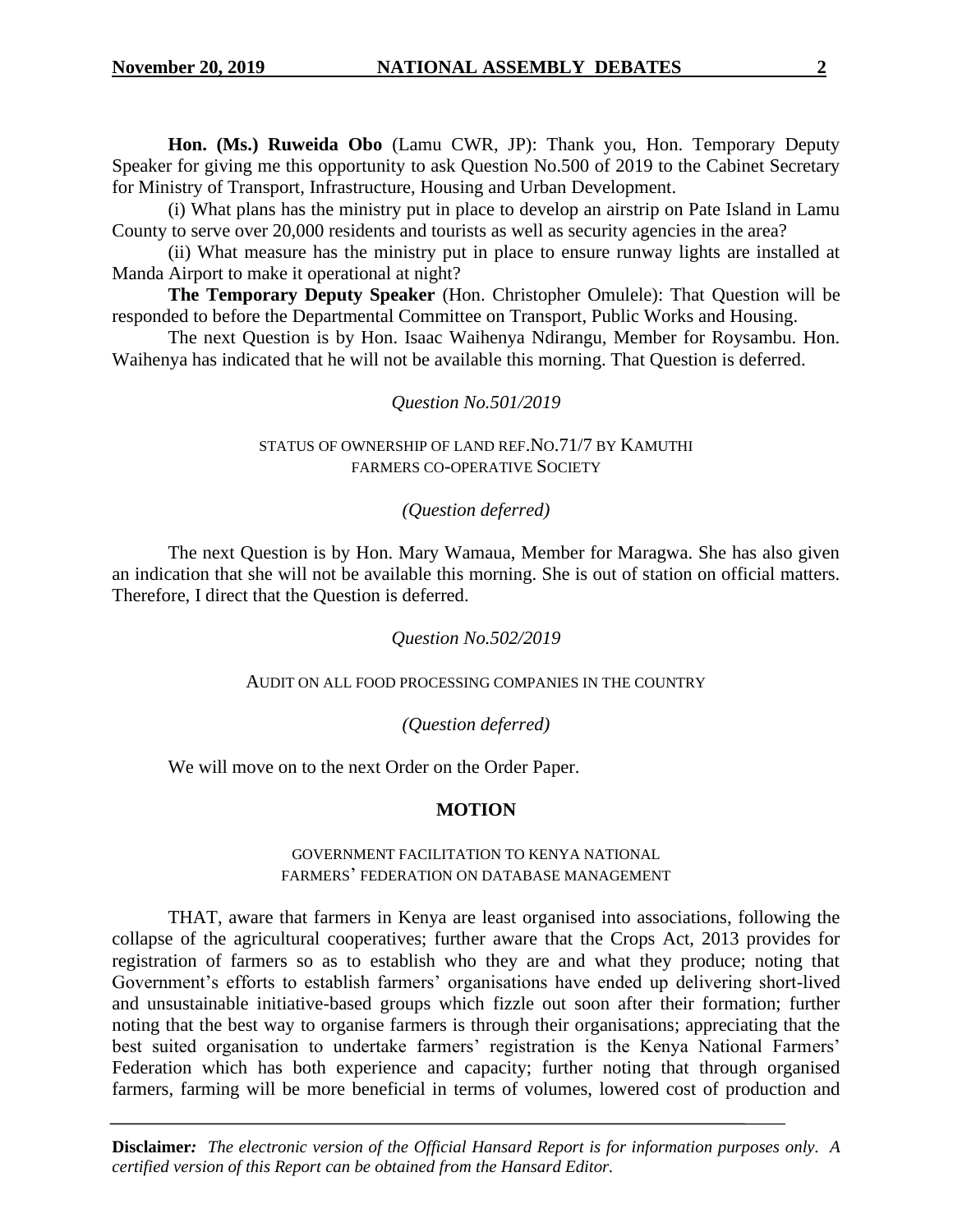improving organised raw material supply to industry; realising that organising farmers into agribusiness entities is a costly undertaking which calls for Government support and acknowledging that through organised production systems, the country will achieve the Big Four Agenda faster and also create more and better jobs in the agricultural value chains; this House urges the Government to facilitate and support the Kenya National Farmers' Federation to mobilise and organise the registration of farmers into preferred entities and manage national farmers' database for use in engagements and sustainable management of the various agricultural product value chains.

*(Hon. John Mutunga on 30.10.2019)*

*(Debate concluded on 13.11.2019 - Morning Sitting)*

**The Temporary Deputy Speaker** (Hon. Christopher Omulele): I direct that the Question to be put the next time this Order is set down on the Order Paper. We do not have the requisite numbers.

*(Putting of the Question deferred)*

The Hon. Waihenya, you have just walked in after we have deferred your Question. You will have to wait for such time that it will be set out on the Order Paper again.

Next Order!

#### **BILL**

#### *Second Reading*

#### THE EQUALISATION FUND BILL

#### *(Hon. Kassait Kamket on 13.11.2019 - Morning Sitting)*

*(Resumption of Debate interrupted on 13.11.2019 – Morning Sitting)*

**The Temporary Deputy Speaker** (Hon. Christopher Omulele): Hon. Members, this matter was already under consideration. Member for Bura was on his feet and he had a balance of nine minutes. He had indicated to me that he is dealing with matters budget in his Departmental Committee on Labour and Social Welfare. Hon. Chris Wamalwa, I know exactly what you want to raise. If it is the issue of the constitutionality or the matter of whether this is a matter that affects counties and needs the concurrence of the other House, it is being dealt with. There will be a Communication to it. Speak, Hon. Chris Wamalwa.

**Hon. (Dr.) Chris Wamalwa** (Kiminini, FORD-K): Thank you, Hon. Temporary Deputy Speaker.

As we await your direction pertaining the constitutionality of this Bill, my humble request is that you consider that many people had spoken on the Equalisation Fund Bill. Will I be in order to request you, because one cannot speak twice, to go through the list of those who had spoken for purposes of that provision? Will I be in order? I had loaded and just realised I had spoken on this Bill and my neighbor here is not aware.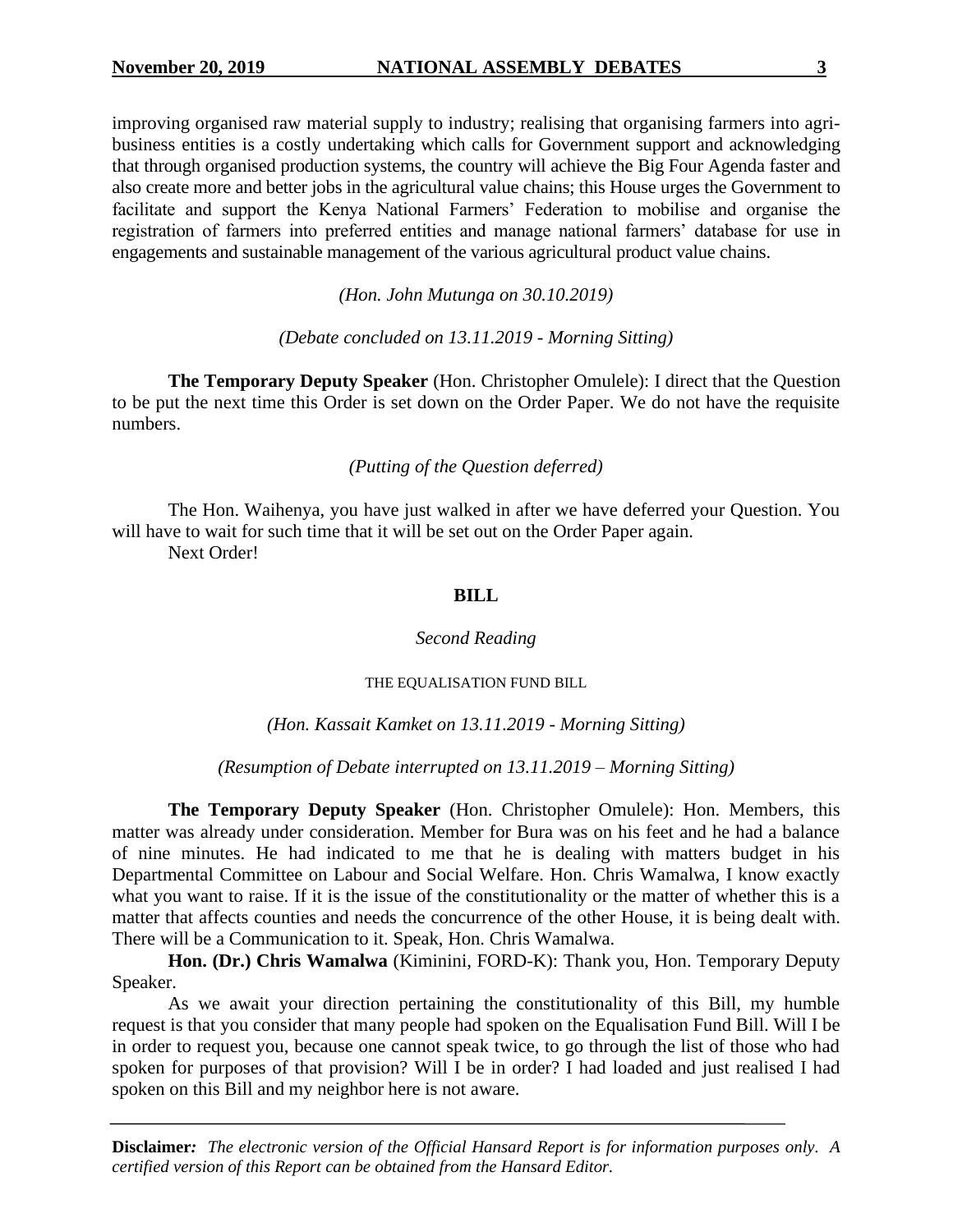**The Temporary Deputy Speaker** (Hon. Christopher Omulele): Hon. Chris Wamalwa, you know if you have spoken to it. However, I will ask that the list of the Members who had spoken to it be made available to me, so that I will be able to stop one who wishes to speak twice, on time.

I will make this opportunity available to Hon. Mbui, Member for Kathiani.

**Hon. Robert Mbui** (Kathiani, WDM-K): Thank you, Hon. Temporary Deputy Speaker for this opportunity. I was surprised when my colleague mentioned that I did not know he had spoken. Then he asked for the list of those who have spoken to be presented. Surely, everyone who has spoken already knows that the Standing Orders prohibit anyone from contributing to the same Motion twice. This is a House of honour and I doubt any Member would attempt to do that.

I rise to support the Equalisation Fund Bill (National Assembly Bill No.43 of 2019) brought to this House by Hon. Kamket. First, I would like to congratulate my colleague, Hon. Kamket, for doing a great job of coming up with a Bill like this. It will help to ensure that the funds that are supposed to be given for the support of marginalised communities are distributed in an orderly manner. We should not forget that he also comes from a marginalised community. Basically, he is doing the work that he was elected to do in this House. I want to congratulate him. The rest of us need to emulate him and ensure that we come up with such Bills.

I support the Bill. It talks about the amount of money which, I think, is 0.5 per cent of all the revenue collected by the national Government each year and any income generated from the proceeds of the Fund and the cumulative amount of the national revenue from previous years that has not been spent. I would like to also mention that maybe he should consider adding: "And any other money." Sometimes, donors want to support marginalised communities. It will be a good idea to have all that money consolidated. So, I will propose that he considers putting in the provision "other money that comes from donors", so that they also come through this structure.

The proposal of the Equalisation Fund Board is good. I have looked at the composition and it is great. However, I have noticed one problem which marginalised areas face which is lack of sufficient food. When you look at the composition of the board, it is proposed to have a chairperson from the marginalised communities and the Principal Secretaries (PSs) for Water and Sanitation, Transport and Infrastructure Development and the National Treasury as members. Every time we look at the marginalised communities, we see starvation and people ravaged by drought. It would have been great to put the Principal Secretary for Agriculture and Irrigation as one of the board members. That is one area where they are hard hit. Before you go to health and water, the people must be fed. Therefore, it is important that he also considers putting PS for Agriculture and Irrigation as one of the board members.

The other thing I agree with is the issue of local communities. It has created structures. We have a structure for the Fund at the national level and at the local level, where we have local equalisation fund committees. This is great. There will be public participation when it comes to public projects funded by public funds. If we create a situation where local organisations and leaders in the affected communities are directly involved in the implementation of projects that are to be funded, that will be great. If you have noticed, when you talk about the National Government Constituencies Development Fund (NG-CDF), it works well because every project has a project management committee at the grassroots. People at the grassroots are the ones who tell the community how much has been funded, what is being done and who is doing it. That makes the people to accept the projects. Whenever you do projects under these circumstances, people buy-in. They believe in them and accept them as their projects. Therefore, they protect them.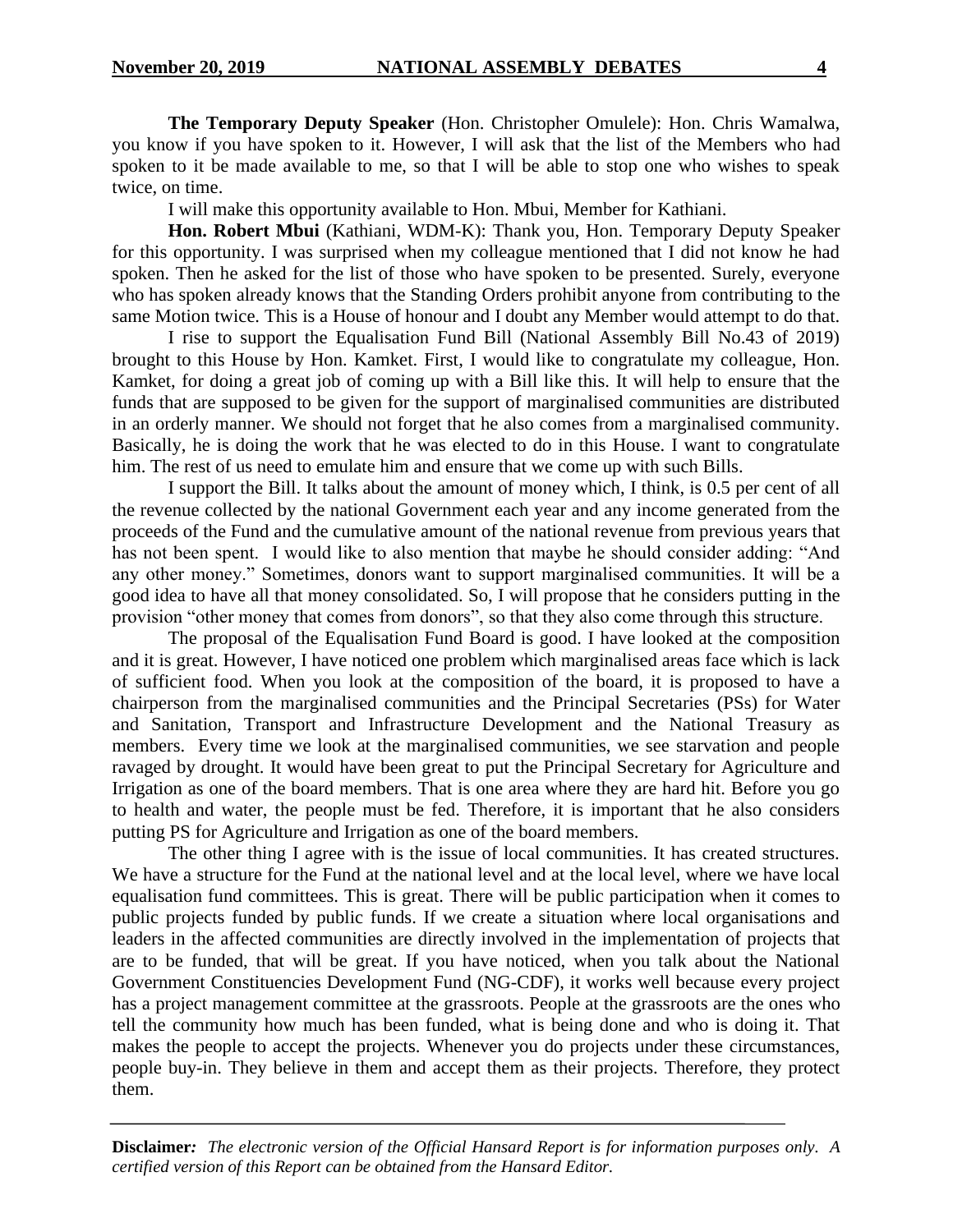I have seen some county governments constructing boreholes without community involvement. There is no project committee on the ground. They construct boreholes, install solar panels for generating power and leave them. Within two to three weeks, all those things are vandalised and stolen because the community does not see the project as belonging to them. So, when you have local community equalisation fund committees, they will help the people to accept and make the projects part of them. It will also make us conform to Article 10 of the Constitution on public participation. That will, therefore, make the projects viable.

I do not want to say much because this is a small Bill. I support it. Again, I congratulate my friend and ask him to continue doing the same for his people.

Thank you.

**The Temporary Deputy Chairman** (Hon. Christopher Omulele): Very well. Hon. Limo, Member for Kipkelion East.

**Hon. Joseph Limo** (Kipkelion East, JP): Thank you, Hon. Temporary Deputy Chairman. I rise to contribute to this important Bill. I did not get a chance to contribute the day this Bill was moved. I wish I had given the views of the Committee together with what we got from public participation. It is a timely Bill. It was brought to our Committee having been published on 18<sup>th</sup> June, 2019 and tabled in the House on Wednesday 3<sup>rd</sup> July, 2019. Subsequently, the Bill was advertised in the print media on Thursday  $18<sup>th</sup>$  July, 2019. Pursuant to Article 118 of the Constitution, the public was invited to give their views as required by the Constitution. By the end of the period, we received three memoranda from three stakeholders namely, the National Treasury, the Commission on Revenue Allocation (CRA) and the Office of the Attorney-General and the Department of Justice.

This Equalisation Fund Board is designed to operationalise the Equalisation Fund as established by Article 204 of the Constitution that clearly states that one half of the revenue collected by the national Government each year, shall be calculated on the basis of the most recent audited accounts of the revenue received as approved by the National Assembly. The Fund is meant to provide basic services such as water, roads, health facilities and electricity to the marginalised areas as identified by the CRA as per the marginalisation policy in place at any time. Currently, this Fund is administered through the Public Finance Management (PFM) Act under a framework called the Public Finance Management Equalisation Fund Guidelines 2015.

This Bill is designed to address certain weaknesses which are inherent in the current guidelines. Currently, this Fund is administered by the National Treasury without much involvement of the local communities which are designed to benefit from it. This is seen to be going against what the Constitution requires that there should be clear public participation even in implementing projects under the county governments as well as projects that are funded under NG-CDF. These projects are done by conducting public participation in various communities where the Fund is designed to be used. Currently, you will find the Fund being administered by a committee which is made up of PSs from various ministries. It has been difficult to identify which communities have benefitted directly. Therefore, the Equalisation Fund Bill seeks to operationalise this Fund as per the Constitution and it is proposing to establish a board to administer the Fund which is both at the national level and the local level. It is, in a way, borrowing from the NG-CDF, which is administered both at the board level in Nairobi and at the constituency level.

The Bill proposes a ward as the basis for forming local committees. During public participation, we came up with a proposal which we will be moving at the Third Reading to make constituencies the centres of local committees.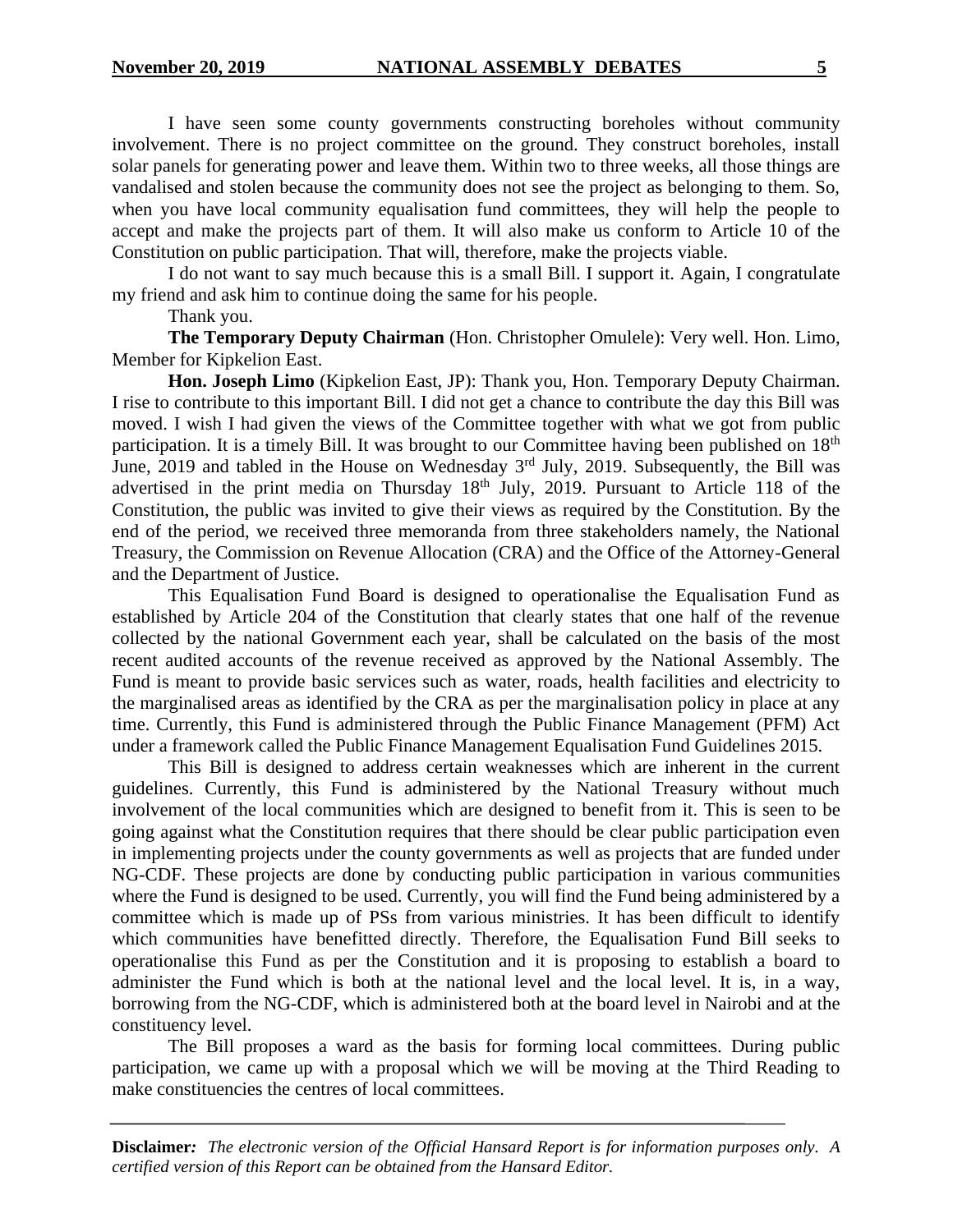**The Temporary Deputy Speaker** (Hon. Christopher Omulele): Hon. Limo, just one moment. Allow me to do this because you have 30 minutes as the Chair. Allow me to recognise the presence of Members of the County Assembly of Trans Nzoia together with members of staff of the County Assembly, who are in the Speaker's Gallery observing the proceedings of the National Assembly. They are welcome to observe the proceedings.

Proceed, Hon. Limo.

**Hon. Joseph Limo** (Kipkelion East, JP): Thank you, Hon. Temporary Deputy Speaker. The Bill proposes the ward to be the lowest level of administration for this particular Fund, but during public participation, we saw that the ward is too low and it will be too expensive to have too many committees operating all over the country where this Fund is designed to operate. So, we will be proposing an amendment to make the constituency the base of operations of the Fund. Therefore, there will be a Constituency Equalisation Fund Committee, which will then be liaising with the National Equalisation Fund Committee.

You know very well that this Fund was created by the Constitution to cure the historical injustices which were meted on certain communities because of their location. Therefore, the purpose is to bring the areas up to speed with the rest of the country in terms of development infrastructure. If this Fund is not well managed, the time lapse will catch up with it and the Fund will not have created any impact on the ground. This Fund is in existence for 20 years as per the Constitution. Therefore, it means by 2020, which is next year, we will have finished 10 years, which is half way. If you go to the communities which the Fund was supposed to benefit, there is nothing much to show. Currently, a lot of funds have been set aside, but nothing is happening. Nothing much has been happening and if any, very little has been happening.

In fact, we had a chance to find out what kinds of projects have been implemented. You will find the National Treasury and the committee, which is made up of PSs, have been using the Fund for projects which ideally should be done by the national Government directly. They are not designed to benefit the local person. If you go to a town like Maralal and implement a sewage system, the pastoralist who is herding cows in the village will not even benefit. They do not understand. In fact, when you talk about sewage system, they will be looking for water for their cattle. They will be looking for roads to ensure they reach the market when going to sell their livestock. Therefore, we are of the opinion that this Fund should be managed in a way that communities are properly involved in identifying their priorities. If you sit in Nairobi and identify a priority which, according to the local people is not a priority, then we lose focus. Public participation was brought for the purpose of assisting local communities to identify what really matters for them. Therefore, if this Bill is enacted, it will help in terms of bringing on board the local communities, so that they are properly represented.

This Bill also proposes penalties for those who will be involved in misappropriation of the Fund. If you are found to have misappropriated the Fund, there will be serious repercussions. We know corruption is the greatest enemy of any development. If funds are allocated and do not reach the intended person, then it is counterproductive. To counter this, the Bill proposes preventive measures to ensure that the people who will be appointed to sit on the boards, both at the national level and at the local level are people of integrity. The Bill sets standards on what should be looked at in choosing the people to sit on the boards.

Comments have been coming from different quarters including from the Attorney-General. I was disturbed by the comments of the Attorney-General. He said that they do not support the Bill, the reason being there are existing structures which ensure that the Fund is operated. He does not go out of his office to find out whether the structures have been effective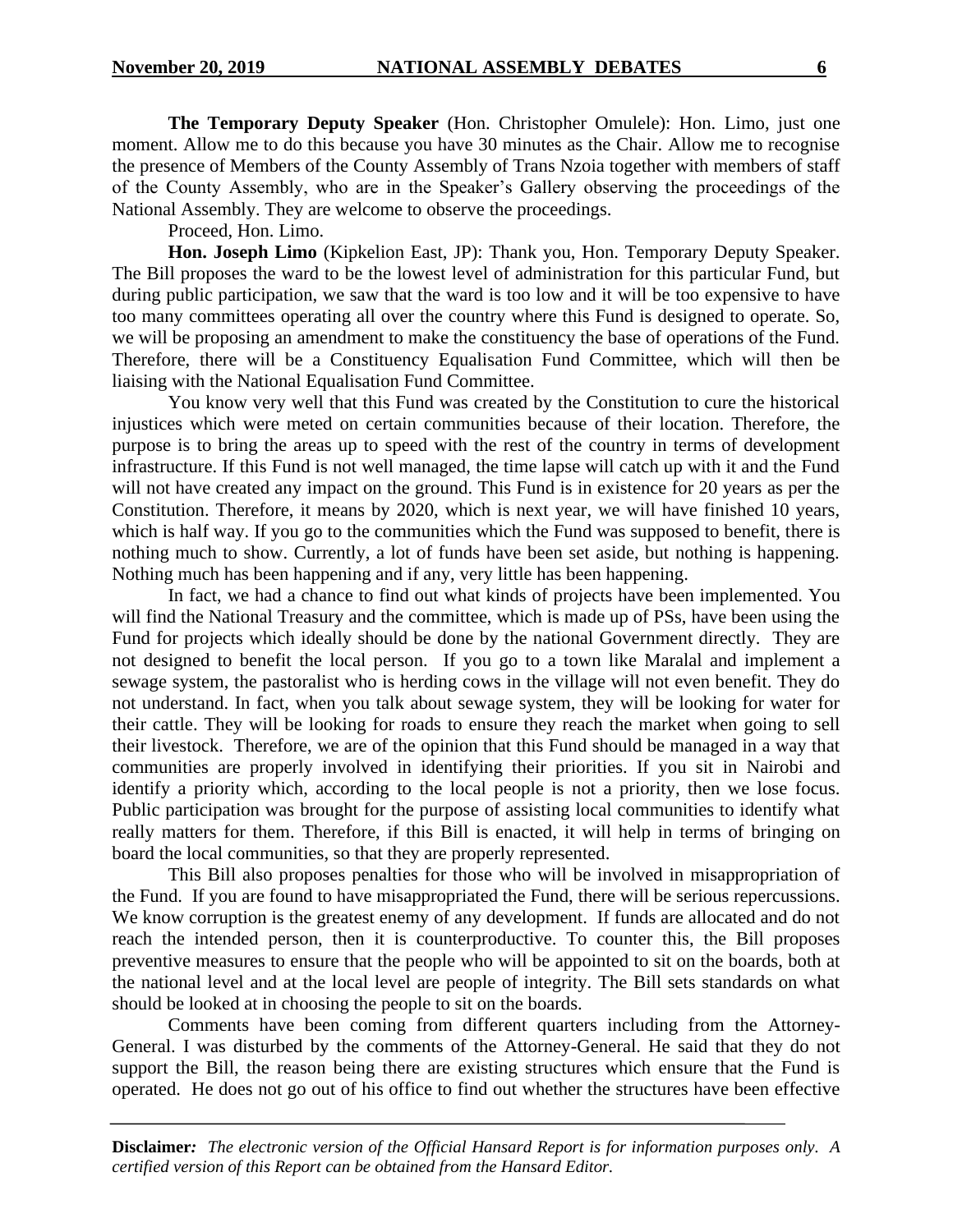in implementing the Fund or in ensuring that the Equalisation Fund is used for the intended purpose. Secondly, the Attorney-General also said that there is no requirement by the Constitution for enactment of this law, but he fails to understand that this is a law-making House. In any situation, we cannot sit back and say that the Constitution did not specify that we require this law. It is an addition. It is going to add value. It is also going to ensure that this is a standalone Fund, which is governed properly so that it avoids misconceptions in terms of how the Fund will be operated.

I want to end by saying that this is a good Bill. It is going to assist in making sure that whatever funding is set aside is properly utilised. It will even lessen the time taken. If I may choose to give an example, people in this country, whether they like it or not, have no option. We have to ensure we have proper structures to implement projects, so that we do not have problems like the ones currently being seen in our devolved governments. I remember in 2013 some of the Members of Parliament, gave their opinions on how devolved government should be set up. We said if you want county government structures to succeed, let us ensure that we devolve funding for the purpose of taking development to the people. Let us not devolve corruption. What happened? The CoG went round the country saying that the Members of Parliament were saying that we should implement a structure similar to the NG-CDF, where at least 75 per cent of what is allocated is taken directly to the wananchi. In fact, the allocation for administration in the NG-CDF is only 6 per cent. Ninety-four per cent goes to wananchi directly. We contributed that, but we were attacked left, right and centre, that we were anti-devolution agents. If you go to the villages now, the only Fund which wananchi are appreciating - they see classrooms from one village to another, chiefs and assistant chiefs offices - is the NG-CDF. The rest we do not know. They have devolved Recurrent Expenditure.

Hon. Temporary Deputy Speaker, there was no need of devolving Recurrent Expenditure and copying the national Government to county governments; from the office of the President to the office of the governor and from the National Treasury to the County Treasury. We devolved Recurrent Expenditure. In fact, currently, 85 per cent of the funds taken to the counties, on average, are Recurrent Expenditure. There is nothing allocated to Development Expenditure. So, if we are not careful, this Equalisation Fund will be used to fund Recurrent Expenditure. There was a time Kshs1.2 billion was used to hire choppers to fly cabinet secretaries from one corner of the country to another because there was no clear structure in place. So, I urge this House to support the Equalisation Fund Bill and ensure there is a proper structure on it to be used. The country should benefit from the Fund which was set up in good faith by the framers of the Constitution.

Time is of essence. We only have ten years to show whether the Equalisation Fund is necessary or not. We should not allow our civil servants to misuse the Fund and then later on we say that it was not necessary to set it up. Money from this Fund will help marginalised communities. There are many communities which do not have classrooms. In fact, the former Commission for Revenue Allocation (CRA) Chairman, Cheserem, was seen crying in Kitui. He had gone there and found children studying under a tree. He cried. The problem is that he came back to Nairobi and forgot to include Kitui under the marginalised counties.

Currently, we appreciate what has been done. At least, some patches of Kitui, Machakos and Makueni are known to be hardship areas. Even in Kericho where I come from, there are hardship areas. So, let us support this Bill. It will ensure the administration of this Fund is clearly indicated. The administration of it will be by law. Anybody who will misuse money from the Fund will see the wrath of the law. Let us use this House to enact laws which will help our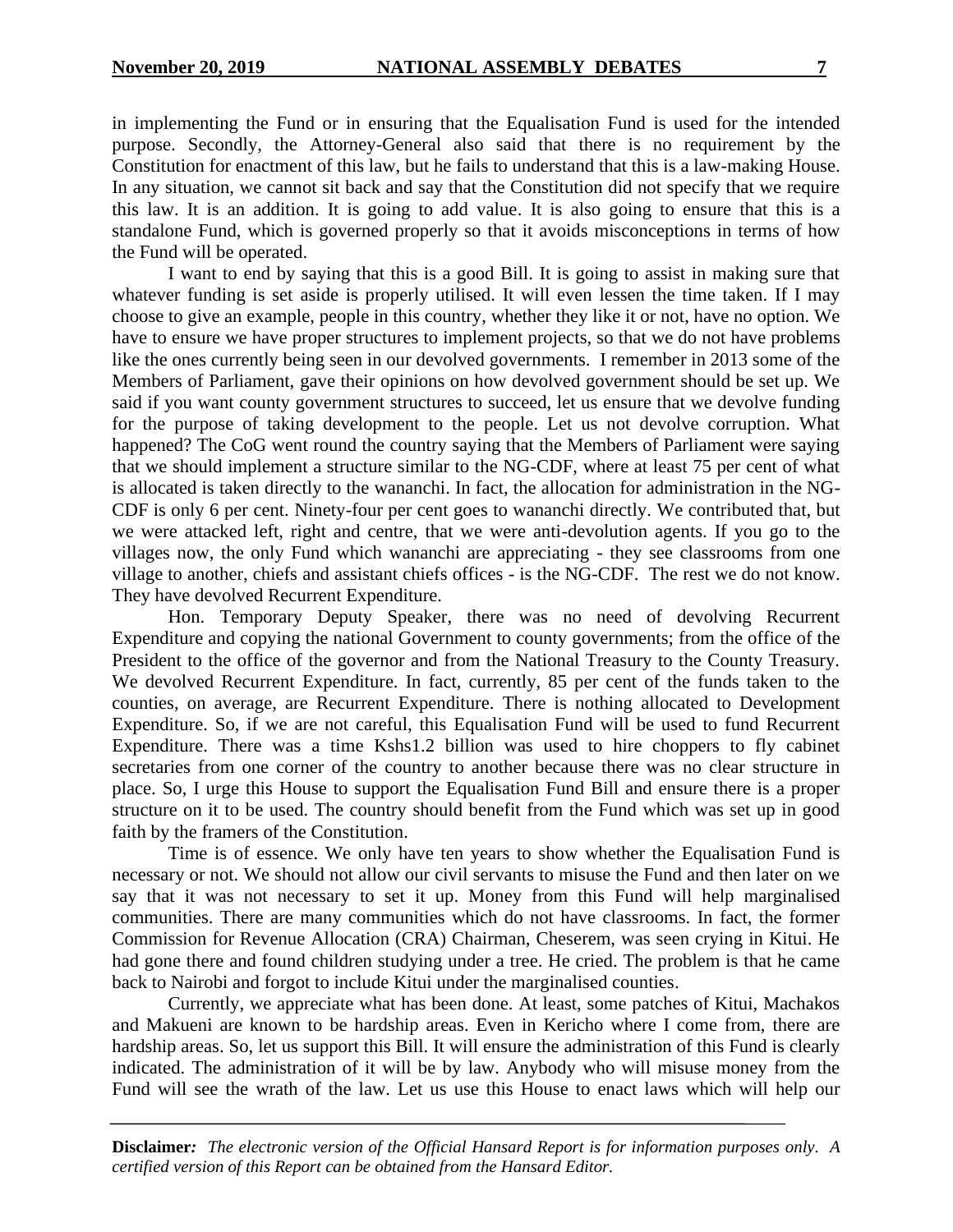people. Let us not use this House to support people who do not want to see the laws we make here implemented. They want to use memos to manage the Equalisation Fund! Let us stamp our authority by enacting laws. Let us support this Bill and ensure it is enacted and implemented. It will help our brothers and sisters living in marginalised areas and they will be brought up to speed to where God, the creator, wanted all of us to be.

Thank you very much, Hon. Temporary Deputy Speaker. I urge this House to support the Bill as it is very important.

**The Temporary Deputy Speaker** (Hon. Christopher Omulele): Very well spoken, Hon. Limo. I hope the House has listened carefully to the presentation that has been made by Hon. Limo with regard to this important piece of legislation.

Hon. Members, we are having a technical problem with the screening of this Session. However, I am informed that the Parliamentary Broadcasting Unit (PBU) people are on top of things and normalcy will resume shortly.

We shall now have Hon. Mogaka Kemosi from West Mugirango.

**Hon. Vincent Kemosi** (West Mugirango, FORD-K): Thank you, Hon. Temporary Deputy Speaker. I also rise to support the Equalisation Fund Bill. This Bill is very important as it provides a structure within which the Fund will operate. It establishes a board which is a body corporate capable of suing and being sued. It also establishes a secretariat which is going to be headed by the CEO who will also be the secretary to the board. This Bill is important because it provides the term within which the board members will serve, namely, one term of six years. The board will definitely manage the Equalisation Fund. It will consider proposals and perform the stipulated functions. The proposals will be submitted to the board based on public participation. Members of the public will be given an opportunity to propose the projects they want to be implemented. The Bill is also important because it establishes local committees to operationalise the Fund.

The Bill has proposed a ward level, which is the lowest unit within which the local committees will be formed. Indeed, a ward is too low a level for such committees to be formed. If we go that way, we will have thousands of ward level committees. The best would be to have a local committee at the constituency level. The challenge will be that under the county leadership, we do not have representation at the constituency level. If we proceed that way, I am sure we may propose that the local committee be formed at the sub county or at the constituency level. I am quite sure that once this Bill goes to the Senate, they will have an issue with this suggestion.

Hon. Temporary Deputy Speaker, as we go forward, I wish to state that at the opportune time, I will propose an amendment to this particular provision stating that the county level is the appropriate level within which we can form the local committees. That way, the committees will discharge functions fast enough. If we decide to have the ward level, I think that is too low a level and we may have so many of them.

This Bill establishes the penalties and the consequences for offenders who misappropriate money allocated from the Fund.

With those few remarks, I support the Bill. I support it with the proposed amendments that will come in due course. I thank you.

**The Temporary Deputy Speaker** (Hon. Christopher Omulele): Hon. Musa Lentoimaga, Member for Samburu North.

**Hon. Alois Lentoimaga** (Samburu North, JP): Thank you, Hon. Temporary Deputy Speaker for giving me this opportunity.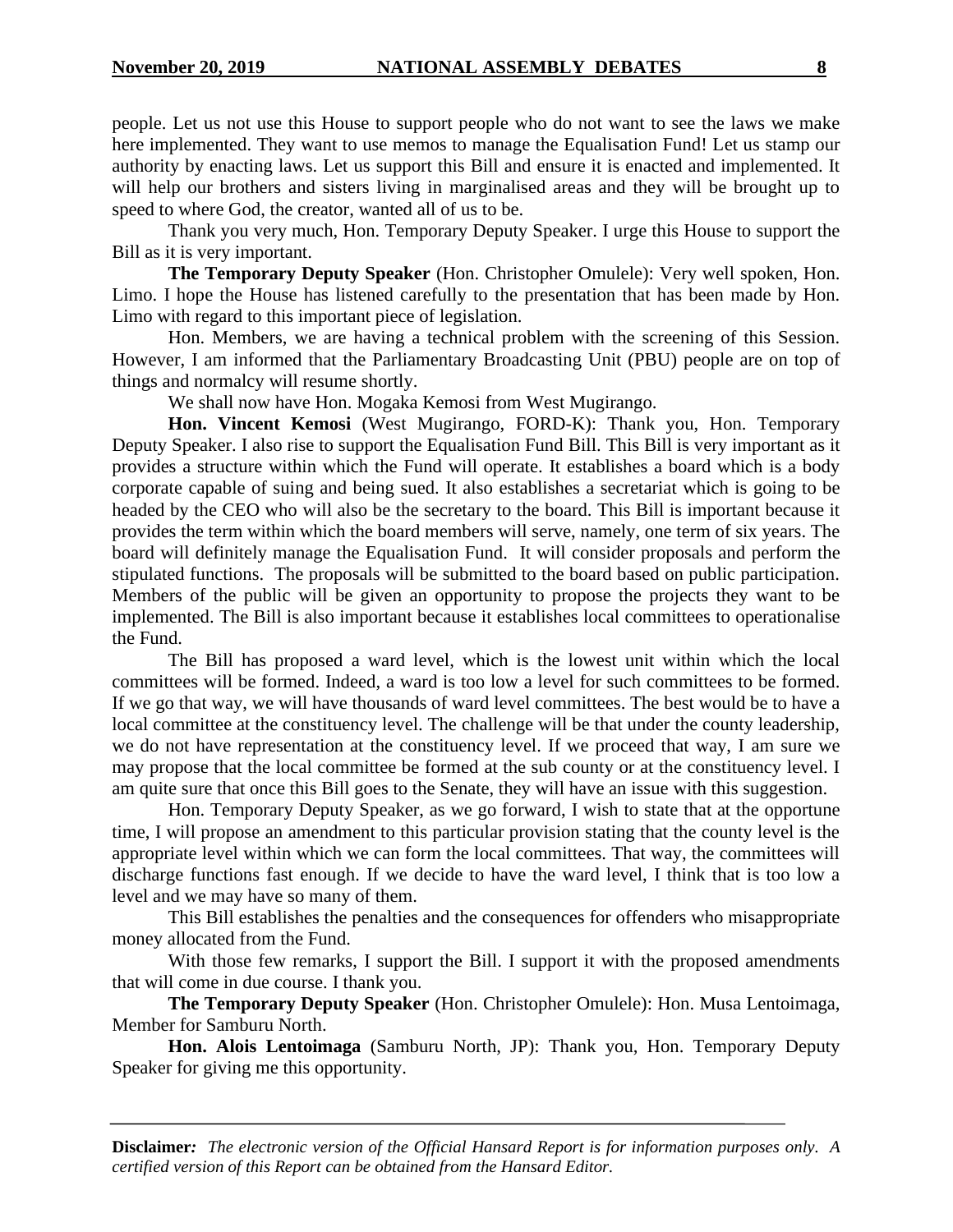I support the Bill. I also thank Hon. Kamket for coming up with it. Indeed, it is a very important Bill. It will assist communities in disbursing money. The Bill is meant to bring to par, in terms of development, counties that were left out or marginalised in colonial time and the first three regimes since Independence. It will address those anomalies, especially issues concerning health, education, electricity and water.

Where I come from, the most critical issue is water. Others are education and health. People travel long distances to look for water. Lack of water and pasture cause conflict among our people. The normal Government allocation over time has never addressed these anomalies. Money has never been sufficient. In other developed areas, such matters have been addressed. Therefore, this Bill is important to us. We need to support it, so that we can address those anomalies.

Our counterparts in other areas have benefitted so much over time, but because of marginalisation and historical injustices, we have been left behind so much to the extent that we are not at par with other areas in this country. The most critical thing is that this law was supposed to be in place in 2010 after the promulgation of the Constitution, but that never happened. Even the money that was disbursed did not have any impact on the ground. Principal Secretaries used helicopters to get to the ground, as my colleagues have already mentioned, to identify the projects, but they did not understand the area due to lack of time. They were in a hurry. They come for only one day and then return to Nairobi to compile the report. After coming back with the proposed projects as given by the local leaders, there was bureaucracy at the top. Disbursement was not done. The identified projects were allocated money, but there was lack of supervision to ensure the money was used well to create the necessary impact in the areas.

For example, in my constituency, for almost seven years now, there are two projects which have not taken off yet the money is still lying in Nairobi. By creating sub-committees at the local level and a new board, the Bill will go a long way in ensuring faster disbursement, supervision and identification of projects. The local committee will identify projects that will have the best impact and results and they will be appreciated by the local people.

This Bill has a bottom-up approach instead of review of projects from the top. It will enable the people at the grassroots to identify projects which will have the best impact. I am happy the membership of the local committee will comprise of the youth, two women and people with disabilities. The board will comprise of a chairperson from the marginalised and underdeveloped areas. This Bill will also address the issue of areas that were not considered during the first 50 years since Independence. Bureaucracy will also be lessened and the issue of principal secretaries flying in helicopters to the various areas will be reduced. The projects will be identified at the grassroots level and forwarded to the board at the national level. Therefore, money will be disbursed faster than before.

The board will also submit quarterly reports to the National Assembly. Therefore, we will audit them every quarter and the board will tell us how far they have gone and what they are doing. My biggest worry is the timeline. Ten years have already lapsed and this Fund is supposed to expire in 20 years' time. We only have 10 years remaining. So, I want to appeal to this House to speedily pass this Bill. We need to put timelines in place, so that we can recover the 10 years which have lapsed.

With those few remarks, I support the Bill. I urge the House to help us to operationalise this Bill.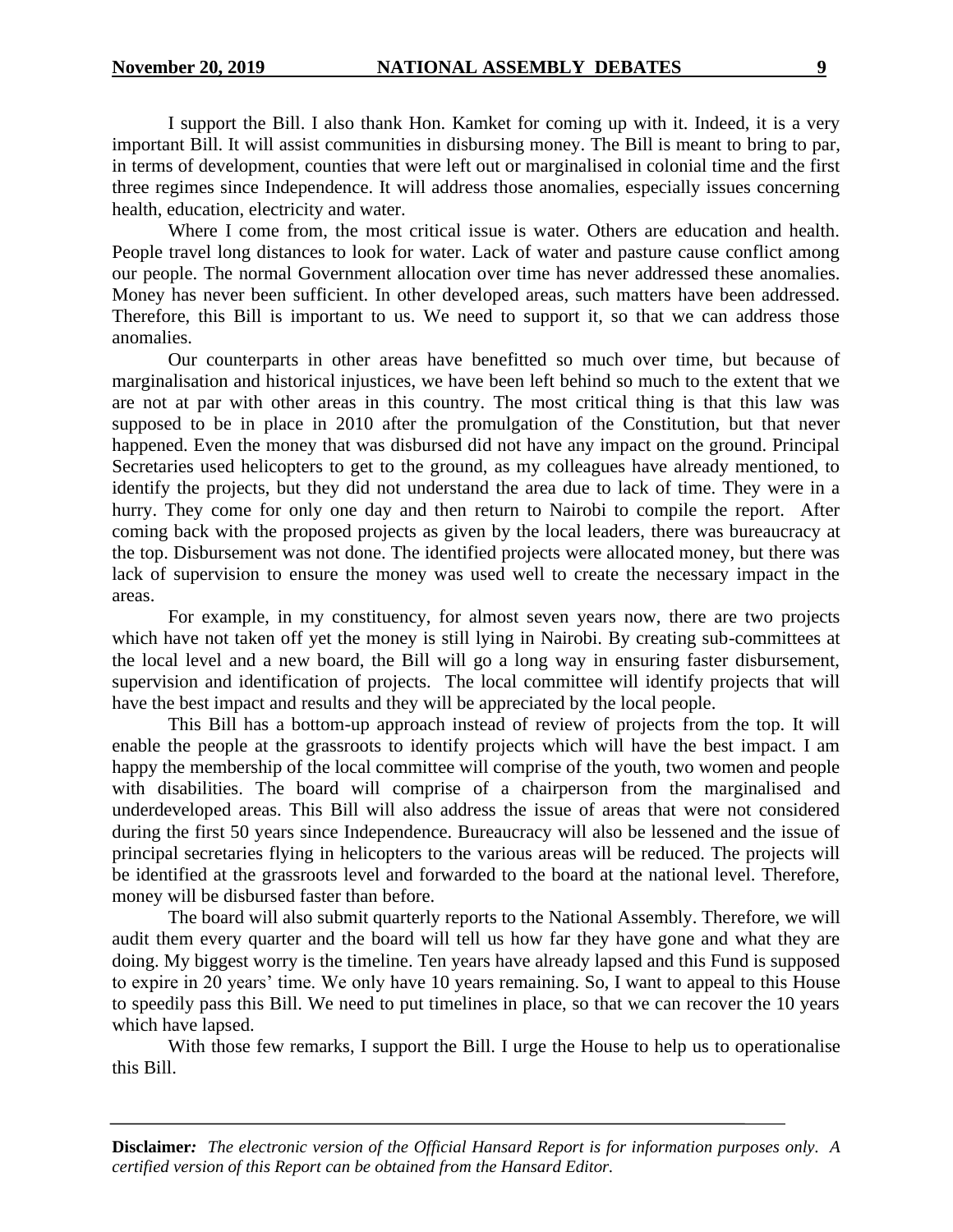**The Temporary Deputy Speaker** (Hon. Christopher Omulele): Hon. Musa Lentoimaga and the Chair of the Departmental Committee on Finance and National Planning, you have spoken about funds from the Equalisation Fund being utilised on a recurrent and fairly whimsical manner to hire choppers for officers of the national Government to fly around.

I think when you look at Article 204 of our Constitution, which establishes this Fund, it is very express as to what the funds from this Fund can be expended on. It is, therefore, upon Members who have this kind of information to take the officers to task through this very plenary, so that they can explain why they are hiring choppers with funds which should go to help the people who have been left behind by history in this country.

The Chair of the Departmental Committee on Finance and National Planning and Hon. Lentoimaga, I think it is your duty to take this up and bring up such officers who spend money in such a manner that is contrary to the Constitution. We shall have contributions from Hon. ole Kenta Moitalel.

**Hon. Richard ole Kenta** (Narok North, ODM): Thank you, Hon. Temporary Deputy Speaker. I would like to join my colleagues in saying that this Bill will assist the marginalised communities. It is well documented that this Fund should have assisted these communities 10 years ago. Unfortunately, the National Treasury mandarins have been running this as a personal account.

When the framers of the Constitution set-up this Fund, the intention was to ensure the socalled closed districts and other marginalised areas benefited and caught up with other areas which were benefiting from the largess of the Governments that had ruled this country since Independence. The Bill is very helpful. We will have a board which will be accountable to the people and run things professionally. Therefore, this dream will be realised. Another important thing is that it takes care of gender, age and almost everyone in this country.

Any money which remain in the account at the end of the financial year will be retained other than going back to the National Treasury. This will go a long way in ensuring that the finances are never reduced nor reallocated for other purposes. The membership of the board is good because the chairperson will be from a marginalised community. As they say, it is only the wearer of the shoe who knows where it pinches. This chairperson will ensure that the injustices that have persisted for the last 56 years will come to an end.

The other members of this board are the Principal Secretaries in the ministries responsible for water, roads, health and the National Treasury. This is very important because these are the commodities we require like water, infrastructure, health and financial gains.

**Hon. Charles Nguna** (Mwingi West, WDM-K): On a point of order, Hon. Temporary Deputy Speaker.

**The Temporary Deputy Speaker** (Hon. Christopher Omulele): Hon. Kenta, just hold on for a minute. There seems to be a point of order by Hon. Nguna Ngusya, Member for Mwingi West

**Hon. Charles Nguna** (Mwingi West, WDM-K): On a point of order, Hon. Temporary Deputy Speaker. Yesterday, I followed the news and the police were complaining about Simba Arati's absence in the country. Hon. Simba Arati is seated next to me. Why not alert the police that this guy is around?

**The Temporary Deputy Speaker** (Hon. Christopher Omulele): Hon. Nguna Ngusya, you are urging the police to come to this House to arrest Hon. Simba Arati. Hon. Simba Arati, I was not aware that the police were looking for you. But that is alright. Let us hear from him now that he has been mentioned.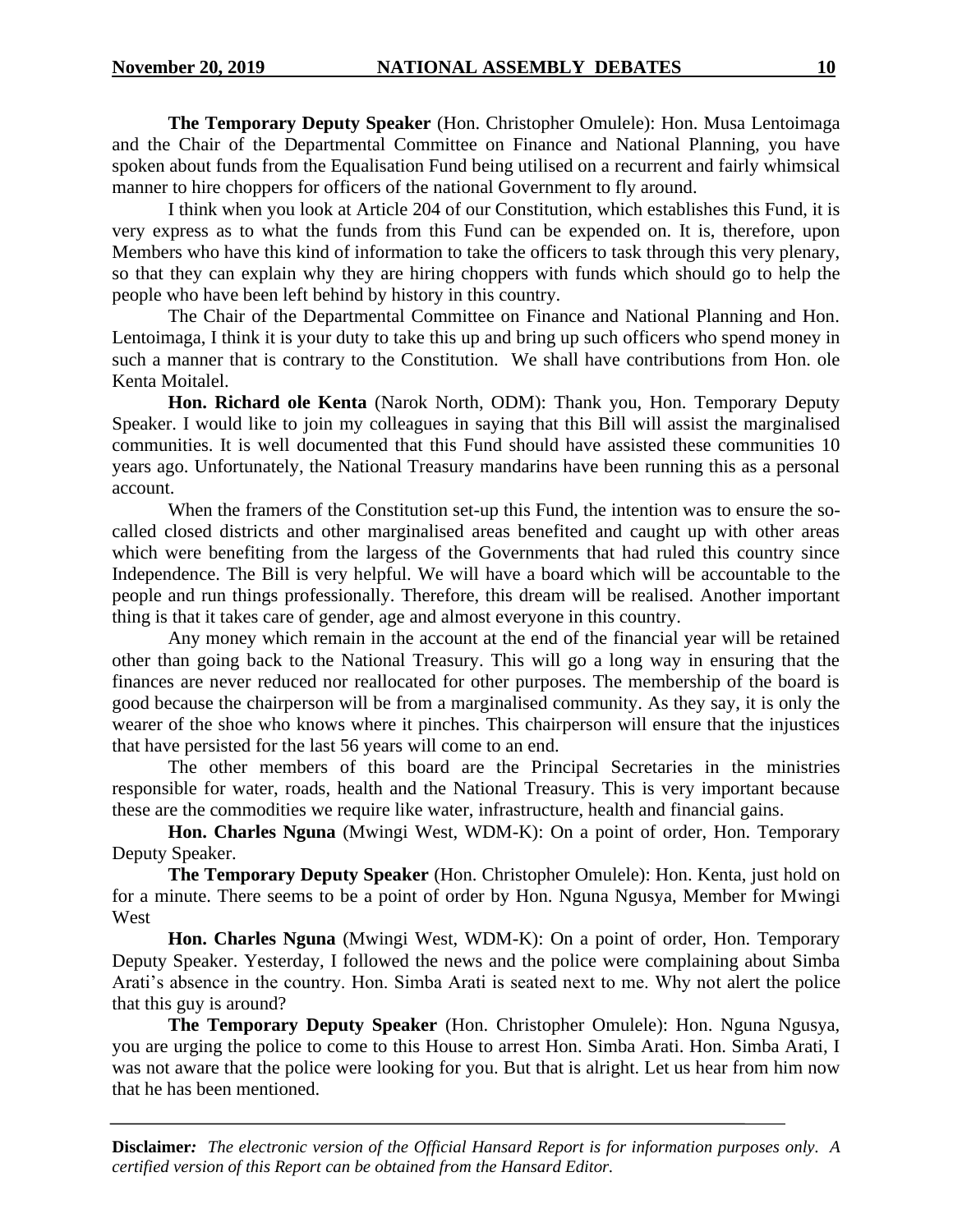**Hon. Simba Arati** (Dagoretti North, ODM): Thank you, Hon. Temporary Deputy Speaker. The hatemongers and people with bad hearts always wish evil on a good person like me because I am a peace maker. They are very bitter that yesterday we shook hands with Hon. Barasa. If you ask Hon. Barasa, I did not touch him. We only said hi to each other in Kibra. Therefore, to the likes of Hon. CNN, I am here to face any police officer anywhere. I am ready to face any police officer in this country whereas people like the ones making noise know they have nothing back in their constituencies.

**The Temporary Deputy Speaker** (Hon. Christopher Omulele): Hon. Simba, it is true you are a peaceful man. The man who is purporting to report you to the police is sitting right next to you. I report to the House that I was witness personally yesterday to the camaraderie between Hon. Simba and Hon. Didmus Barasa. I think there can never be a better friendship between Members than the one that was displayed yesterday between these two Members. I encourage that.

#### *(Hon. Simba Arati spoke off record)*

**The Temporary Deputy Speaker** (Hon. Christopher Omulele): Hon. Simba, just relax. I would encourage that that kind of friendship between Hon. Simba Arati, Hon. Didmus Barasa and Hon. CNN should be encouraged among the Members. Member for Narok North, you are on your feet. We have taken about three or four minutes of your time. Proceed and finish.

**Hon. Richard ole Kenta** (Narok North, ODM): Thank you, Hon. Temporary Deputy Speaker. The qualifications of the people on the board will assist. In the past, we have had people picked from anywhere without qualifications into some boards. However, the fact that these people should be qualified in the sense that they are conversant with the economic development and planning, finance, law, accounting, social sciences and meet the requirements of Chapter Six of the Constitution makes this an outstanding Bill that should be supported.

The other very important thing about this Bill is that apart from the board members, experts can be co-opted at any one time for purposes of assisting the board to meet its objectives. The other very important thing about the Bill is the fact that there will be local committees. This is very important as far as public participation is concerned. There has been allocation of money to projects that do not even meet the needs of the people. So, if you have the local people and the Chairman of the Departmental Committee on Finance and National Planning has intimated that this will be at the constituency level, that will be very helpful. These are the people who know the needs of their people. They will monitor the activities of the board and the finances. The other very important issue is the fact that we know that our country…

#### *(Loud consultations)*

There is a lot of noise, Hon. Temporary Deputy Speaker. I need to finish, but there is too much noise.

**The Temporary Deputy Speaker** (Hon. Christopher Omulele): Hon. Members, order! Order, Hon. Members! Hon. Kenta has a gentle voice. Hon. Simba, just relax.

**Hon. Richard ole Kenta** (Narok North, ODM): Hon. Temporary Deputy Speaker, we know that the funds that are supposed to assist our people have been stolen through corruption. It is very important that anybody who dips their dirty hands into these funds should be punished accordingly.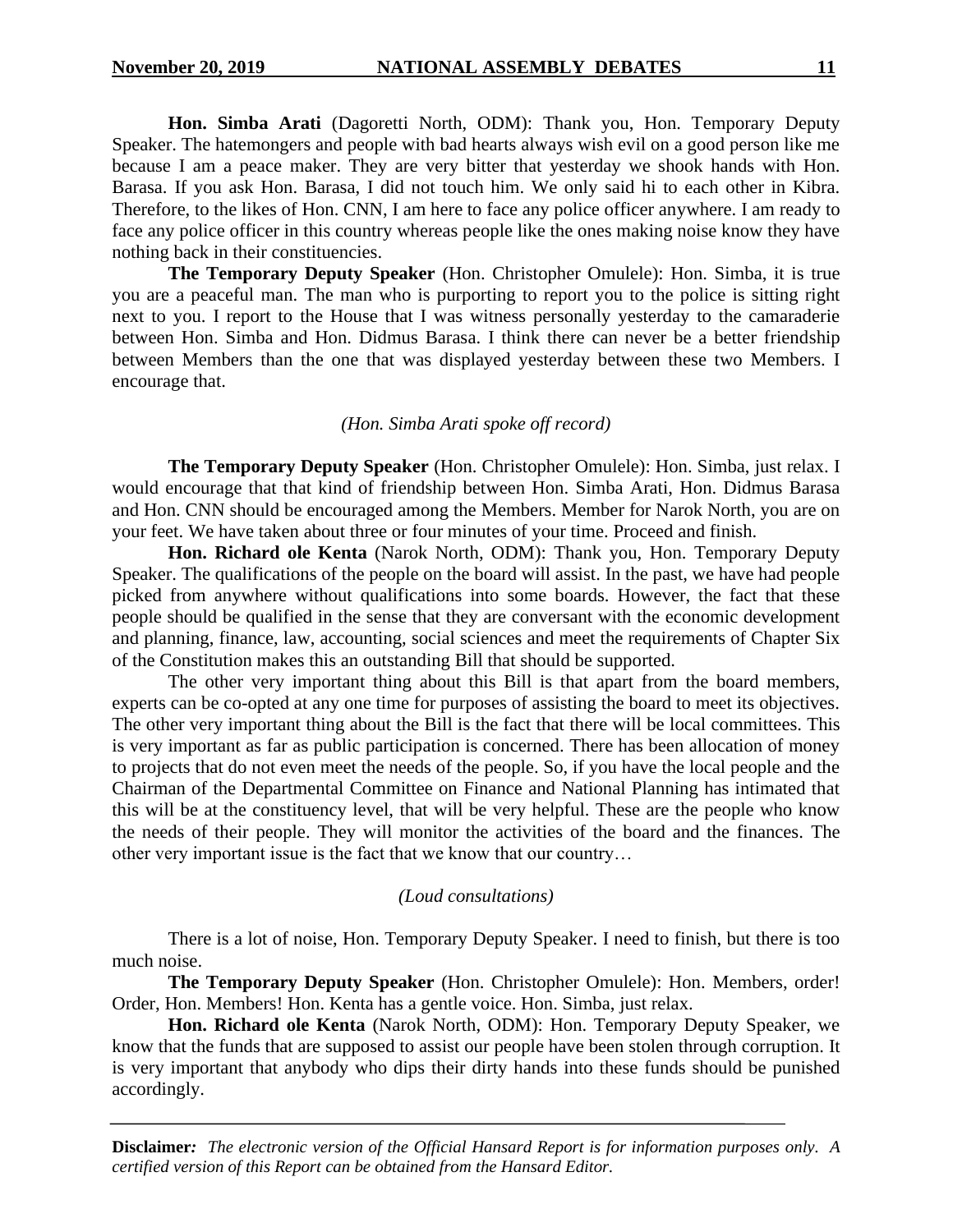*(Hon. Kubai Iringo consulted loudly)*

**The Temporary Deputy Speaker** (Hon. Christopher Omulele): Hon. Kubai, you are out of order.

**Hon. Richard ole Kenta** (Narok North, ODM): The minimum imprisonment period of 10 years and the Kshs4 million fine is inadequate. It should be enhanced to ensure that the petty thieves do not get into the Fund, which is supposed to assist the vulnerable communities.

In closing, I would like to urge the House to support the Bill. It is very important. The Attorney-General's advice is misplaced. This is informed by the fact that he has never lacked anything. There are counties that have been given all the things that should have been spread all over the country. Maybe that is why he does not understand. I would like to advise the Attorney-General of this country that there are people who need this Fund and the infrastructure that is there is neither sufficient nor is able to assist in the implementation of the Equalisation Fund.

So, I support. I request my colleagues to support this Bill because it is very crucial for the poor and the marginalised communities of Kenya.

# **COMMUNICATION FROM THE CHAIR**

#### VISITING DELEGATION FROM EAST AFRICAN REGIONAL CAUCUS OF PAP

**The Temporary Deputy Speaker** (Hon. Christopher Omulele): Hon. Members, this is a Communication from the Chair regarding the visiting delegation from the East African Regional Caucus of the Pan African Parliament (PAP).

Hon. Members, I wish to introduce to you a delegation of Members of the Pan African Parliament of the East African Regional Caucus, seated in the Speaker's Row. The Caucus, which is chaired by the Member for Kisii County, Hon. Janet Ong'era, Member of Parliament and my senior in the legal profession, which comprises of Members of Parliament from Comoros, Djibouti, Ethiopia, Kenya, Madagascar, Mauritius, Rwanda, Seychelles, Senegal, Somalia, South Sudan, Sudan, Tanzania and Uganda. The delegation is accompanied by staff from the Pan African Parliament.

Hon. Members, the Caucus is in the country to build regional consensus on African Union legal instruments, promote the ratification of the Protocol to the Constitutive Act of the Pan African Parliament and engage with civil society organisations in the promotion of African Union legal instruments. On my own behalf and that of the House, I wish to welcome them to the National Assembly and wish them fruitful engagements.

I thank you.

Hon. Members, we will proceed with business. The next Member on my list is Hon. Nanok Epuyo, Member for Turkana West.

**Hon. Daniel Nanok** (Turkana West, JP): Thank you, Hon. Temporary Deputy Speaker, for the opportunity. From the outset, I wish to support my colleagues and the Mover of this Bill. I thank Hon. William Kamket for bringing this Bill to the House.

The Constitution in Article 204 establishes the Equalisation Fund with very specific objectives to be achieved and a specific timeline. Because of that, the writers of the Constitution envisaged a country that is equitably developed because this country has a history of regional imbalance in terms of development. So, with this Bill, we will be operationalising that Article of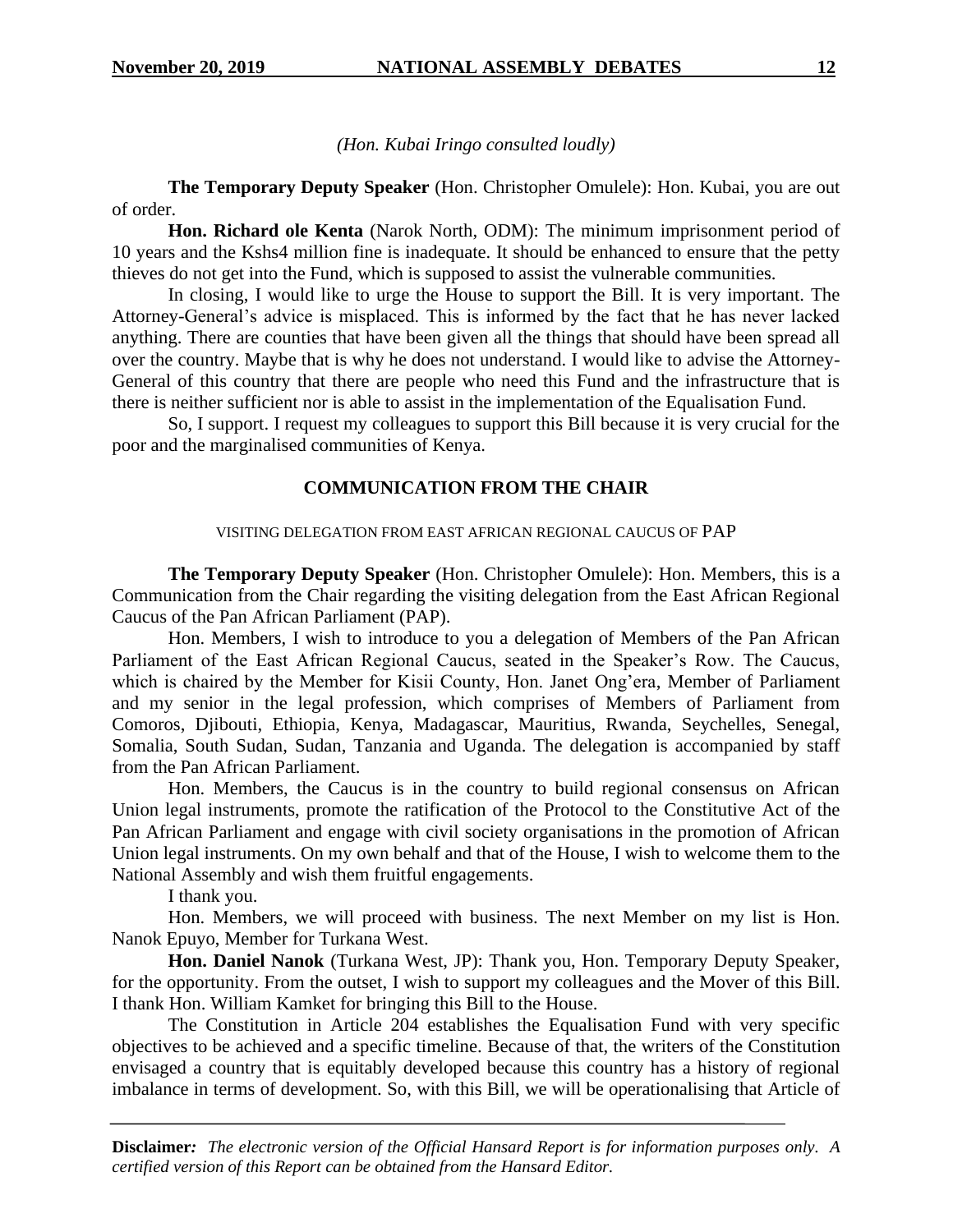the Constitution in a more effective and efficient manner. Currently, and as speakers have already observed and stated, the Equalisation Fund has been actualised through the public finance management guidelines prepared by the Cabinet Secretary for the National Treasury, which has domiciled the operations, administration and implementation of the Equalisation Fund in the State Department for the National Treasury. In my observation, the current administration has been very inefficient. The identification and implementation of projects by the administration has been very ineffective. When you look at the Equalisation Fund as it is currently implemented, monies were appropriated by this House. From the beginning of the Fund - which was in 2010/2011 - up to 2018/2019, out of a possible amount of Kshs20 billion that was supposed to have been disbursed, only Kshs12 billion has been disbursed. Of that money that has been disbursed for projects to be implemented in marginalised areas, none of those intended projects have been completed under the Fund. That is the inefficiency that I am talking about. The intention of the Constitution and the Republic of Kenya to uplift the lives and the living standards of the people in those marginalised areas is not moving forward. It is not being achieved as it was intended. I urge and request my colleagues to support this Bill. I can see the trend is that Members are in support of the Bill. The few amendments that were proposed by the Chair of the Departmental Committee on Finance and National Planning will make it possible for the targeted areas to get the services that will be given through the Fund's disbursements.

When you look at the areas that are targeted for the use of those funds such as education, power connectivity, roads and water, this is very basic infrastructure that is required in those areas. As has been observed - and I support - arid and semi-arid (ASAL) areas are lagging very much behind in the area of infrastructure development. If there are any statistical figures and ratios that bring down this country, they are found in the marginalised areas. The effective implementation and utilisation of the Equalisation Fund will raise the standards of this country and of those particular regions so that there is equitable development across the country. The future of this country lies in the uplifting and development of the ASAL areas.

Areas that were developed by the Sessional Paper No.10 of 1965 are running out of space. We need to build hospitals, schools and water structures. The cost of constructing those facilities in already-populated areas is becoming a challenge. The cost of doing any development is becoming expensive. The lands in the ASAL areas in the northern part of Kenya, for instance, are idle and fallow. They are being utilised for pastoralism. It will not be a challenge to have those required facilities being constructed. It will be cheaper. The future of Kenya is in the expansion of the development agenda in the north. The Equalisation Fund is supposed to take us in that direction. It is for this reason that there should be a legal regime that makes the Equalisation Fund effective in achieving the intended development agenda.

Finally, as I wind up my contribution, look at the way the country's population is growing. The northern part of this country is still sparsely populated. If you read any records or statistical data that speaks to the issue of population, you will find that the north is still sparsely populated. Population is an asset to the development agenda of any country. If we develop the northern part of this country, we can spread out our population by making those areas attractive. If we concentrate on the population in the smaller parts of this country which are very densely populated, we will have challenges of conflicts because of land. We want to protect our water towers, but the population pressures cannot allow that. If we developed the ASAL areas in the northern part of the country, we could easily shift population by ensuring that the underdeveloped areas get infrastructure development which will attract populations and, therefore, attract development into the areas of this country that have not been reached.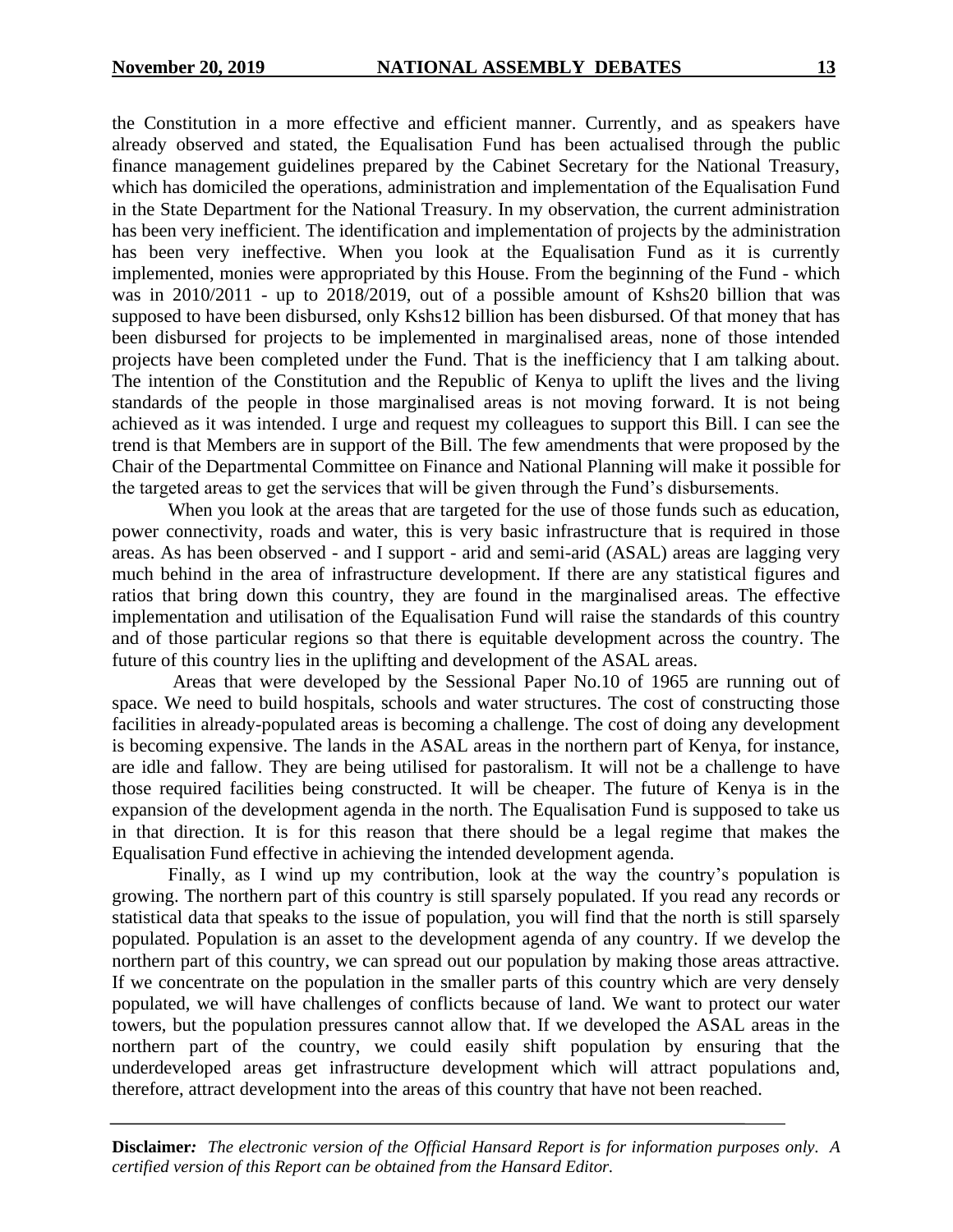This Bill will help us. With the timeline of 20 years which is supposed to end in 2030, which is the year when the Vision 2030 is also supposed to have achieved development strides in this country, we could easily talk of a country that will be canvassing within itself in a manner that is more equitable and respectable. I pray that the Bill is passed and that our governors allow for development to proceed. There is no monopoly on development in counties by county governments. The national Government is still there. It should be in a position to undertake and support counties in developing those areas. They can do that directly. The Constitution states that the Equalisation Fund can be directly or indirectly spent by the national Government.

With those few remarks, I support and beg Members to also support the Bill.

**The Temporary Deputy Speaker** (Hon. Christopher Omulele): Hon. Nanok, I have enjoyed your contribution. There is no monopoly on ideas of development either by the governors or the Members of Parliament (MPs). It is a joint effort. Very well spoken!

Let us have Hon. Amin Kassim, Member for Wajir East.

**Hon. Rashid Kassim** (Wajir East, WDM-K): Thank you, Hon. Temporary Deputy Speaker, for giving me an opportunity to contribute to this important Bill. At the outset, I would like to thank Hon. Kamket for bringing this Bill so that we can articulate issues of development in ASAL districts of northern Kenya and intended purposes of this Bill.

The Equalisation Fund was meant to correct the anomalies and disparities that existed in terms of development in the past Governments. It also intended to bridge the gap that existed in terms of development disparities between the highly developed parts of this country and those less developed. It was, therefore, meant in real essence to bring this country at par so that those disparities are corrected once and for all. It also came at a time when devolution was postulated in the 2010 Constitution. For that matter, devolution as well as the Equalisation Fund were essentially meant to bring development closer to the people so that they can achieve their basic rights and development services.

I would like to, again, thank Hon. Kamket for bringing this Bill which will anchor the Equalisation Fund so that it can be properly and systematically implemented. If you look at the genesis of the Fund and the years it has been in place, you will realise that it was anchored in the National Treasury. The National Treasury is not an implementing ministry. However, it was going to implement projects in the Ministry of Health, the Ministry of Roads and various other ministries. The chain was so bureaucratic that those projects that have been postulated or identified have not seen the light of the day. They did not meet the merit of a project.

Hon. Temporary Deputy Speaker, this Bill gives a direction on how this Fund will be spent and how those projects will be monitored and identified. It gives a proper roadmap for this Bill. Thank you, Hon. Kamket for bringing this Bill which gives a specific direction on how this Fund will be utilised and how those projects will be implemented. There were projects which were identified in the first year. There was a disbursement for only one year. To date, those projects have not been completed and properly monitored. The impact has not been felt. In my constituency, there are three projects which are critical to us. These are Wajir-Bor Water Supply, which took about Kshs75 million, and two health centres in Konton and Wajir Town. All of them have not been completed to date. There is no proper mechanism of implementing those projects. If this Board is formed today, it will oversee their implementation, completion and handing over to the respective committees that will be in charge.

This Bill also touches on very critical components like roads, health, water, food security and a number of projects which cannot be covered essentially by the National Government Constituencies Development Fund (NG-CDF). If the Equalisation Fund is implemented properly,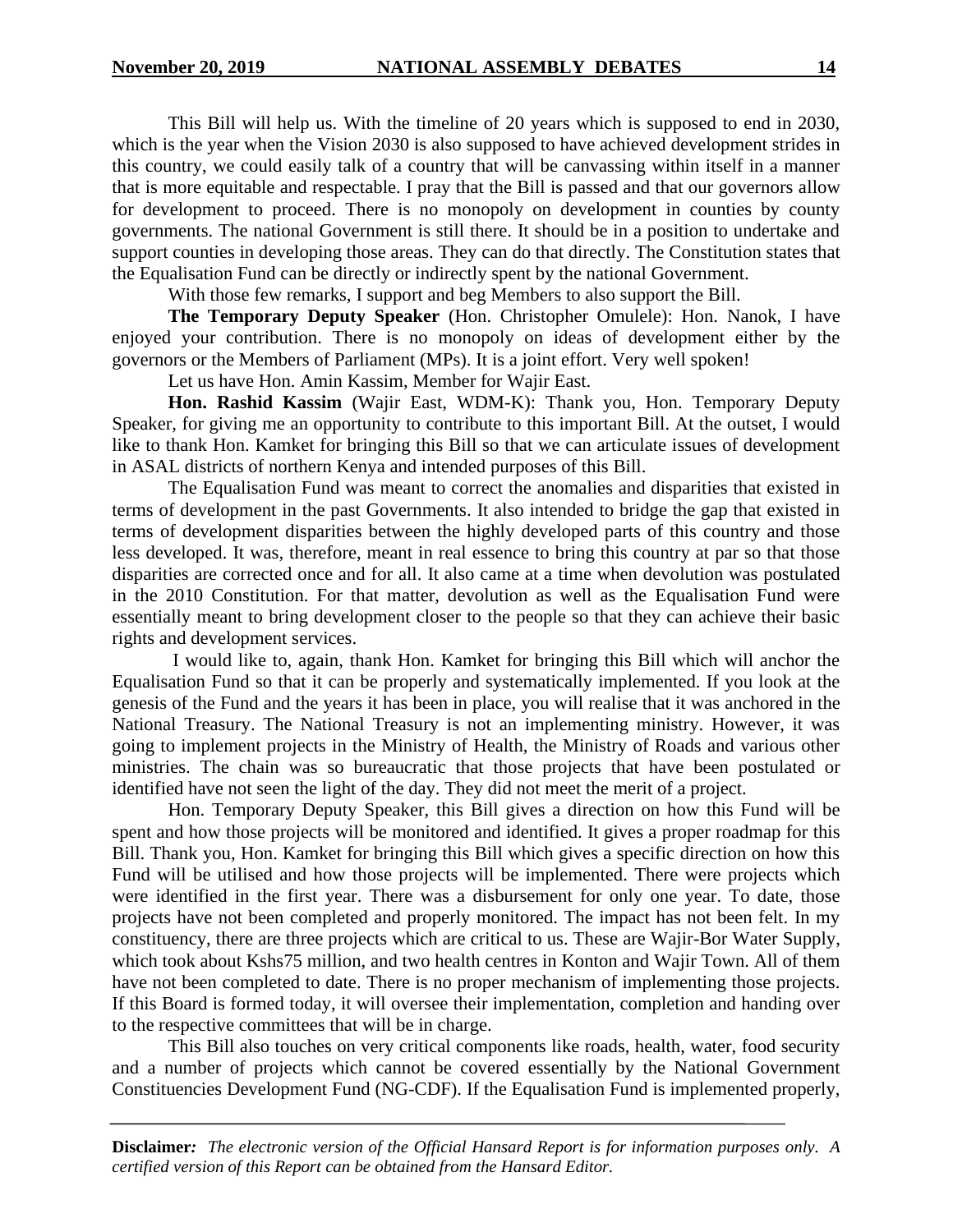it will augment and support the NG-CDF which has made a serious and good impact for the people of this country. This Bill will be amended further to tailor it in the same way as NG-CDF. The NG-CDF and Equalisation Fund will work in tandem, so that we can see a realisable impact in the lives of the people it will serve.

We have seen the short span which has been given for the Equalisation Fund. It is supposed to be for 20 years. So far, we have lost seven years. It is only one physical year that there was disbursement of this money. Moving from one ministry to another to follow up on this money and monitor its utilisation has been very difficult for us. However, once this board is constituted, it will provide the necessary impetus for us to follow and the necessary development will be realised.

With those few remarks, thank you, Hon. Kamket for bringing this important Bill, which will be anchored in the board.

**The Temporary Deputy Speaker** (Hon. Christopher Omulele): Hon. Members, this particular debate has attracted a lot of attention but we have run out of time. I can see that Hon. Wario Ali was hoping that he would have a bite of the cherry. Even if I wished to allow you to speak, I would not do it within our rules. You had the first chance to contribute, but you were not here when I called out your name. In any event, we have run out of time. It is now time for me to call upon the Mover to reply. If he so desires, he may donate a little bit of his time to the Members who are interested to contribute.

Hon. Kamket, it is now your opportunity to reply.

**Hon. Kassait Kamket** (Tiaty, KANU): Thank you, Hon. Temporary Deputy Speaker. Before I reply, I would like to donate a few minutes to my colleagues who are really interested in saying a few things. I will give two minutes to Hon. Ali Wario, two minutes to my schoolmate, Hon. Dennitah; one minute to Mhe. Mule and one minute to Mhe. Kwenya.

Thank you.

*(The Temporary Deputy Speaker (Hon. Christopher Omulele) left the Chair]*

*(The Temporary Deputy Speaker (Hon. Patrick Mariru) took the Chair]*

**The Temporary Deputy Speaker** (Hon. Patrick Mariru): Hon. Kamket, please, be clear. Whom have you donated minutes to? You cannot donate minutes to a Member who has contributed to this Bill. Can you be clear so that the Clerks-at-the-Table can take note?

**Hon. Kassait Kamket** (Tiaty, KANU): I have donated two minutes to Hon. Wario.

**The Temporary Deputy Speaker** (Hon. Patrick Mariru): Hon. Wario contributed to this Bill.

**Hon. Kassait Kamket** (Tiaty, KANU): He did not contribute.

**The Temporary Deputy Speaker** (Hon. Patrick Mariru): Hon. Wario, did you speak to this Bill?

**Hon. Ali Wario** (Bura, JP): Yes.

**The Temporary Deputy Speaker** (Hon. Patrick Mariru): Why is Hon. Kamket saying that you did not contribute?

**Hon. Ali Wario** (Bura, JP): I spoke for one minute.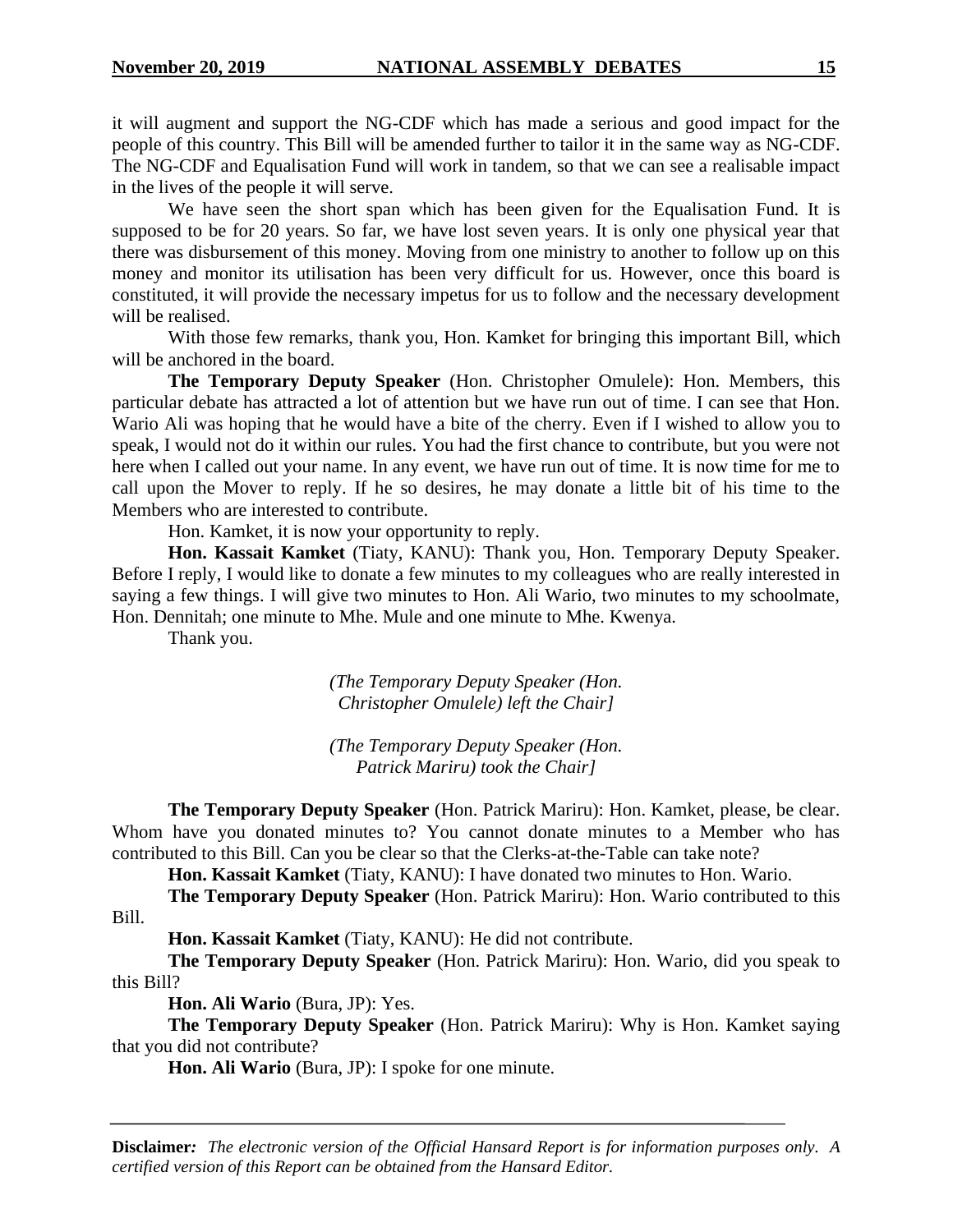**The Temporary Deputy Speaker** (Hon. Patrick Mariru): This is a House of record. I am getting it.

**Hon. Kassait Kamket** (Tiaty, KANU): Hon. Temporary Deputy Speaker, I will donate two minutes to Mhe. Nakuleu, two minutes to Mhe. Dennitah Ghati, Mhe. Stephen Mule and Mhe. Kwenya.

**The Temporary Deputy Speaker** (Hon. Patrick Mariru): Okay. We shall start from there.

**Hon. Kassait Kamket** (Tiaty, KANU): I will also donate one minute to Mhe. Shaban.

**The Temporary Deputy Speaker** (Hon. Patrick Mariru): Let the Member contribute for two minutes.

**Hon. Christopher Nakuleu** (Turkana North, JP): Thank you, Hon. Temporary Deputy Speaker. At the outset, I would like to support this Bill which was brought by Hon. Kamket. This Bill intends to cure the loopholes that already exist in the principal Act. If you remember very well, this House has been allocating money to the Equalisation Fund, but the implementation of the projects intended for the money allocated has not been forthcoming.

If you remember, in the last financial year, this House allocated sufficient money for the Fund. However, a part of it, which is Ksh3.8 billion, was slashed by the Executive to fund the Big Four Agenda projects. The re-allocation of that Fund by the Executive is an indication of lack of political goodwill to support the ASAL, which it is supposed to address. Two, none of the projects that were supposed to be done in the first batch of disbursement has been completed and handed over to the beneficiaries to date. This House must come up with a better regulation to guide the expenditure, implementation and utilisation of this Fund to bring ASAL at per with the rest of the Kenyan communities.

Thank you, Hon. Temporary Deputy Speaker.

**The Temporary Deputy Speaker** (Hon. Patrick Mariru): Hon. Dennitah, contribute for two minutes.

**Hon. (Ms.) Dennitah Ghati** (Nominated, ODM): Hon. Temporary Deputy Speaker, thank you very much for giving me the opportunity to support the Equalisation Fund Bill which was brought by Hon. Kamket, Member for Tiaty. He and I have a history of going to the school of journalism together. I really want to thank him because he thought about an issue that affects most counties.

I am particularly interested in the formation of the board. This Bill basically seeks to establish a board at both the constituency level and national level, which is a plus. When you talk about marginalised communities and persons, we see a situation where we have persons with disabilities and women in the board. Therefore, they will identify their problems and prioritise them.

I also support this Bill because it will sort out and cure what has been happening to most of our constituencies. About 90 per cent of Members of Parliament here have constituencies that are considered marginalised. I am happy because this is a Fund that will support our operations at the county level.

Because of time, allow me to support the Bill. Thank you.

**The Temporary Deputy Speaker** (Hon. Patrick Mariru): Hon. Mule, you do not have two minutes but one.

**Hon. Stephen Mule** (Matungulu, WDM-K): I will use it properly. Thank you, Hon. Kamket for bringing this Bill. I can assure you that we will support it to its full length. We will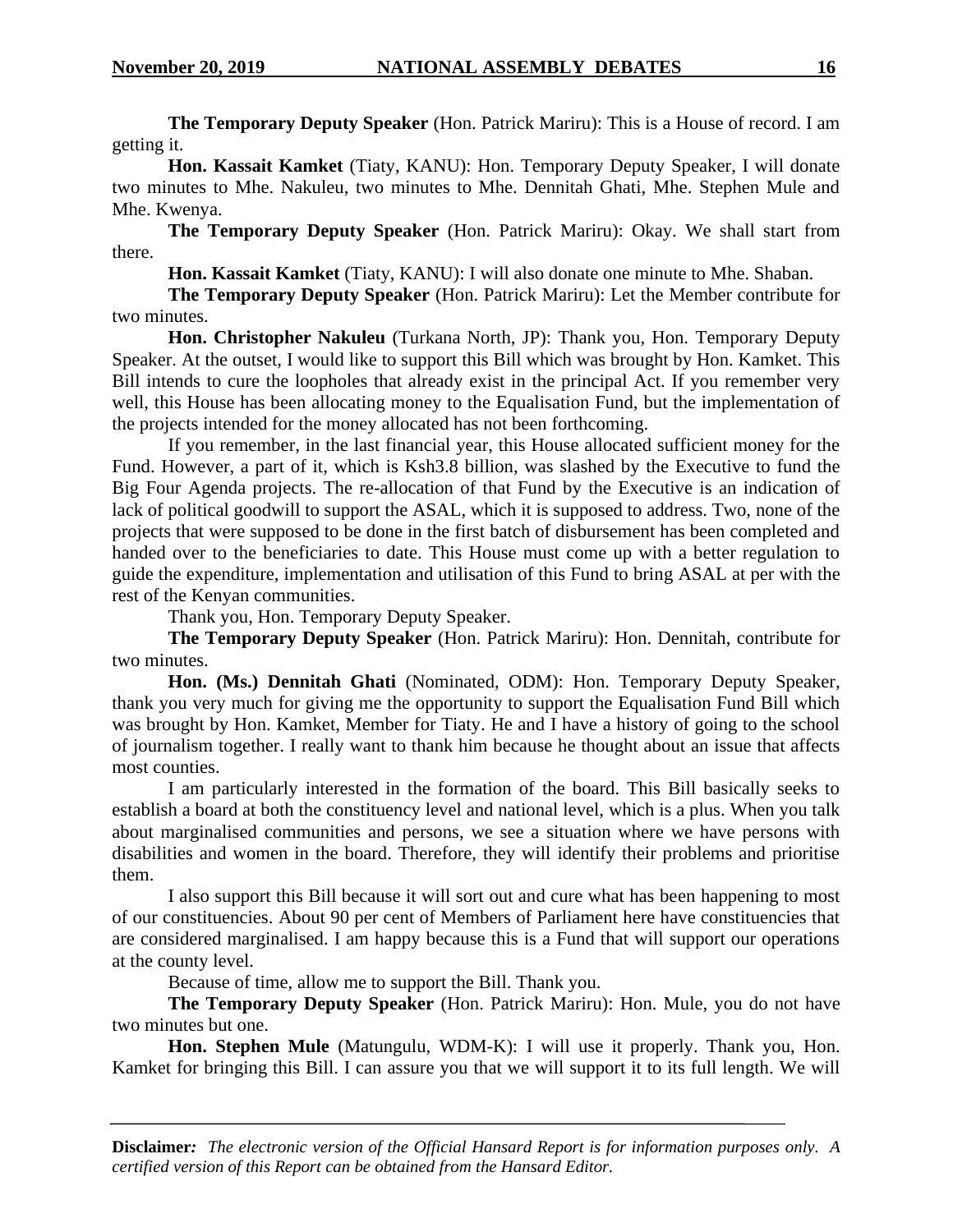bring some amendments to make sure that equalisation happens to every marginalised community in this country, including the one in Matungulu Constituency.

Thank you.

**The Temporary Deputy Speaker** (Hon. Patrick Mariru): That was good use of one minute. Hon. Kwenya, let us see whether you will take one minute to contribute.

**Hon. Zachary Thuku** (Kinangop, JP): Thank you, Hon. Temporary Deputy Speaker. I wish to support this Bill with amendments. The drafter of this Bill talks about marginalised communities. The Constitution is so clear in Article 204 about marginalised areas**.** I can tell you for a fact that areas that are marginalised are not just about aridity, lack of water and health facilities. I come from a constituency whereby we are marginalised because we have a population of 204,000 from the latest census and yet, we get the same allocation of funds with constituencies that have smaller populations. Therefore, this marginalisation business must be defined and dealt with from there.

The issue of nominating a board chairman from a marginalised community is unconstitutional. They should be nominated from marginalised areas. That is the amendment that I am going to propose.

Thank you.

**The Temporary Deputy Speaker** (Hon. Patrick Mariru): Hon. Kamket, you have the remainder of the time. Had you given Hon. Naomi Shaban a minute?

**Hon. Kassait Kamket** (Tiaty, KANU): Yes.

**The Temporary Deputy Speaker** (Hon. Patrick Mariru): Sorry, Hon. Naomi Shaban. You have a minute.

**Hon. (Dr.) Naomi Shaban** (Taveta, JP): Thank you, Hon. Temporary Deputy Speaker. I also congratulate Hon. Kamket for a well-thought-out Bill because we need to bring some hygiene into how the funds for equalisation are being utilised. I just need to point out that the Commission on Revenue Allocation (CRA) is already making blunders. That money has not made any impact because the intention of the Constitution was to make sure that the areas which were left behind have come up so that they can be at par with others which are well developed.

I beg to support.

**The Temporary Deputy Speaker** (Hon. Patrick Mariru): Hon. Kamket, you have three minutes. You donated your time. We cannot help it.

**Hon. Kassait Kamket** (Tiaty, KANU): Thank you, Hon. Temporary Deputy Speaker. I take this opportunity to most sincerely thank my colleagues who have overwhelmingly supported this Bill. Almost 27 Members of Parliament have supported this Bill. There are some fears that have been raised here on the marginalisation policy which is supposed to be set out by the Commission on Revenue Allocation. I am happy that, that policy keeps changing because in the first policy that was done by the former Commission, constituencies like mine were not recognised as marginalised. However, with the development of the new policy, we will benefit from those funds.

The Constitution talks about marginalised areas; it does not talk about marginalised counties as was put in the first policy. That is recognition by the drafters of the Constitution. Even in very developed counties, there could be pockets of marginalisation that can be identified by the CRA as the body that is supposed to come up with the marginalisation policy. I have read the Report and the proposed amendments from the Departmental Committee on Finance and National Planning. We will be supporting those amendments.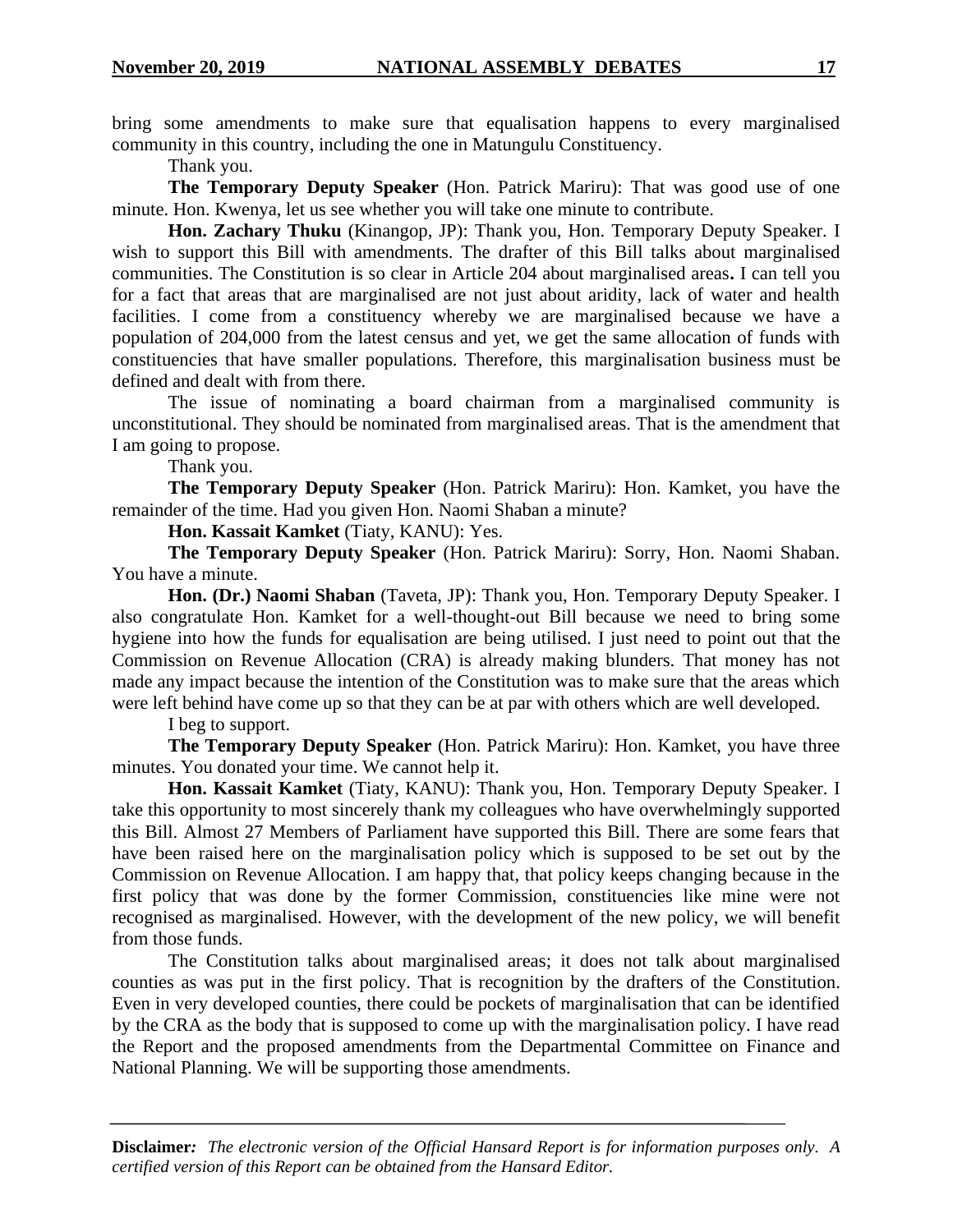I have also consulted widely with stakeholders and I will be proposing amendments. One of the principal objectives of this Bill is to run away from red tape. We will be saying that either Principal Secretary or designated representative to be present in the board in order to avoid… Please, add me one minute.

**The Temporary Deputy Speaker** (Hon. Patrick Mariru): It cannot be one minute. Maybe one-and-a-half so that you can reply. You donated your time.

**Hon. Kassait Kamket** (Tiaty, KANU): Thank you, Hon. Temporary Deputy Speaker. On the making of the regulations, we will propose that the board makes regulations and not the Cabinet Secretary.

With those many remarks, I thank hon. Members for their support. I beg to reply.

**The Temporary Deputy Speaker** (Hon. Patrick Mariru): Hon. Members, we shall pend the putting of the Question on that Bill to a subsequent time.

#### *(Putting of the Question deferred)*

Next Order!

#### **BILL**

#### *Second Reading*

#### THE KENYA INSTITUTE OF CURRICULUM DEVELOPMENT (AMENDMENT) BILL

**Hon. (Ms.) Joyce Emanikor** (Turkana CWR, JP): Hon. Temporary Deputy Speaker, I beg to move that the Kenya Institute of Curriculum Development (Amendment) Bill (National Assembly Bill No. 33 of 2019) be now read a Second Time.

The principal object of this Bill is to enhance disaster risk reduction (DRR) in learning institutions. The school curricula do not provide the learners with education on safety, particularly on how to conduct security drills, evacuation, first aid, how to locate explosives, how to sense danger, among other safety-related teachings.

The impact of insecurity, disasters and hazards on education presents weighty challenges that require urgent action. We have had our schools and universities being bombed, shelled and burnt. We have had children, students, teachers and academicians being killed, maimed, abducted or arbitrarily detained. We have had buildings collapsing and killing students. Such occurrences expose students and education personnel to harm, deny a large number of children and students their right to education and so, deprive communities of the foundations on which to build their future. Those incidences destroy not only school infrastructure, but also hopes and ambitions of a whole generation of children. As a result, access to education is undermined and the functioning of education facilities is hampered in some areas. In some cases, attacks on schools and universities have been used to promote intolerance and exclusion.

The Kenya Institute of Curriculum Development (Amendment) Bill, 2019 is informed and premised upon the recent and current wake of terror attacks, active shooting incidents, bombings, sexual assault, kidnappings, radicalisation, natural hazards and other forms of disasters in our institutions of learning, particularly the secondary and tertiary institutions.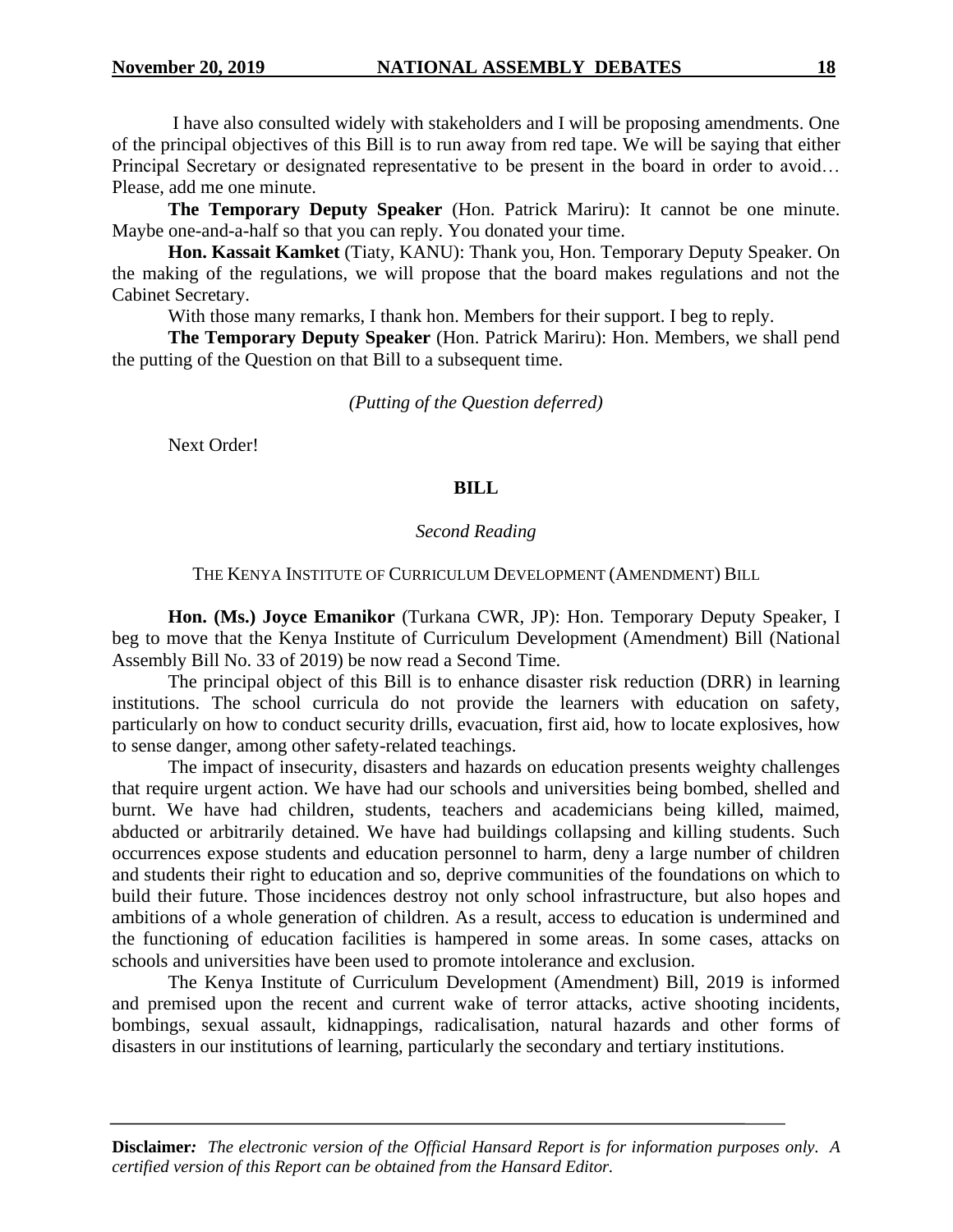Cognisant of the fact that these disasters in schools will no doubt continue to pose a problem, the Bill, therefore, is a response to the need for disaster preparedness and disaster risk reduction.

Security and safety threats in institutions of learning come in various forms from external aggressors in form of terror attacks, active shooter situations or raids. Secondly, by internal aggressors, for instance, the fires by students, sexual assault and bullying and, finally, natural and man-made disasters such as collapsed buildings, floods, landslides, earthquakes, earth tremors, lightning and storms. Either way, there is physical, emotional and psychological injury, loss of life, property as well as loss of dignity.

Just to randomly name but a few of the incidents in Kenya, on 2<sup>nd</sup> April 2015, gunmen stormed Garissa University College killing 148 people and injuring 100. The 1998 Bombolulu fire tragedy that left 26 girls dead in Kwale County is still vivid in our minds 20 years down the line. In 2001, fire killed at least 59 male teenagers in Kyanguli Secondary School in Machakos and injured scores of them. In 2010, two boys were burnt to death in their dormitory in Endarasha Boys Secondary School in Nyeri County. In August 2012, eight pupils of Asumbi Boarding Primary School, Homa Bay County, died after a fire razed down their dormitory, not to mention the recent episodes that have shocked Kenyans. One occurred on 15<sup>th</sup> October 2017 when an attacker from South Sudan led four armed men to Lokichoggio Secondary School in Turkana County, shot dead a guard and five students and sprayed bullets on students. That injured over 18 people. The villain was a student in the same school, bringing to the fore the quest to vet foreign students in high schools and tertiary institutions. The security at the school was beefed up after His Excellency the President intervened. This special intervention does not happen all the time hence the need for serious preparedness.

On 22nd September 2019, about a month ago, Kenya woke up to the sad news of Precious Talent Academy in Dagoretti where we lost seven pupils aged between 8 and 15 years. It is when the school building where they were studying collapsed on them. This was a preventable disaster claiming lives of hopeful young souls. We are told that the structure was a product of poor workmanship and engineering. In this age and era, in the Capital City of Kenya, what a shame! It is time the Ministry of Education liaised with the State Department of Public Works and the National Construction Authority (NCA) to assess structures in schools and determine their compliance to the required standards for the safety of our children. They must enforce adherence to Government guidelines on infrastructural development. On this note, I congratulate CS Magoha for the steps he has taken.

In some unfortunate situations, what exacerbates the problem is the inability by both the staff and students to sense danger, to identify problems – dormitories being locked from outside, lack of exits, lack of fire extinguishers, narrow or single doors, inhalation of carbon monoxide and, in some cases, it is lack of rapid response and emergency services from responsible authorities.

It is evident that most schools across the country have no capacity to handle emergencies. They are yet to fully implement the safety standards manual produced by the Ministry of Education 11 years ago, in 2008. Our institutions of learning are ill-equipped to deal with disasters. A survey conducted by the Kenya Parents Association (KPA) in 2012 indicates that 9 out of 10 schools are not prepared to handle disasters. Schools do not respond quickly thus leading to deaths, injuries and destruction of properties. Even the latest guidelines released by the Teachers Service Commission (TSC) in 2017 on protection of children only warn against corporal punishment, sexual abuse and bullying from internal aggressors. We must, as a country,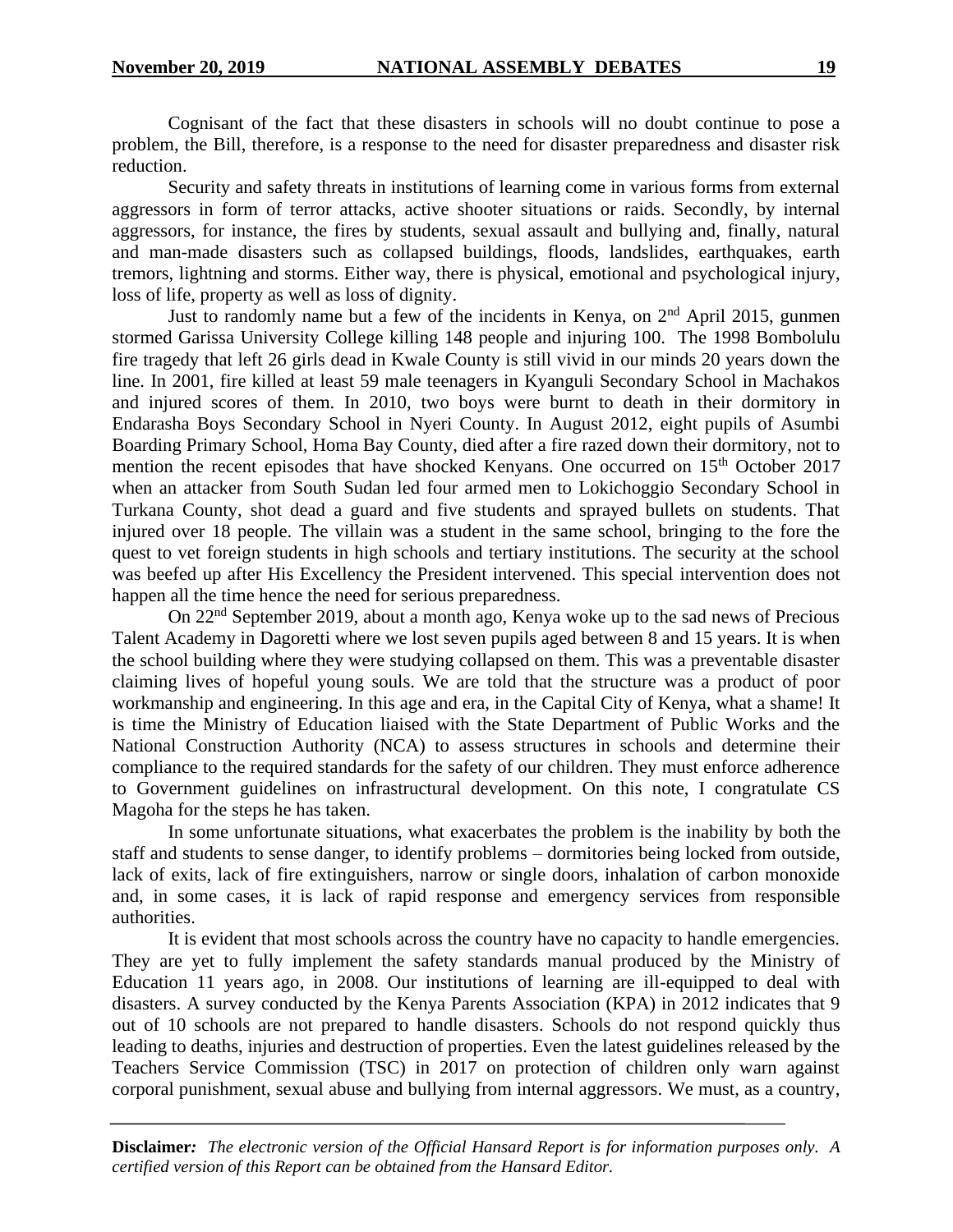examine disaster preparedness policies in schools to evaluate disaster awareness in the school environment with a view to establishing measures to enhance disaster preparedness and risk reduction.

Security and safety threats in institutions of learning are a global phenomenon that has resulted in reforms and law amendments in some jurisdictions. In 2014, the Peshawar School Massacre by the Taliban in Pakistan which killed over 141 people resulted in a new law. The 2004 Beslan School Siege in Russia that killed 385 people resulted in a series of Federal Government's reforms. Globally, concepts and ideas on security of children are deliberated on, but action has to be taken locally. With education under attack around the world, a mission to protect children in school was launched in 2015 through the May 2015 Oslo Conference on Safe Schools. I am happy to report that Kenya is among the 80 United Nations Member States that, on 9<sup>th</sup> August 2018, endorsed a declaration to protect children and teachers from attacks. A majority of the 15 UN's Security Council Member States have signed it. Three of the five permanent member states have also signed it. Although those guidelines are not legally binding, they draw on good practice to reduce the impact of disasters in schools.

To conclude, I cite a young man from Meru called Mwiti Murithi who, out of his concern and fear of increasing safety and security threats, risks and incidents not only in institutions of learning but also in the general environment, has written a book called *Act Before Bang*. He underscores the importance of deterrence. He asks whether we are aware of our surroundings. Can we identify people of potential threat hence deter danger? If you are, then you have an edge over your aggressors.

Questions that need to be answered about our institutions of learning are: Are people in our institutions of learning able to activate various levels of alert in schools in case of a suspicious situation? Are they able to quickly analyse the behaviour of strangers to tell potential threats? Are they able to assess the body language, the kinesics and the interpersonal distance in cases of rape? Can they do a simple intelligence reporting in cases of unusual circumstances – number of suspected criminals, cause of alarm, location, dressing of criminals, exact time, weapons in use *etcetera*? Do they know the principle of "Flee or Fight" or self defence? How many of our schools are able to immediately call the police emergency numbers, including the Sexual and Gender Based Violence (SGBV) hotline? Are all our schools networked and policed in our regions and, how effective are the security emergency numbers? Can teachers, students and parents assess the quality and stability of school infrastructure? Can they tell when buildings are about to collapse? Can our institutions of learning organise simple emergency evacuations?

To finish, I will quote the United Nations Children's Fund (UNICEF) Deputy Executive Director who, in desperation, said: "Places of learning have become places to fear. What has humanity become when children face death while trying to learn?"

Finally, as a nation, we value our children and youth. They are our future and hope. The most sacred thing to us as a nation is our children. Killing hundreds of them at a time, whether through fires, terrorism, shooting sprees and collapsed buildings, is an attempt to defile our nation, to kill our future and hope. We must safeguard our institutions of learning.

I beg to move and request Hon. Hon. Dennitah Ghati to second. Thank you.

**The Temporary Deputy Speaker** (Hon. Patrick Mariru): Hon. Dennitah.

**Hon. (Ms.) Dennitah Ghati** (Nominated, ODM): Thank you very much Hon. Temporary Deputy Speaker for giving me the opportunity to second this Bill by Hon. Joyce Emanikor, Member for Turkana. I find it absolutely honourable to second a Bill that is proposed by a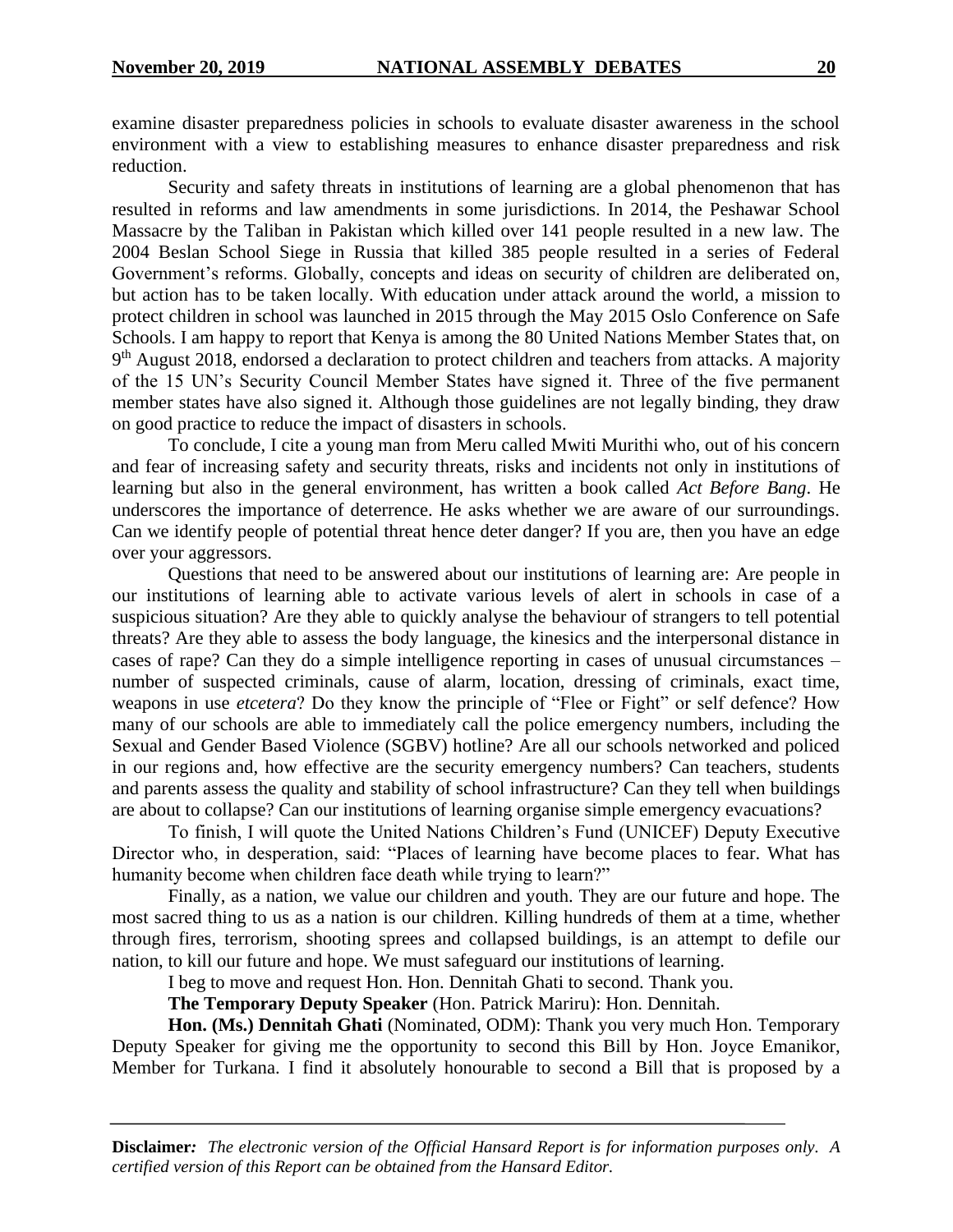Member of this House who has worked so hard within the UN settings. Therefore, she understands well issues of DRR.

Therefore, she understands well issues of (DRR). This Bill has the best interests of our children and teachers. It seeks to protect our pupils and students who leave the confines and comfort of their homes to go to schools. Therefore, the school environment should be a safe haven for our students. What is still clear in my mind is the painful horror that happened nearly three months ago to our children who go to school at Precious Talent Academy along Ngong Road. These were young children of between ages eight and 15 years. They had left the confines of their homes to go to school to get education. What I and other Members of Parliament saw, was utter negligence by the school to ensure that the school environment was conducive for our children. That was something we could not buy. If you look at Garissa University, it is an institution of higher learning that was attacked by gunmen who killed students. It is not fair that our young ones who go to higher institutions of learning or vocational centers succumb to such attacks. That kills the hopes of their parents who take their children there to get education.

Many of our schools have been bombed; they are no longer safe. How can we ensure that within our education sector and curriculum, our children get this education? The current curriculum does not factor in the issue of DRR. This is an important element that our schools need to offer. If you look at our counties, you will realise that in their setup, they are not well prepared to manage disasters. We have counties that do not own fire engine machines, especially the marginalised counties and their constituencies. If possible, every county and constituency in this country needs to own a fire-fighting engine that is working so that, in the event that fire or disaster strikes in schools, that situation can be well managed.

I come from Migori County. It has also had a fair share of disasters of this nature. For example, Migori Boys, Uriri Boys and schools that were considered to be national schools have been victims. When you talk of national or county schools, you expect their systems to be working. I would suggest that, as we talk about this Bill, we ensure that our young children have this education in their school curriculum. The Ministry of Education must ensure that it mainstreams and puts in place a mechanism that will curtail issues of fire, bombs and other disasters that affect our children in schools. We need to ensure that, in this Bill, our staff are educated. We have teaching staff and subordinate staff who do not know how to handle an emergency in school. In schools that have dormitories, some of them do not have windows and accessible doors. Simple things like first aid need to be inculcated in our children right from early childhood education so that, as they grow up to primary and secondary education, then to institutions of higher learning like universities and colleges, they know what to do in case of a disaster, fire or any other emergency that strikes their schools.

This is a Bill that the Hon. Member of Parliament for Turkana is proposing. I ask the MPs to support it. Kenya, as a country, is a signatory to a declaration that seeks to protect teachers and our students in schools. This declaration must be put into practice because our country has the best interest of our teachers at heart. It invests in education. Education and safety of our children is guaranteed in our Constitution.

The Bill is a response to disasters in schools and proposes DRR interventions that need to be put into schools. So many children have lost their lives and yet, we thought that schools are safe environments in this country. In some cases, parents take their children to school and then they are called to pick bodies of their children who die in schools for burial. That is not the intention of education in this country. Therefore, this is something that we need to take seriously. We need to teach both our teachers and students about safety in our institutions.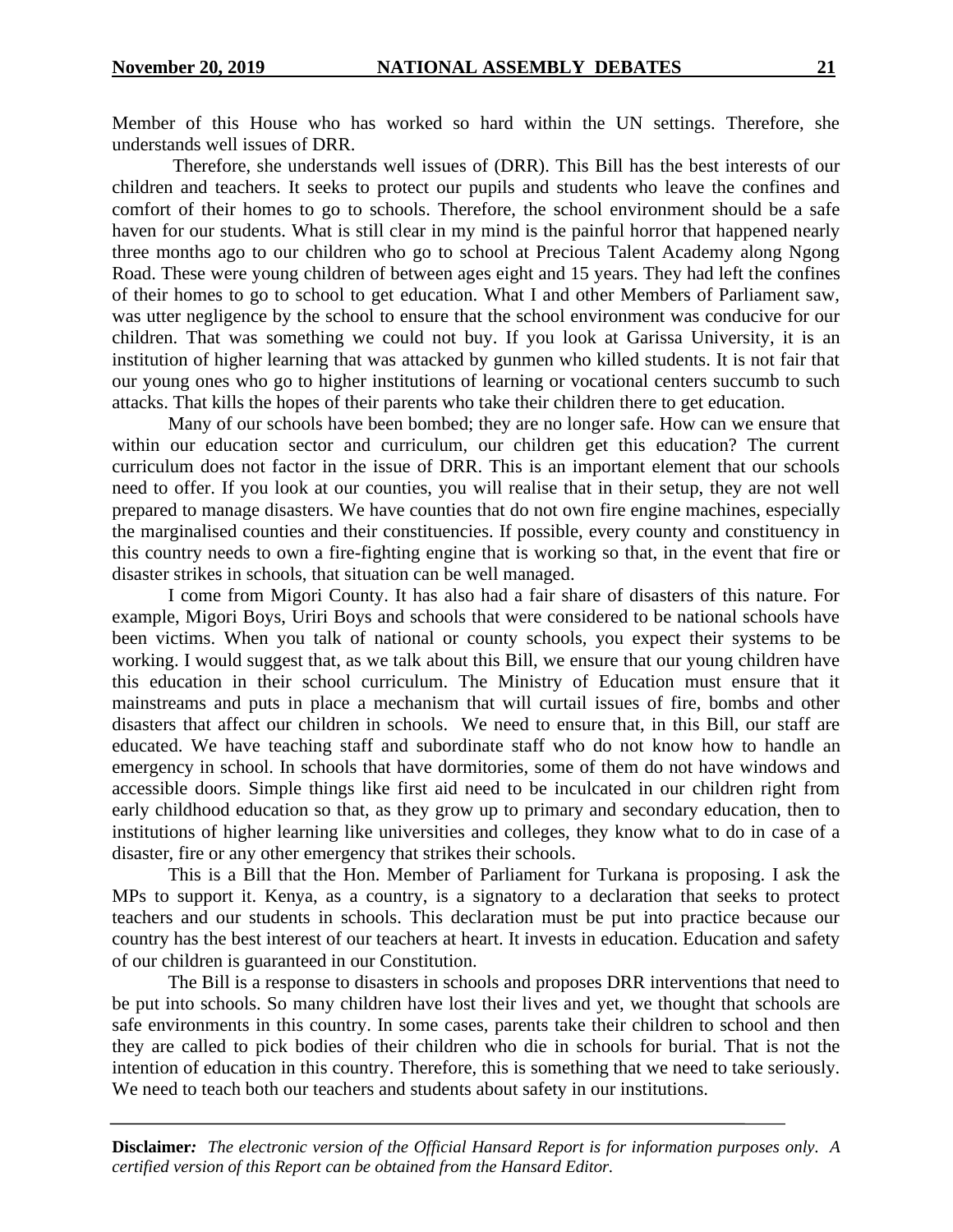I schooled in boarding school as I grew up. Many times, we did not see the interventions that we are talking about. When I went out of the country to do my Master's Degree in Columbia University in the United States of America (USA), I can remember in my first year at the university there was fire in the apartment that I was staying and we could not tell. I was sleeping and when I woke up in the morning, I realised that the whole apartment had caught fire. I had no idea what was the cause of the fire. The immediate response from the New York City Police Department (NYPD) saved me from burning in that apartment. My response was slow because I was not prepared in foreign land. I did not know some of the issues that we are talking about on fire and disaster management at that time. I was not prepared in my country. I did not know where I had seen such. It is by the mercies of God that I survived.

I also want to address the issue of our young children who become disabled. When we have attacks in the universities as you have seen, some students became disabled as a result of those attacks. We have so many students who are nursing injuries that have rendered them disabled. For us to avoid occurrence of such disabilities, it is important that such a Bill is considered and passed. I urge Members to support it.

Thank you.

**The Temporary Deputy Speaker** (Hon. Patrick Mariru): You second. Do you?

**Hon. (Ms.) Dennitah Ghati** (Nominated, ODM): Hon. Temporary Deputy Speaker, I, second.

**The Temporary Deputy Speaker** (Hon. Patrick Mariru): Very well.

#### *(Question proposed)*

We shall start with Hon. Oduol Odhiambo.

**Hon. (Prof.) Jacqueline Oduol** (Nominated, ODM): Thank you, Hon. Temporary Deputy Speaker for giving me the opportunity to contribute to this Bill. At the outset, I support the Bill. Education, as we know, is intended to be a process that helps a particular group of people, students or any other relevant persons to receive or obtain systematic instruction that will help them to move from a point of view where they were ignorant or not adequately equipped and where they do not have skills to one that they do.

This Amendment Bill is clear and I would like to thank the Member for coming up with it. We have a law in place on the Kenya Institute of Curriculum Development (KICD), but this amendment Bill points to the fact that curriculum in this country has not, in terms of its coverage, included disaster risk reduction measures. Education is intended not to just give information but also skills. There are cases in which students or pupils and staff are caught up in unforeseen disasters. A curriculum must be the basis for ensuring that we have an integrated and coherent sense of getting information. A curriculum that does not include disaster reduction and management strategies does not help us reduce disasters and is, therefore, wanting.

The principal object of this Bill speaks directly to what would be required in terms of the framework for acquiring knowledge, skills and drills on security. With that, there would be a very clear indication of how pupils, teachers or staff in schools would respond should there be any form of disaster, whether it is an outbreak of fire or some other form of unexpected attack or occurrences. They would know how to evacuate. Should there be some harm or injury that has been experienced? They should know how to apply first aid. As we have seen before, all kinds of challenges crop up in our schools. They would also be trained to have the ability to sense danger.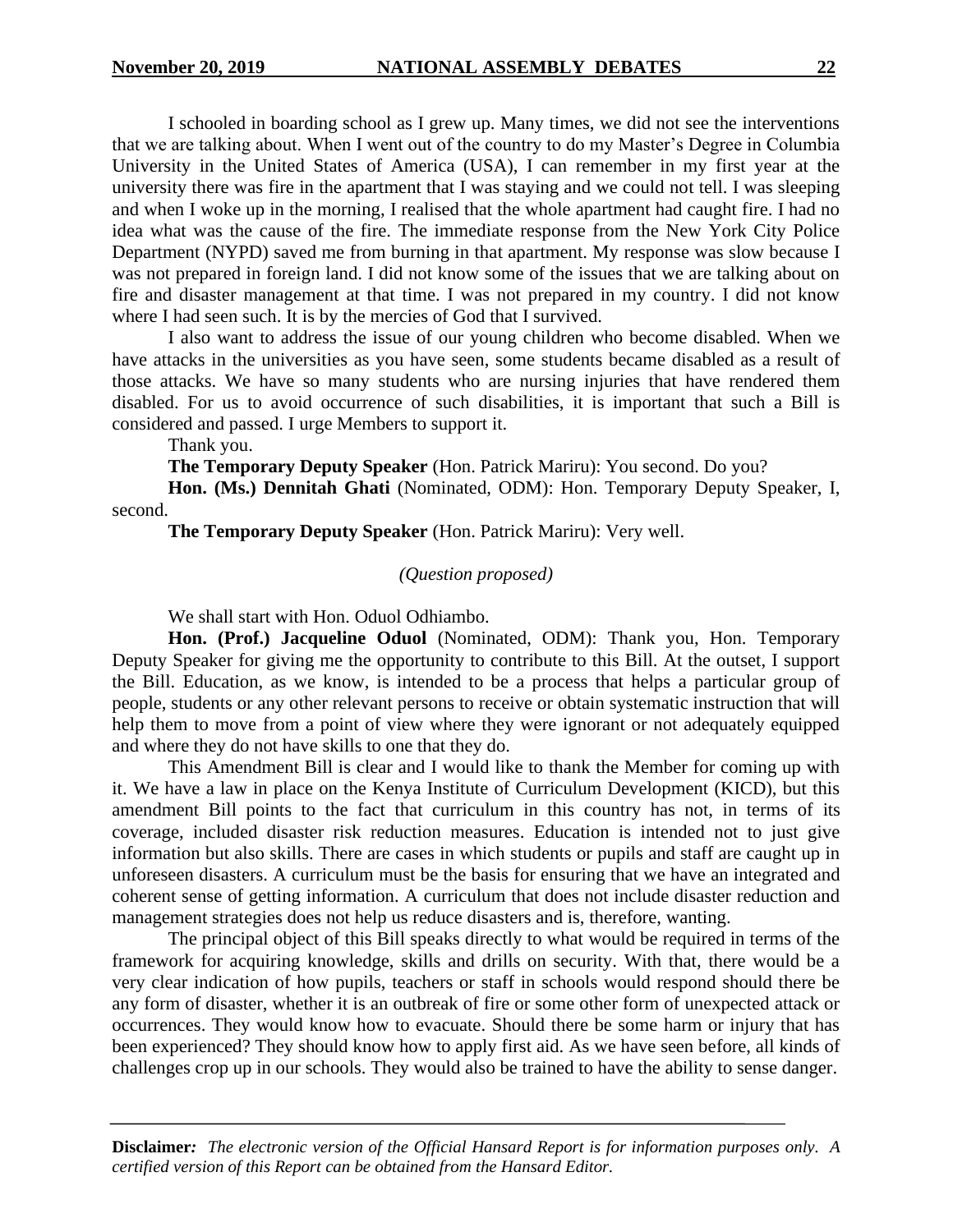I understand the context of this Bill and the needs that we have in our country. There are very specific occurrences that seem to increasingly happen in our learning institutions and which, because of the current curriculum and the content which has not included disaster risk reduction, have affected, to a large extent, schools. I support the Bill because I see that it is going to be a basis for working towards being better prepared, not just from the point of view of the authorities in schools - the staff and the teachers - but most importantly that it will be an opportunity to build capacities particularly of the students. It will enable them to respond. So, it gives me great pleasure.

When we take our children to school, our expectation is that they will move from ECD education programme to university. In our country, we have made effort to expand universities so that they are spread all over the country. However, we have continually heard people complain that our graduates are not prepared for the real world of work and that they are not prepared to solve problems. We have had people almost begin to question whether, indeed, the effort parents provide when they take children to school is paying off. In this regard, I particularly feel that this is a very important addition to our curriculum. If we ensure that we have in place a curriculum that will be contextualised on the needs and that will give those who are in schools an understanding of how they can protect themselves, that will be a very important addition to the outcome of our education programmes.

I support the Bill because it is timely. It will enable our schools impart knowledge in students and staff on the way to reduce the risk of disasters.

Hon. Temporary Deputy Speaker, with this, I support. Thank you.

**The Temporary Deputy Speaker** (Hon. Patrick Mariru): Next is Hon. Sankok.

**Hon. David ole Sankok** (Nominated, JP): Thank you very much, Hon. Temporary Deputy Speaker, for giving me an opportunity to support this very important Bill. At the outset, I support this Bill 100 per cent. Let me start by congratulating Hon. Joyce Emanikor. She is an honourable Member of this House whom I have closely worked with during my time as a board member in NGAAF. I travelled all the way to Turkana to oversee some projects that were being undertaken to assist the vulnerable members of our society. I realised the people of Turkana were very lucky to have a progressive mind like Hon. Joyce Emanikor as their woman representative. These are the minds we require in this House, who will think not only of themselves; not only of implementation of government projects, but also think of those in the young generation lot who are facing a lot of problems.

We have talked so much on disasters in schools and we have zeroed in on fire and structures collapsing. However, there are other forms of disasters like sex-based violence, terrorism and disease. There is also the issue of outbreak of water-borne diseases and students do not know how to react or save themselves from such communicable diseases. So, this Bill is very timely. In the past, we have faced disasters that have destroyed the lives of our young ones and maimed so many of them. Our young ones have lost lives. The future of this country has been shattered by disasters like the one we witnessed in Nairobi of a building collapsing on young ones, as young as three or four years. We saw them lose lives and others get maimed at Garissa University. We saw the fire in Kyanguli. We saw the Bombolulu fire and so many other disasters that I cannot mention in this House.

We need this particular amendment to prepare our young ones so that in case of any disaster, we save many lives. We can do all that is humanly possible to make sure that we secure lives from those disasters. Some of those disasters are natural and unavoidable. But even if we cannot avoid them, at least, we can do what is humanly possible to save more lives as opposed to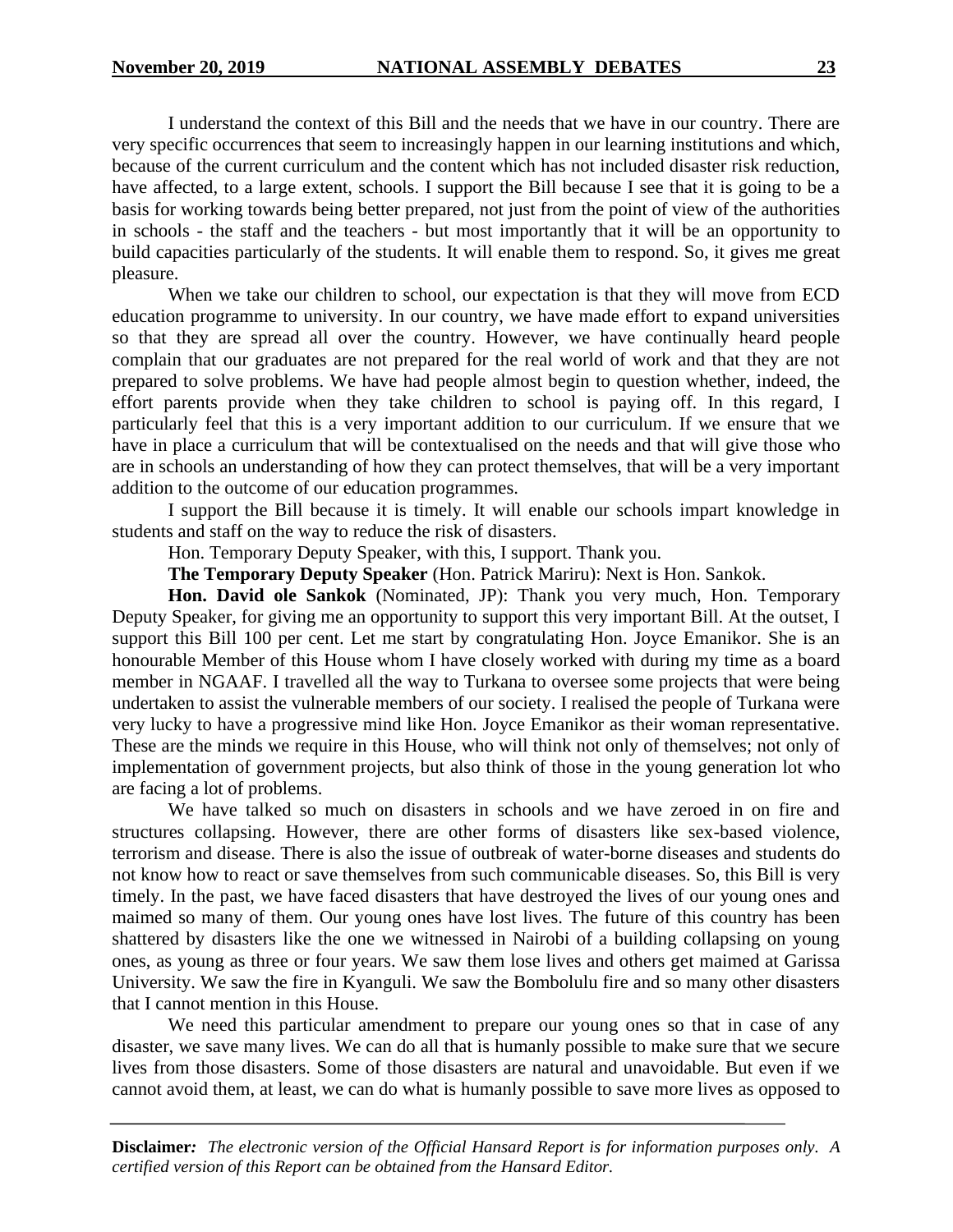losing them.When the late Hon. Michuki was alive, he introduced some rules which saved many souls on our roads. We may not have reduced traffic accidents, but we have reduced the loss of lives. That is what Hon. Joyce Emanikor wants. Even though such disasters will be happening, we can prepare our children so that we can save as many of them as possible.

Hon. Temporary Deputy Speaker, we will sit with Hon. Joyce Emanikor so that we bring some amendments because those who are affected most are People Living with Disabilities (PLWDs), the ones I represent in this House. They are a total of 6.5 million in this country and we have more than 200,000 students in various institutions of learning. Whenever there is disaster preparedness training, we forget the PLWDs.

Hon. Temporary Deputy Speaker, you imagine a situation where we are trained that in case of fire there will be an alarm. We have deaf people who will not hear it. We do not take into consideration such situations. Normally, there is lighting in terms of exit, especially when you board an aeroplane. You are told that in case of disaster the light will show you your exit route. We forget that we have blind people who will not see the lighting system. We are told that in case of fire, do not use a lift, use staircases, but we forget that we have others who are lame and cannot use the staircases.

So, I will speak with Hon. Joyce Emanikor so that some of these factors can be brought on board so that we know that we are not only saving those without disabilities, but we are also saving PLWDs so that during this training, we bring on board the issue of PLWDs.

Not once have you seen the Head of State attending international conferences on disaster management without a PLWD in his delegation. They are delegations of people without disabilities who go and discuss about disaster management and other issues without bringing into play the factors that affect persons with disabilities. It is clear that nothing about us is without us. That is why when such laws are made, it is good to include ideas and policies that will assist PLWDs.

This country lacks proper training on disaster management especially for our children. I remember while I was in Ole Sangale Primary School, I became disabled because of a doctor's injection at the age of 12 and nobody had trained me on how to adapt to the disability world after that. I know Hon. Denittah Ghatti became disabled while she was a Member of this House and nobody trained her on how to adapt to her new life.

In primary school, we were attacked by a leopard and I used to be very active before I became disabled. When there were screams all over, I forgot that I was disabled. I rushed and fought with the leopard only to realise that I cannot go without crutches. I could not hold the *rungu* to fight the leopard. However, if I was properly trained, I would have known how to handle the situation. There are a lot of rescue measures that are undertaken outside this country. There was a fire outbreak in New York when I was attending the UN Convention on the Rights of Persons with Disabilities in the hotel we were in. There was a lot of response. When they came in, the first people they saved and evacuated were PLWDs, pregnant women and children. Here, it is everybody for himself and God for us all.

However, I was not evacuated. I was a bit sharp. I have "four legs". I rushed out before they even came for me. The only problem is that I rushed out without clothes and it was during summer. I did not even have my pyjamas on. When the fire was extinguished, I went back. The women that I went with were in clothes…

**Hon. (Ms.) Jessica Mbalu** (Kibwezi East, WDM-K): On a point of order, Hon. Temporary Deputy Speaker.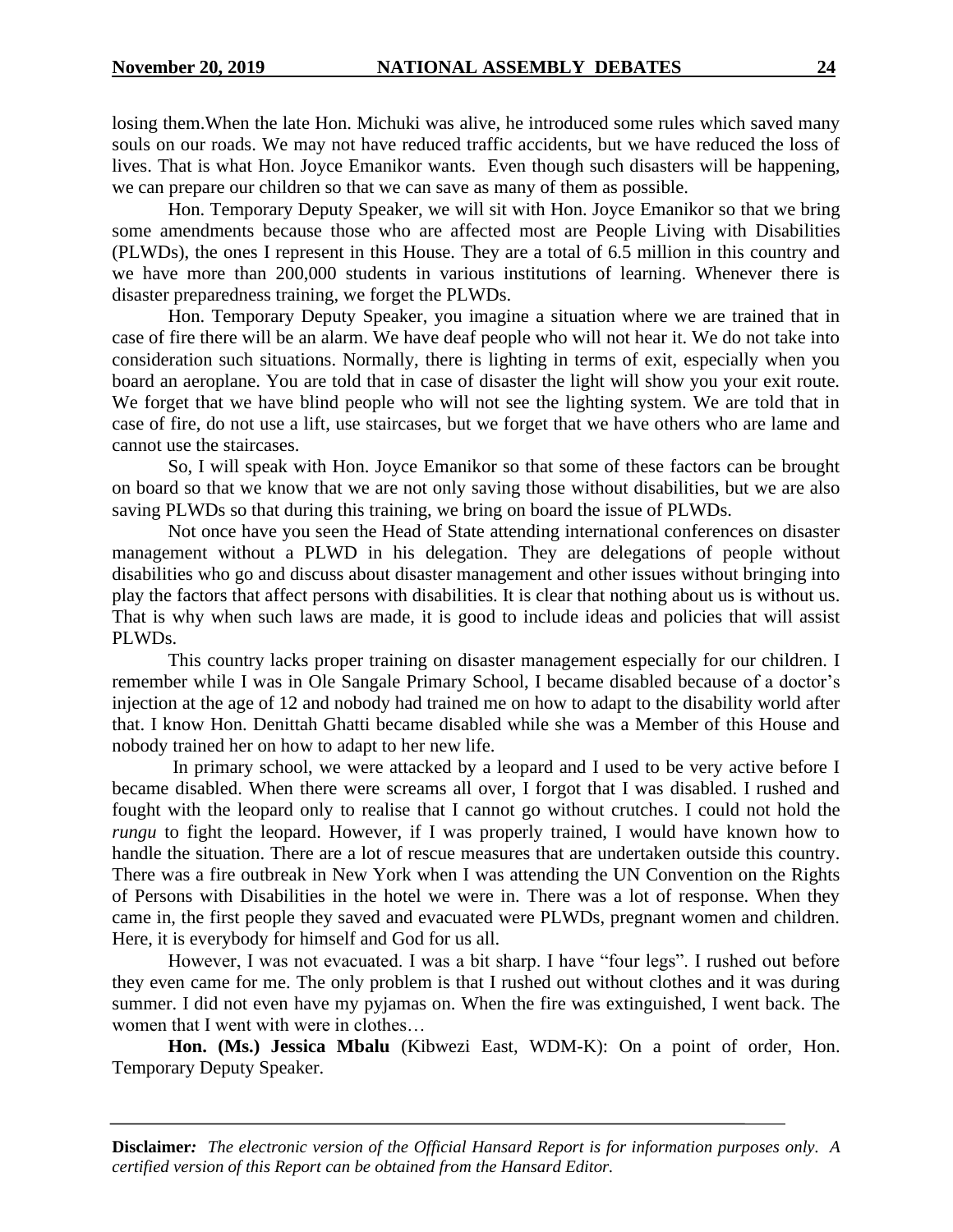**The Temporary Deputy Speaker** (Hon. Patrick Mariru): What is out of order, Hon. Mbalu?

**Hon. (Ms.) Jessica Mbalu** (Kibwezi East, WDM-K): Hon. Temporary Deputy Speaker, I know Hon. Sankok has two legs and he is not deformed. I do not understand what he means by "four legs". I just need clarification.

**The Temporary Deputy Speaker** (Hon. Patrick Mariru): Well, I do not know why Hon. Mbalu is asking that. What he even said after that is more confounding that he left the hotel without clothes, but what you raised was about the four legs.

**Hon. David ole Sankok** (Nominated, JP): Hon. Temporary Deputy Speaker, you know I have two crutches and two legs. So, people refer to me as a four-legged beast because I can run. However, when I came back minus clothes and discovered that the other Hon. Members had clothes, I told them to see each other. You know then you are the only one being seen, it is…

#### *(Laughter)*

**The Temporary Deputy Speaker** (Hon. Patrick Mariru): What is "seeing each other"? It is more perplexing, but let us make progress.

Hon. Mbogo Menza.

**Hon. Mbogo Ali** (Kisauni, WDM-K): Thank you, Hon. Temporary Deputy Speaker for giving me this opportunity to add my voice on this extremely important Bill. I wish to support the Hon. Member from Turkana for bringing this timely amendment. These incidences that we have experienced in this country are not new and they are many. We have had such incidences over the last 20 years but we never learn from them.

If you look at our curriculum today, it does not address the issue of training our students. The emergency preparedness is not there and this has caused a lot of injuries and fatalities which could have been prevented if this curriculum could have addressed the issue of training our students at the lower levels. The other day we had this school along Ngong Road which collapsed and caused deaths to many young students who had a bright future ahead of them. Due to poor workmanship, we ended up with such a serious disaster which caused deaths to many students.

This Bill is important for us Hon. Members because the Ministry of Education carried out an audit of all the schools in this country. They prepared reports and recommendations on what needs to be done in all of our learning institutions, but due to lack of resources, most of these recommendations are still gathering dust in various shelves in our schools. It is now time for the Ministry of Education to allocate funds to various schools to ensure these recommendations are actualised. Today if you visit any of our schools, be they day or boarding schools, they lack basic firefighting facilities. If you find one school with fire extinguishers, you will be surprised that they do not even know how to use them. During a fire outbreak, students should learn how to use fire extinguishers. Even teachers in these schools have not been exposed or trained on how to use fire extinguishers. So, how do you expect a student to use a fire extinguisher if the teachers are not trained?

Today, if you want to put up a factory the first requirement for you to be licensed is to install a firefighting water tank. You have to demonstrate that you can fight a small fire when it breaks out. So, you need the water tank, fire pump and a facilitator who understands how to run these machines when a fire breaks out. When you look at our schools they have teachers from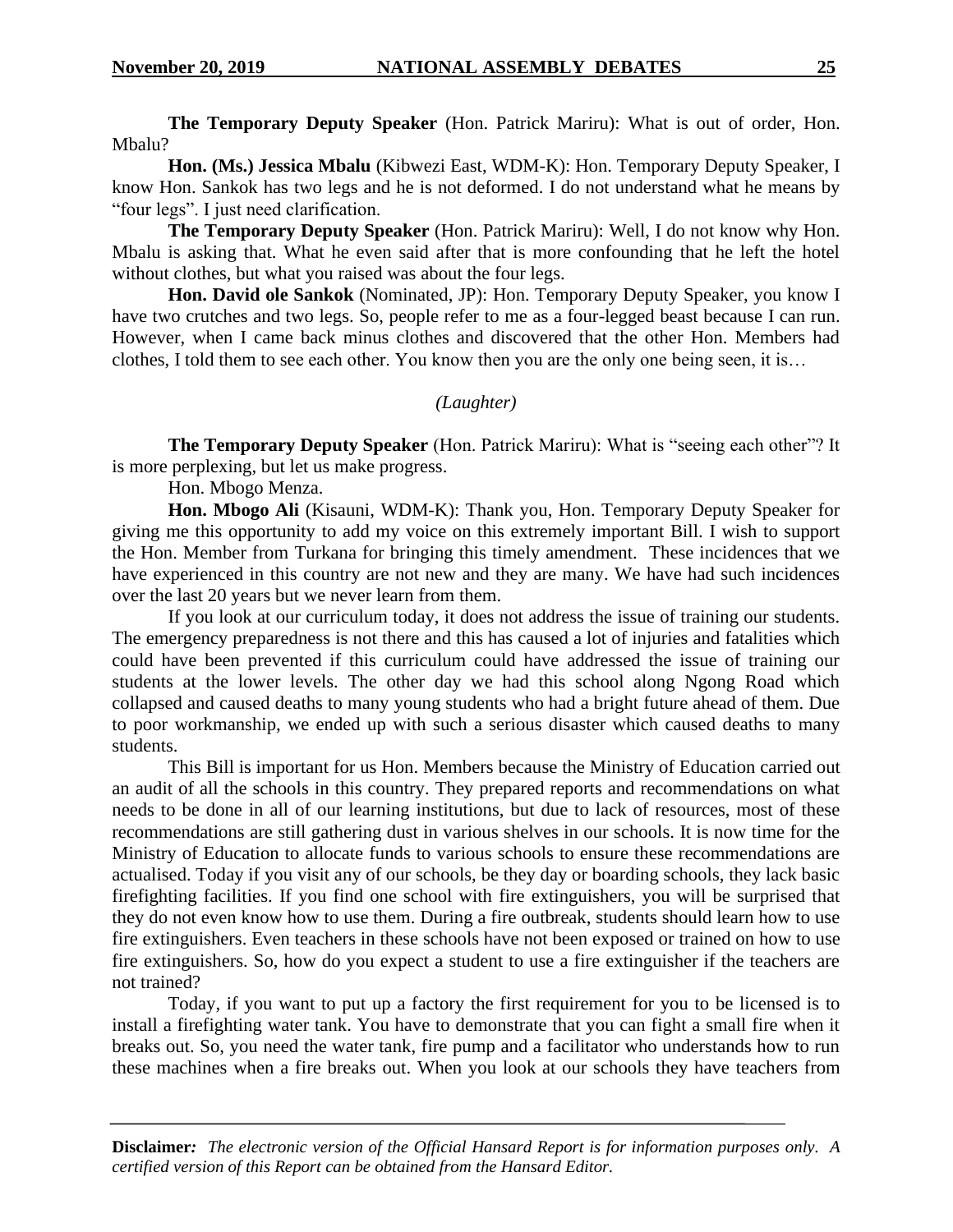various teaching colleges like, Shanzu and Kagumo who have not been trained or drilled on how to fight a fire or evacuate in case of an emergency in a school.

When you look at the dormitories in various boarding schools in this country, they are so pathetic. They are designed as a confined space with only one entrance yet, around 200 students sleep there and have no escape routes. When you look at our vehicles and especially the buses, the back window is clearly indicated as an emergency door. So, in case of an accident and because there are only two doors, the rear back window can be used as an escape route. But, in case a class collapses, there is only one escape route which is the door. So, we should set specific standards for all classrooms and dormitories to capture escape routes and emergency exits. As Hon. 001 has said, we also have to address the issues of PLWD because they are also part and parcel of this society.

I support this Amendment Bill because it is extremely important. It is high time we moved as a House because accidents just happen, but they can be prevented. As the saying goes, a stitch in time saves nine.

Thank you, Hon. Temporary Deputy Speaker.

**The Temporary Deputy Speaker** (Hon. Patrick Mariru): Hon. Wetangula Wanyonyi.

**Hon. Tim Wanyonyi** (Westlands, ODM): Thank you, Hon. Temporary Deputy Speaker. I also wish to support this Bill. First, I want to thank Dr. Joyce Emanikor for bringing it. This Bill states the principal object is to enhance disaster risk reduction in learning institutions.

The safety of our children is key. When I sometimes visit most school buildings, I find that they have only one entrance which is also the fire exit. When you look at other areas in the building, they are sealed. Which means nobody can go through a window. We need to look at the safety of our children at home or away even as they transit using school transport.

I want to address myself on the issues of children with disabilities. I have noticed in most places including this Parliament the fire exits have narrow doors with staircases. So, children with disabilities may be unable to exist from a disaster when it happens. We have witnessed terrorist's attacks in some of our institutions. The terrorists go around and understand the geography of the area so that when they come, they know the people cannot exit and it is easy for them to be cornered.

This is not just about our learning institutions. We need to educate our children on how to deal with basic first aid, for example, if a child faints or fire breaks out. These are some of the things which are missing in our curriculum. During sports, children are injured or an accident happens and even the teachers are at a loss and have no idea what to do. If involved in an accident sometimes evacuating people from an accident scene is one of the most dangerous things. Sometimes, the people who come as good Samaritans are the ones who aggravate injuries to the victims.

So, by learning the simple basics of first aid we will understand what to do in a situation where something happens which requires our urgent intervention. This Bill addresses very important issues to do with safety in schools.

Recently, we witnessed what happened in Dagoretti when a school collapsed. Children were trapped children and some perished. The quality of structures in our schools is inadequate because of corruption. People cut corners and do things which comprise the safety of our children and also expose them to a lot of danger.

So, the NCA and the Nairobi City County who license construction of buildings must be clear and strict on matters of quality and safety of our children. This is because they certify these buildings as safe for use and habitation then, you find the same building collapsing. So, we need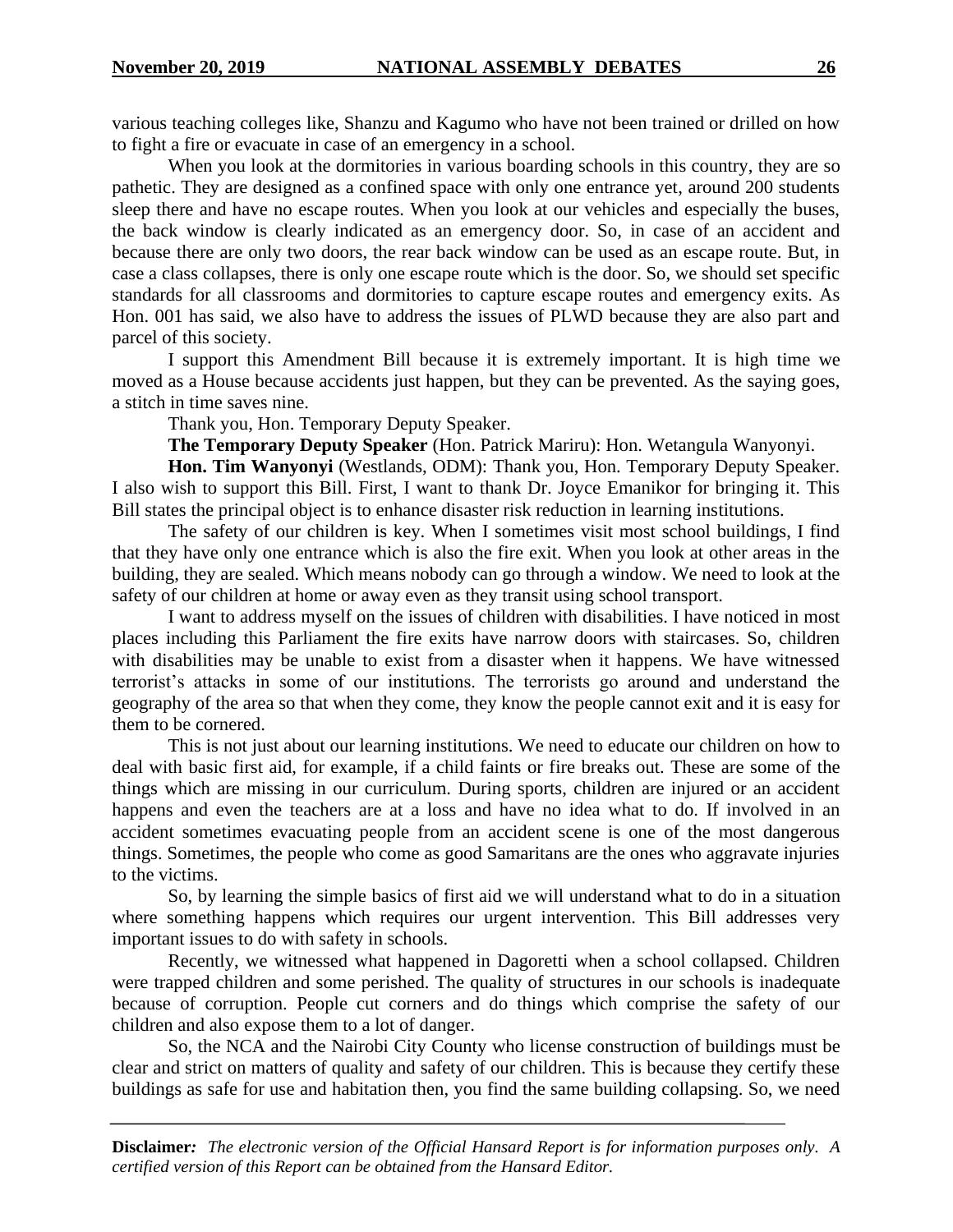to look at what happens and what we must do as a society and country to ensure our children are safe both at home and school. As we address the curriculum these things can be taught in school so that people are well prepared in life. So, when they get out of school or are away from home and when something happens, they can easily take care of themselves. So, this is very important.

Once I visited a school in USA and saw corridors are wide enough and open both ways. They just slide back and forth. So, it is easy for children or people to exit from that building compared to having doors that open one way. So, it is just a matter of looking at how we can deal with safety issues. If a corridor is wide enough, it can accommodate many people and when they are exiting it is much easier compared to narrow corridors. Also, we need to look wholesomely at the size of rooms to ensure they are right.

As I support this Bill today, it is the International Children's Day. I want to wish all the children a happy International Children's Day as we deal with these issues. Thank you.

**The Temporary Deputy Speaker** (Hon. Patrick Mariru): Let us have Hon. Rono Kipkogei.

**Hon. Daniel Rono** (Keiyo South, JP): Hon. Temporary Deputy Speaker, I also rise to support this Bill by Hon. Joyce. I thank her for bringing it. It goes in tandem with the one that Hon. Kamket has brought, which is talking about marginalisation. A good number of these schools are actually marginalised. In some areas, you find roads are impassable. So, in case of the kind of disaster that Hon. Members have talked about, it will be very difficult to access some of these schools, which include some schools in some areas of my constituency.

Also, we realise that some institutions of higher learning are not fenced. In case of insecurity like the one that took place in Garissa, they will come from all angles. So, there is nowhere you can say that is the gate. There can be something like a gate but not really a gate. We need to be more serious with these institutions of higher learning. The way we are handling them is not the way it should be because disaster can strike any time. As my colleagues have mentioned, disaster includes many aspects. There are some that can be avoided. Those that can be avoided should be avoided. An example is the one that has been mentioned about the school that was in Dagoretti. That disaster could have been avoided because earlier on, it was mentioned that there were cracks in the building but the management did nothing about it until we lost lives. That is when the Government pretended to swing into action. We do not have to wait for disasters to happen so that the Government can swing into action.

Some school buildings are collapsing, just as I mentioned. Inspection should be carried out in schools. The Government has started doing so but it needs to be more serious. This is because we have some structures that are wanting. Some structures were poorly constructed. As my colleague just mentioned, there are some which have very narrow corridors while some have no escape routes or have only one emergency exit. So, in case of fire, there is nowhere to escape. That is why disaster management must be taken seriously.

Also, the Government needs to give guidelines on the kind of structures that should be put up in each institution of higher learning so that there is no shortcut. People have been known to take shortcuts because of the big animal called corruption. Last but not least, we have schools which do not have police line. In case of a disaster or insecurity, there is nobody who has a police line. So, they stare at each other and things that could have been avoided happen.

With those remarks, I support the Bill and thank Hon. Joyce.

**The Temporary Deputy Speaker** (Hon. Patrick Mariru): Let us hear Hon. Mwale Tindi, Member for Butere.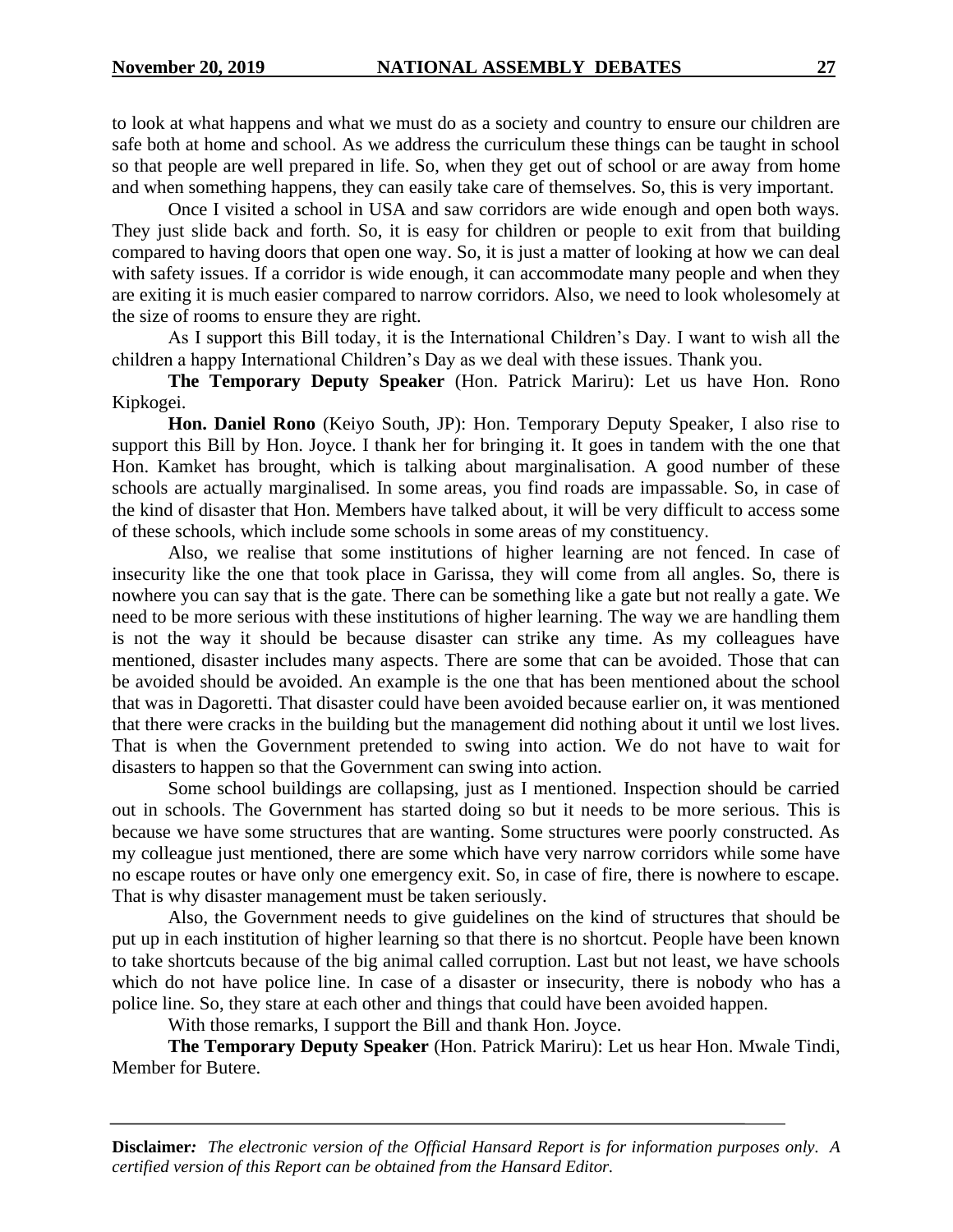**Hon. Nicholas Mwale** (Butere, ANC): Thank you, Hon. Temporary Deputy Speaker. I rise to support this very important Bill as presented by my colleague, Hon. Joyce. My colleagues have already indicated so many factors as to why we need to have this Bill go through. My focus mainly will be on the infrastructure. In most schools or learning institutions in this country, when we talk of development, we just look at the buildings that are being built; we do not really look at how prepared we will be in case we have an emergency in that school.

During my education journey, I went through Musingu High School. In 2003, when I was in Form III, we had two emergency scenarios. Those two emergency scenarios caused three students to lose their lives due to lack of emergency exit. In the first incident, we had a fire outbreak in my dormitory, which was so congested with very small windows without any ceiling. It was built by the colonialists. Many students got trapped inside and we had to step on other students for us to get out. Therefore, we lost one life and many of the students were burned while others broke their arms and legs, among other injuries. In the same year, lightning struck the school, especially the library, and the school did not have a lightning arrester. We had a lot of causalities. A lot of students suffered.

If you look at the infrastructure in government offices and in private sector offices in big towns in this country, you will see that they have not complied with the safety rules. Before one is given approval to convert a structure into an urban office or rental house, one has to abide by the safety guidelines, one of which is ensuring that there are many ways of accessing the building. You must ensure that even handicapped people on wheelchairs can access the building. You put a lift and the normal staircase. You must fit the building with smoke detectors in the ceilings and place fire extinguishers at strategic places. Even basement parking must have safety measures. However, when it comes to learning institutions – where we have many Kenyans who are below the age of 18 years – we never look at ways in which to improve the safety and security of people there. We do not look into ways of minimising the chances of having casualties in case of emergency scenarios unfolding in schools.

Therefore, this Bill is very important. It is only about the learning institutions. When we talk about learning institutions, we should extend to the teachers' quarters, where teachers live and where subordinate staff lives in those schools. This is because we might talk about learning institutions and people concentrate on libraries, classrooms and administration blocks but they leave out the houses where subordinate staff live, or even where livestock that is owned by schools live. Therefore, we need to look at it in totality. When you talk about a learning institution improving the curriculum development, it should be all round.

Therefore, it is imperative that we adhere to this. The Government needs to allocate enough funds and not look at it as if it is something to be given some little attention. The Government needs to allocate a lot of funds. When we get to budgeting, I urge my colleagues in this House to be very sensitive on this matter so that we have our kids living in an environment that is well protected; that provides security and encourages parents to take their kids to those schools. I support my colleague, Hon. Wanyonyi.

Two weeks ago, I went for a leadership exchange programme in Pennsylvania, Bradford County, in the United States of America. I toured medical facilities, educational facilities and government offices. I support him that the schools over there are very well equipped. We even have security guards guarding schools. We had a scenario where the *Al Shabaab* went to Garissa University College and found no one at the gate. They killed so many university students. Therefore, we need to look into ways and means of protecting students in terms of curriculum and terrorism, as well as protection from many other violent acts, including rape.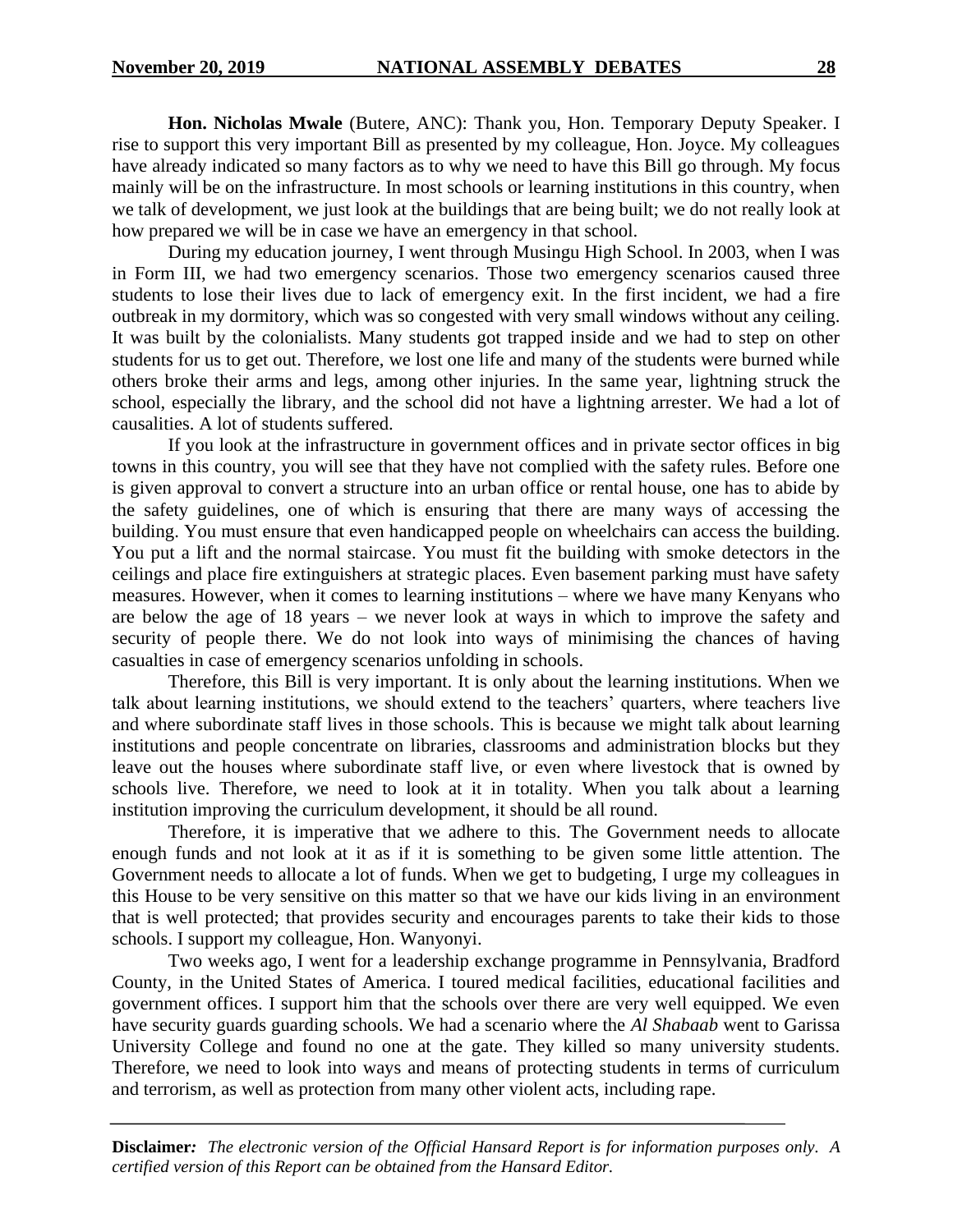I support the Bill.

**The Temporary Deputy Speaker** (Hon. Patrick Mariru): Let us now have Hon. Kibeh Wanjiku.

**Hon. (Ms.) Wanjiku Kibeh** (Gatundu North, JP): Thank you, Hon. Temporary Deputy Speaker for the opportunity to also add my voice to this very important and critical Kenya Institute of Curriculum Development (Amendment) Bill, 2019.

Disaster risk reduction is not a new concept in this country and our education sector. I would like to remind the House that in 2003, the Ministry of Education came up with a Safety Standards Manual for schools in Kenya which was very clear as to what needs to be done in our schools to ensure the safety of our children. There is no way we can talk about provision of quality education in our country when our schools are not safe.

I would like to just highlight a few issues that have been taken care of by this manual. The guidelines of the manual created the school safety committees that include the management of the schools. There are certain guidelines that have been given. If a school has no wall or fence, there is need to have an indication or a signage that there should be no trespass in it. The guidelines also stated that the school fields or playing grounds should be safe for our children in terms of where they are located and how level they are because that would also pose a danger to our children. Even as we look at the Bill and the amendment that tries to bring in the issue of safety in our curriculum, we need to be a little bit firm on schools' management and the Ministry of Education to ensure that they enforce the set guidelines in the manual that has already taken care of some of this.

Coming back to the Bill and in support of this very great initiative, it is very important to ensure that we also create linkages. I do not think we will create safe havens for our children in schools if we do not have linkages with the society and community. It is very important because parents need to be part of this. Service providers such as those who provide firefighting services need to be part of this. As we try to introduce this into the curriculum, we can use various approaches. We could either infuse or integrate the various subjects of safety into the curriculum or even create stand-alones.

I want to emphasise the need to involve the community in all this. We have what we call the community policy. When we have a situation whereby our pupils face danger either in school or outside school, we need the community to be part of this. I also appreciated the fact that we now have the Competency Based Curriculum (CBC). This is a very good opportunity to ensure that that we entrench the issue of DRR in the curriculum in all our schools. I remember a situation at Lang'ata Road Primary School where children were demonstrating because their school land had been taken away. The reason why the Safety Manual stipulated how and why disputes in terms of ownership of land in a school will be handled is to avert such kind of situations. When you ask children to go out and demonstrate, you are putting them at risk. Therefore, I appeal to the Members in this House because our core duty as MPs - with the funds we receive under the NG-CDF - is to create safe institutions or learning environments for our children. Let us go back to our schools, look at them and see how safe they are to promote a good learning environment for our children.

I support this Bill in recognition that as a country, we are a signatory to various international conventions that commit to ensuring quality and safe environments of learning for our children.

**The Temporary Deputy Speaker** (Hon. Patrick Mariru): Let us have Hon. Baya Yaa, Member for Kilifi North.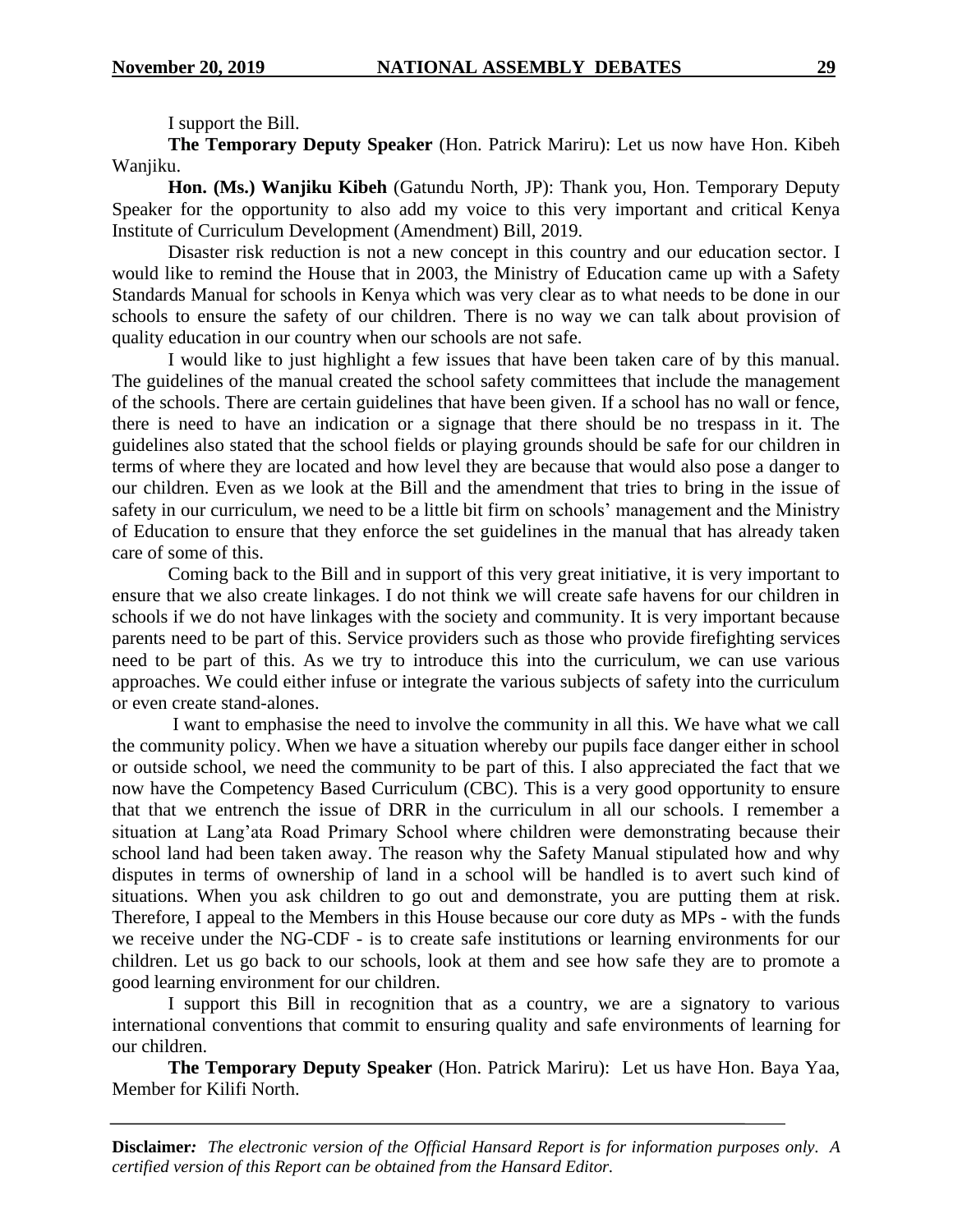**Hon. Owen Baya** (Kilifi North, ODM): Thank you, Hon. Temporary Deputy Speaker. I support this amendment Bill. I have a lot of respect for Hon. Emanikor. Now that she has brought this very important amendment Bill, my respect for her has gone up.

One of the things we need to look at is the principal object of this Bill. We have had policies on safety in this country. We have had what we would call guidelines on safety in schools. We even have the hardware. Schools are now built with doors that open and revolve on both ends. There are a lot of things that have been done, but there has been one thing that has been missing. This is what Hon. Emanikor is trying to do. She is trying to bring safety education into the curriculum so that as a child steps into the school, one of the courses that that child will learn is safety measures while in school such as how to react when there is a fire. Fire drills should be taught to a child. They should be taught how to react when there is a gunman in the compound, when there is an accident or when there is an accident or incident in the lab.

Very recently when pupils were doing their Form Four examinations, there was a chemical that reacted and we lost a life. If those kids had been given information and the curriculum had information on how to handle disaster, probably we would not have had the disasters we had during the examination. That is why this Bill talks about DRR. It is important that we equip our children with skills on how to manage disasters in schools so that schools are safe.

In the USA, there have been a lot of shootings in schools where a gunman comes or a pupil draws a gun and kills people. In that melee, you find that there is nothing the children can do because they have not been prepared for such disasters. In the First World, new policies and curriculums are developed to ensure that children are well-equipped to handle gun dramas when people bring guns to school. Schools in Kenya are copying a lot of things from the western World. Our children are learning a lot of things from the internet. We will not be surprised if we also have gun dramas in our schools. How prepared are our children to handle disaster while in schools? I have heard of situations where children have gone out for activities and games and a child breaks his leg. Those kids are at a loss on how to handle that or a person who has fainted, broken his leg or is injured in one way or the other because they are not prepared. This Bill asks the KICD to infuse DRR within the curriculum and teach it in schools. Probably, they will have modules for lower primary, upper primary and secondary schools. That is what I expect the Kenya Institute of Curriculum Development (KICD) to do. It should infuse disaster-risk reduction in the curriculum so that children can handle disasters.

There is something else which the Bill seeks to do. Clause 2 of the Bill says that KICD Act will be amended in Section 4 by inserting paragraph (mb) that says that we shall incorporate psychosocial skills and services to students in curriculum development. The psychosocial skills that are needed here are skills that prepare the child both psychologically and physically to handle disasters. This should be put in the curriculum. While there is a disaster, there is trauma that comes with it. How do the children handle the trauma that comes when they see somebody die at school because a building has collapsed or a brother had injury at school? How does a child handle that trauma? For example, there is the recent incident that we had in the laboratories during the examination. How did that affect the performance of other students? Were they prepared to handle disasters both at the physical and psychological aspect?

KICD has professionals who are well-versed and very knowledgeable. They can build in within the curriculum modules that can help and teach these children how to handle trauma. The first part of the Bill incorporates personal safety skills, self-defence, demonstrations on security drills, fast aid, detection and response to weapons and evacuation procedures in the curriculum.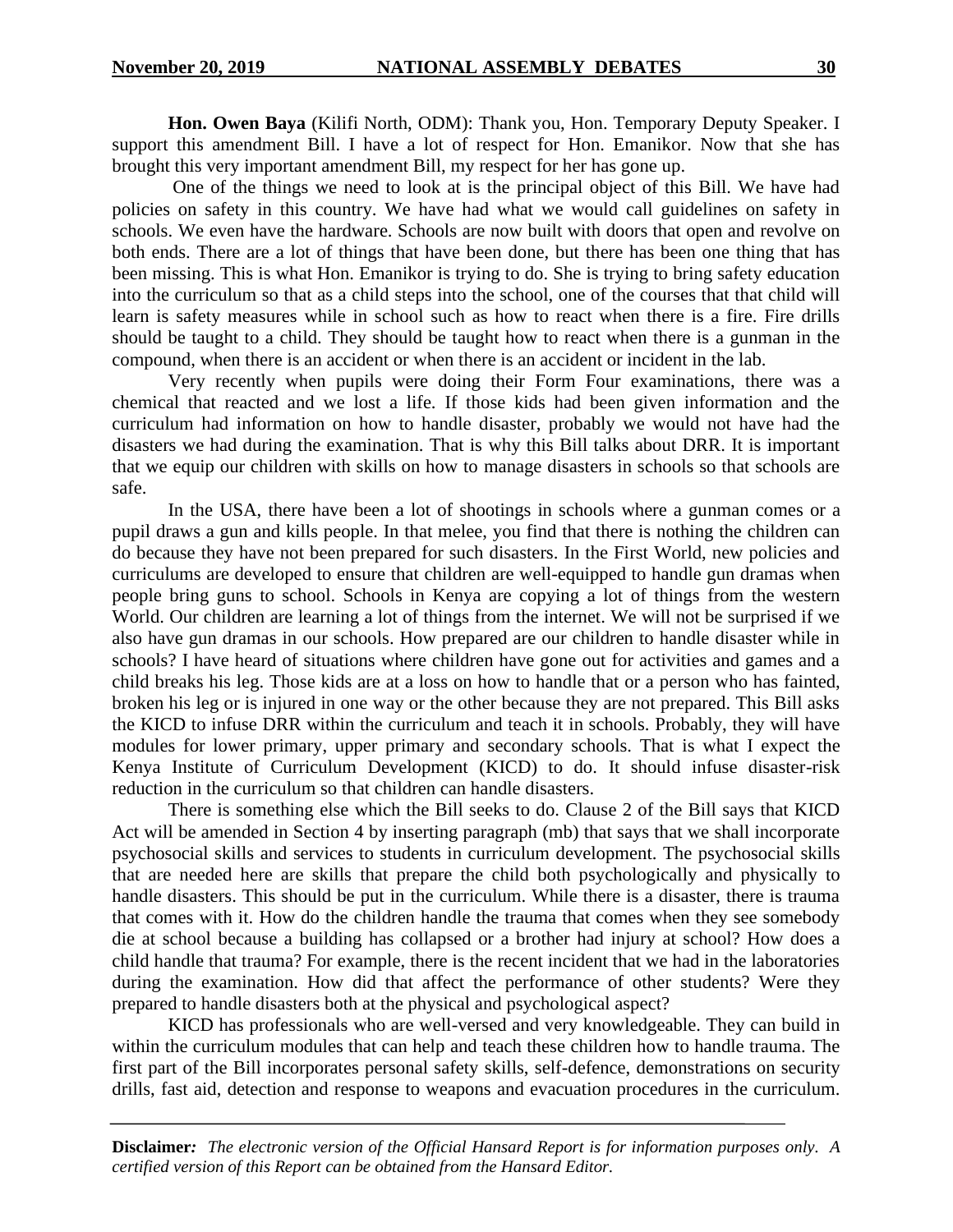These are things that Hon. Emanikor would like to see in the curriculum. How do we evacuate kids when there is a disaster at school? How has the curriculum prepared the children for an evacuation? When I was in school in far country, there was always this bell that would ring deep in the middle of the night. You were then told that there is a fire disaster. All of us would run and gather at the fire point. There would be guys who would come and count everybody. They would take action on the people who did not come out because that was part of the curriculum of that institution. Fire disaster drills were conducted every month. If anybody hears the fire alarm at the University of Nairobi today, five or six people can come out and the rest would wait to see the fire near their door and then that is when they would know that there is a disaster. This is because it has not been inculcated in the curriculums that we had.

Hon. Temporary Deputy Speaker, this is a very important piece of legislation. I just hope that it will not be in vain but we will see classes for students on disaster management. I want to give you a very painful example. My Constituency has Pwani University. They will have their graduation tomorrow. I congratulate them on their graduation. This university loses 10 students every year through drowning in the Indian Ocean. This is because the fresher's who come to the university come from places where there is no ocean. They get excited about it. During the first week, they go out to the Ocean even when there are signs all over to show that it is dangerous to go there if you do not know how to swim. These students get in the Ocean because of that excitement of joining the university. After two days, you hear that they are looking for a student who disappeared. After one day, they say that a body was discovered in the Ocean. They lose 10 students every year. This is because they have not been equipped on how to handle disaster at the ocean. We lose students. If these students are taught that when they are in the ocean and this happens to you, then this is how you react, then we would save lives. This is something that is practical. It is needed not only at the high school or primary school but also it should be a course at the university to equip students to handle disasters. Every time, we go out there to look for a body of a university student who does not know how to swim but he attempted to do it.

We have swimming pool deaths because the kids do not know how to react there. This is a very important Bill. I urge the Ministry of Education and the able Prof. Magoha to move with speed to save Kenyans' lives by equipping these young people at school with the relevant skills so that we stop losing lives because of things that we can prevent.

Hon. Temporary Deputy Speaker, I support this Bill. It will be passed here and it will become a law. The KICD will then ensure that they develop a curriculum and kids are taught and equipped with the relevant skills to help them safeguard their lives and that of others.

Thank you very much.

**The Temporary Deputy Speaker** (Hon. Patrick Mariru): We shall now have Hon. Tandaza Sawa, Member for Matuga.

**Hon. Kassim Tandaza** (Matuga, ANC): Thank you, Hon. Temporary Deputy Speaker for giving me the opportunity to contribute to this very important Bill. First, I would like to congratulate my colleague, Hon. Emanikor- whom we are in the same Committee- for coming up with this very important and timely Bill. I support it.

One, fires in schools have become the norm unlike during our times when it would be an exemption. We find fire everywhere, especially at particular times of the year in secondary schools. That then makes this Bill very important. A curriculum should be developed so that the students, teachers and the public can be taught on disaster management. In a disaster, the affected might not do much because they are already affected. However, the public should also be equipped at one point with some knowledge on how to deal with some disasters in schools. I can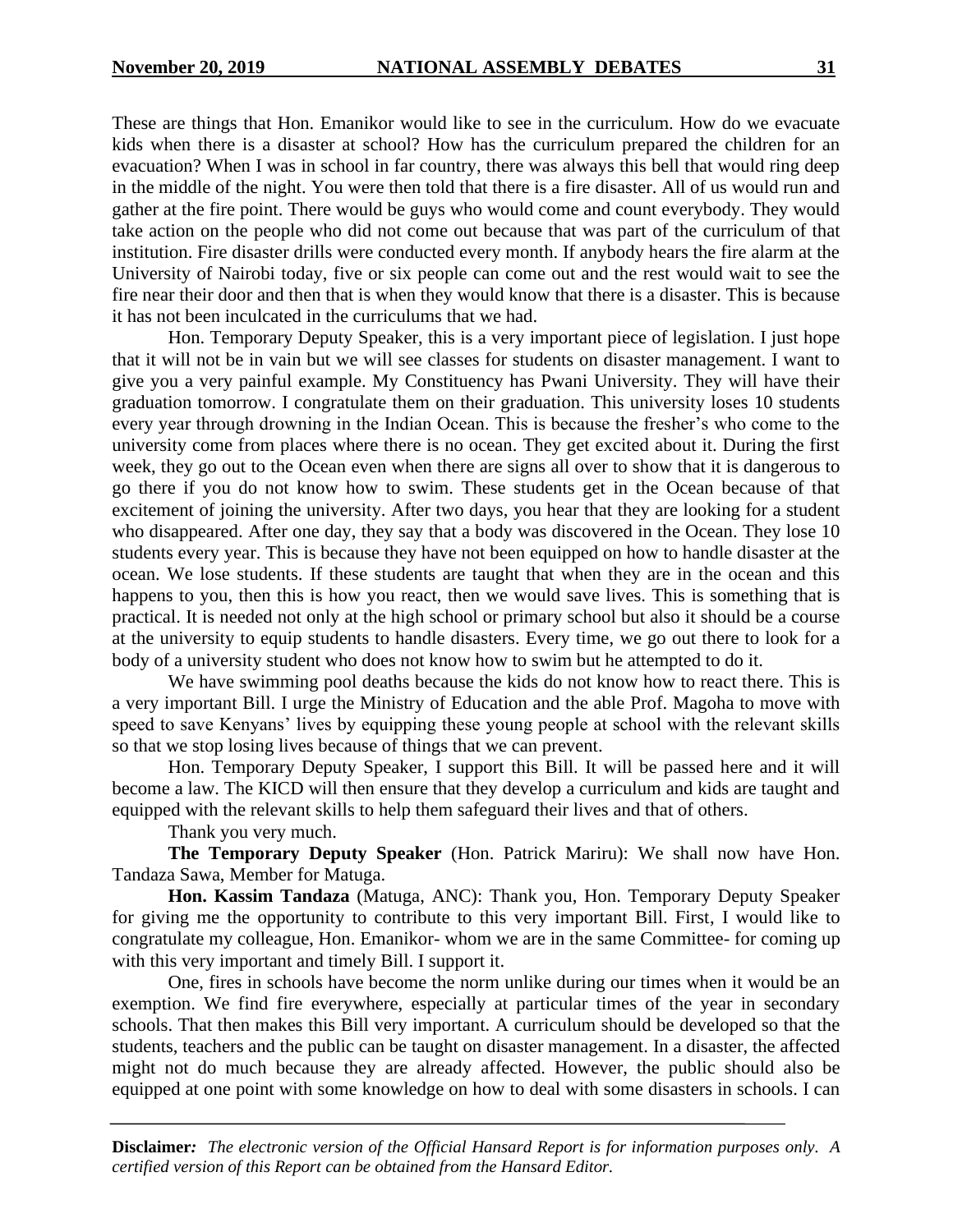mention quite a number of schools, including the most recent one. A teacher lost his life and all his entire family in Malindi High School because his house caught fire at night. Disaster management is not about the curriculum only. How did he lose his life? It can even happen to one of us here. There is a way we build our house because of security issues. We barricade ourselves. We are in bunkers. Even if the door was to be opened, you will still have some grills and an electric fence. Kenya Wildlife Service (KWS) cannot allow us to have a lion in our homes. Probably, we would have lions to ward off intruders. When a disaster happens, you literally cannot be helped.

Apart from the curriculum and the information that the students and teachers should be taught, there is need to see how we can make our places safe generally not only the schools but also our homes. Our kids are in schools most of the time but when they come home like now during the holidays, they are not safe should a disaster happen. Disaster management is not about information or knowledge. The first point is disaster detection. That is the best weapon to handle disasters. Unfortunately, in most of our schools, even where is looming danger and everybody who passes by knows that should anything happen, it cannot be managed, we still have situations where no remedial action is taken. We talk about schools, doors and congestion. These are things that we know. If a disaster happens, it becomes a problem handling it because the dormitory is poorly built. That is not about knowledge but the resources that are available to put up such facilities. As a House, once this Bill passes and it becomes law, we need to allocate resources so that the Bill can be operationalised. There is no way it will help or be of any use, if no funds are allocated to make sure that this is operationalised.

Recently, in my constituency, we had a disaster at Kwale Girls High School where a whole multipurpose Hall collapsed during lunch hour. Sometimes, we say God loves us. It was lunch hour. Just by God's grace, no kid was in that multipurpose Hall. You cannot even imagine what would have happened if they had congregated inside there. Of course, there was no disaster response, no information and no alarm which should have been set off to warn the girls not to rush to that place. As one person said, Kenyans have peculiar habits. When a disaster happens, instead of people running away from the disaster, they rush to the disaster. That is one of our peculiar habits.

As I stand and support this Bill, I also urge this House that once the Bill becomes law, we allocate resources so that this Bill can be operationalised.

Thank you. I support the amendment.

**The Temporary Deputy Speaker** (Hon. Patrick Mariru): Hon. Malimo, you will get a chance. I am sure as you walked in, you found Hon. Oundo here.

Hon. Oundo.

**Hon. (Dr.) Wilberforce Oundo** (Funyula, ODM): Thank you, Hon. Temporary Deputy Speaker, for this opportunity to contribute to the Kenya Institute of Curriculum Development (Amendment) Bill of 2019 sponsored by our colleague, Hon. Joyce Emanikor. It could not have come at a better time than this as we prepare for the large enrolment primary and secondary schools as we prepare to fully roll out the Competency Based Curriculum (CBC) that ensures 100 per cent transition from early childhood all the way to the last level before joining tertiary education. We are cognisant of the fact KICD is the body mandated to develop, review and accredit curricula that are taught in various institutions in this country. It is, therefore, important that their mandate is expanded to delve on matters of disaster preparedness and disaster management because it is becoming an emotive and critical issue in most of our schools in this country.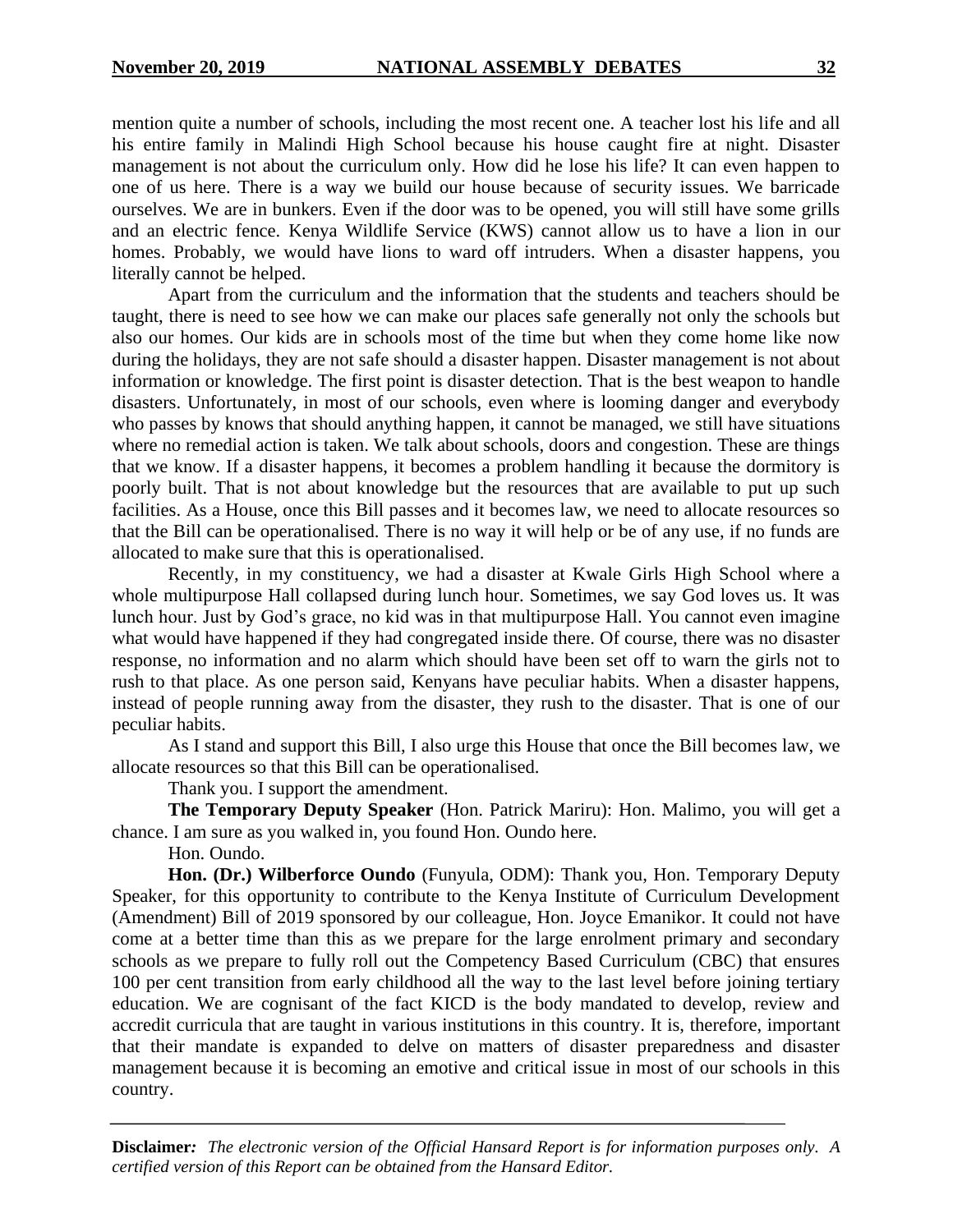Let me make a few statements as I support this Motion. One is the issue of safety in schools. We must appreciate schools hold a very large number of kids both boys and girls at various levels. In the event of a disaster or a mess, the consequences and the loss would be immeasurable. It is, therefore, important that school managers place safety measures in schools as top priority. As is always said in the construction industry and elsewhere, safety first is safety first. Therefore, I urge the school managers, principals, the head teachers, their deputies and those responsible for discipline that discipline does not come by initiating a prison-like environment, discipline comes by teaching the children the value of respecting the loss and the importance of common sense.

I went to Starehe Boys Centre. We never had written regulations or rules. The guiding motto was common sense because we believed what is common is common to all of us. Therefore, the focus should not be barricading children in enclosed enclosures and putting grills all over but ensuring there is adequate measures to enable evacuation in the event of a disaster. Most importantly, all schools should invest in disaster detection and preparedness. With proper training, you can always ascertain or determine, to some level of accuracy, when a disaster is going to happen and which part of the building infrastructure poses a disaster – what part of the school compound is a disaster waiting to happen. I believe the safety standards manuals developed by the Ministry of Education, Science and Technology should have a guidance on how the schools should manage safety in their areas.

This brings into mind the design of the schools and the various infrastructure in the schools, be it classrooms, dining halls, libraries, assembly halls and all the infrastructure in the schools that hold children. Many times you have heard cases of pit latrines collapsing with children and other members of public in them. This is a failure in design and construction. Therefore, it is a call upon all those responsible for checking or supervising construction of schools' infrastructure to make sure they comply with the law as set out in various building by laws, the Physical Planning and Land Use Act, the requirements or regulations put in the Commission of University Education and all others. That is to ensure that the structures that hold our children should be those that guarantee them safety and comfort at the same time.

However, the issue of safety, preparedness, self defence, safety skills, life skills and the rest cannot surely be all donated or left to the schools. Education is a holistic process that starts from the date of birth up to the time your heart stops beating and you are declared past tense. Therefore, it is upon us parents and the community at large to make sure that as we educate and teach children, kids or babies at the very early age; the basics of life, we must also teach them life skills, self defence and basic detection of points of danger. It is expecting too much that every single parent in this country always thinks a teacher and the school is the solution to all the life issues affecting our children.

I echo the sentiments of the CS of education, Prof. Magoha, when he said that parents need to spend time with their children during these school holidays. Money is not part of their life but children are part of their life. We should impart these small soft skills to the children. It is important, basically, to tell a child "you run away when you see fire but, when you are running away, run where it is open. You can go there and be evacuated". We need to tell children "when you hear a voice or noise of cracking or falling, it is important you seek to go to the safest place to avoid a collapse". These are some of the basic things we parents, young parents and retired ones like ourselves need to tell our children that this is what needs to be done to avoid being caught unawares. The schools cannot teach everything. Teachers cannot teach everything.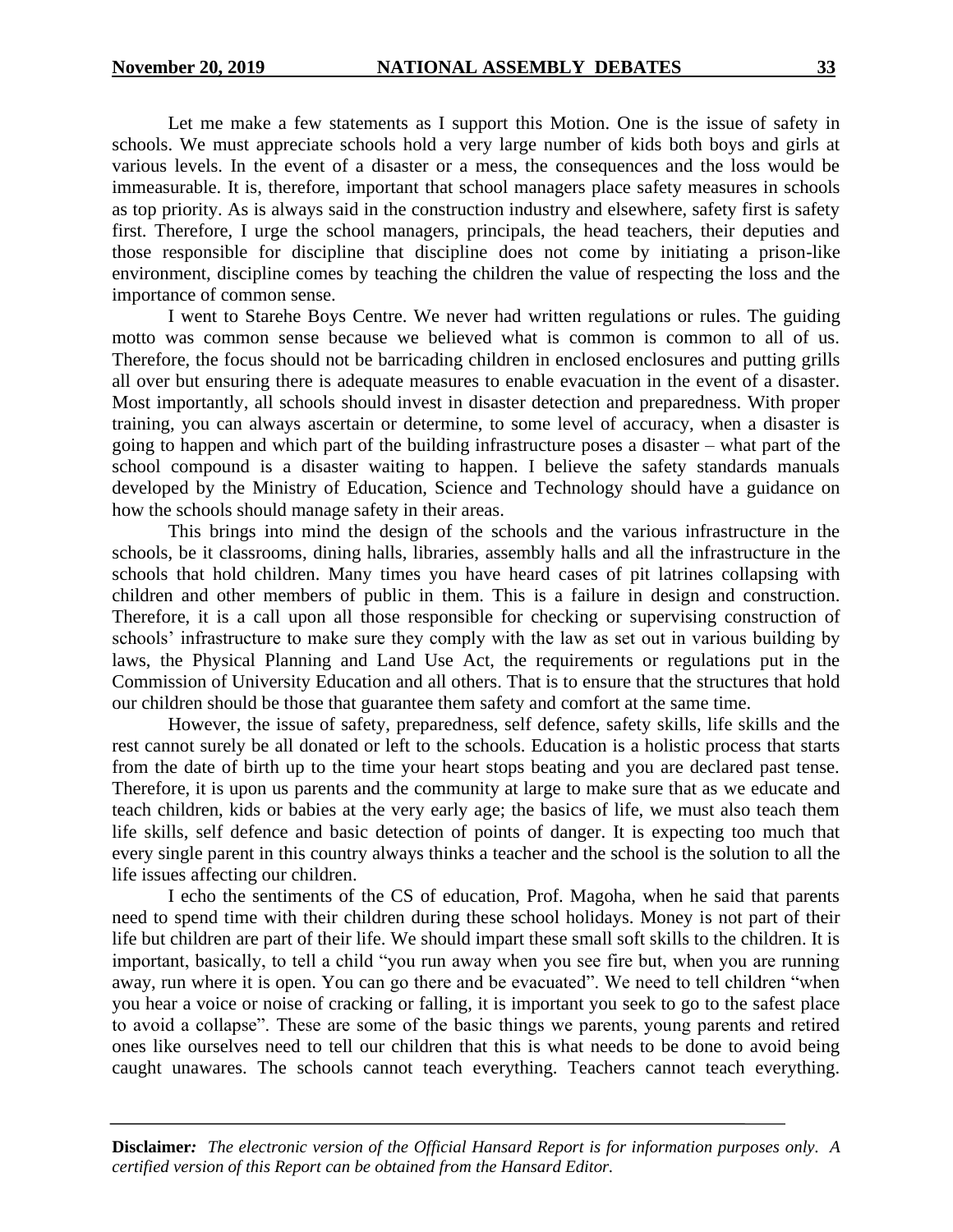Teachers can never replace parents in the lives of children. There are some skills we teach them from school and home. We need to do that.

At school level, probably, some of these extracurricular activities could as well be used as an avenue to teach children on safety and disaster preparedness. I believe quite a number or all Members who are in this House and members of public have gone to school. Many of us who have gone to school know there are Scouts groups, there are Girl Guides, the St. John Ambulance or First Aid groups in schools, there is the President's Award scheme and, there are other clubs like the Wildlife Club, Debating Club and all those kinds of things. They are an avenue to teach the children or students these basic things so that we do not congest the school calendar or time table to teach things that can be imparted to the children indirectly or through practical approaches.

As I conclude, it is important that all schools initiate basic things. At Starehe Boys Centre and School and many other schools, we had fire drills that ensured we were able to manage the situation in the event of, say, a fire. They could simulate situations of stampede to make sure that we know how to evacuate ourselves whenever there are accidents. Therefore, I support. I truly urge that we pass this Bill. I urge the parents and the community as a whole to take their role in preparing their children to manage disasters whenever they occur.

Thank you, Hon. Temporary Deputy Speaker.

**The Temporary Deputy Speaker** (Hon. Patrick Mariru): Before we get to Hon. Arbelle Malimo, let us have Hon. Mutua Mwikali. Hon. Arbelle Malimo you are next. Hold your horses.

**Hon. (Ms.) Florence Mutua** (Busia, ODM): Thank you, Hon. Temporary Deputy Speaker. Let me; first, take this opportunity to congratulate our best candidate in Busia in the recently released KCPE results, Flavian Onyango, for emerging the second-best nationally with 439 marks. We are very proud of her and all our candidates.

I want to congratulate my sister, Hon. Joyce Emanikor, for this Bill. It is timely because we have had very bizarre incidents happening in schools, which is very worrying. People often forget shortly thereafter. It is unfortunate that most schools to date do not have plans of emergency preparedness. We have seen schools being unable to fight fires and deal with other disasters when they occur. Our children continue to lose lives. Most worrying are the rooms where they live in boarding schools, where they still have one exit. So, it is difficult to evacuate anyone because they all rush out through that one exit. We hope that the Ministry of Education has handled this boarding issue, because people have talked about it many times. We must have the right policies and safeguards when it comes to construction plans. They need to standardise construction plans in the whole country so that boarding schools can have one plan.

We all remember the recent incident that happened at Precious Talents Academy in Dagoretti, Nairobi. We remember the Garissa University College terrorist attack. To date, we have never known who killed our children. We have no answers. Was there an exit plan for students at Garissa University College? We remember painfully the Kyanguli fire. To date, we have never known what happened and if the parents were compensated, though you can never equate life to money. Those who survived those incidents, have they been supported through counselling services? When we were in school, we used to be taught firs aid. I do not know if it is still a basic unit in schools anymore. Also, we used to have fire drills, as one Member has said. These are very key when it comes to emergency. When you see your friend fainting, you will see what to do. When they collapse, you will know what to do, especially if they are children who may be having issues.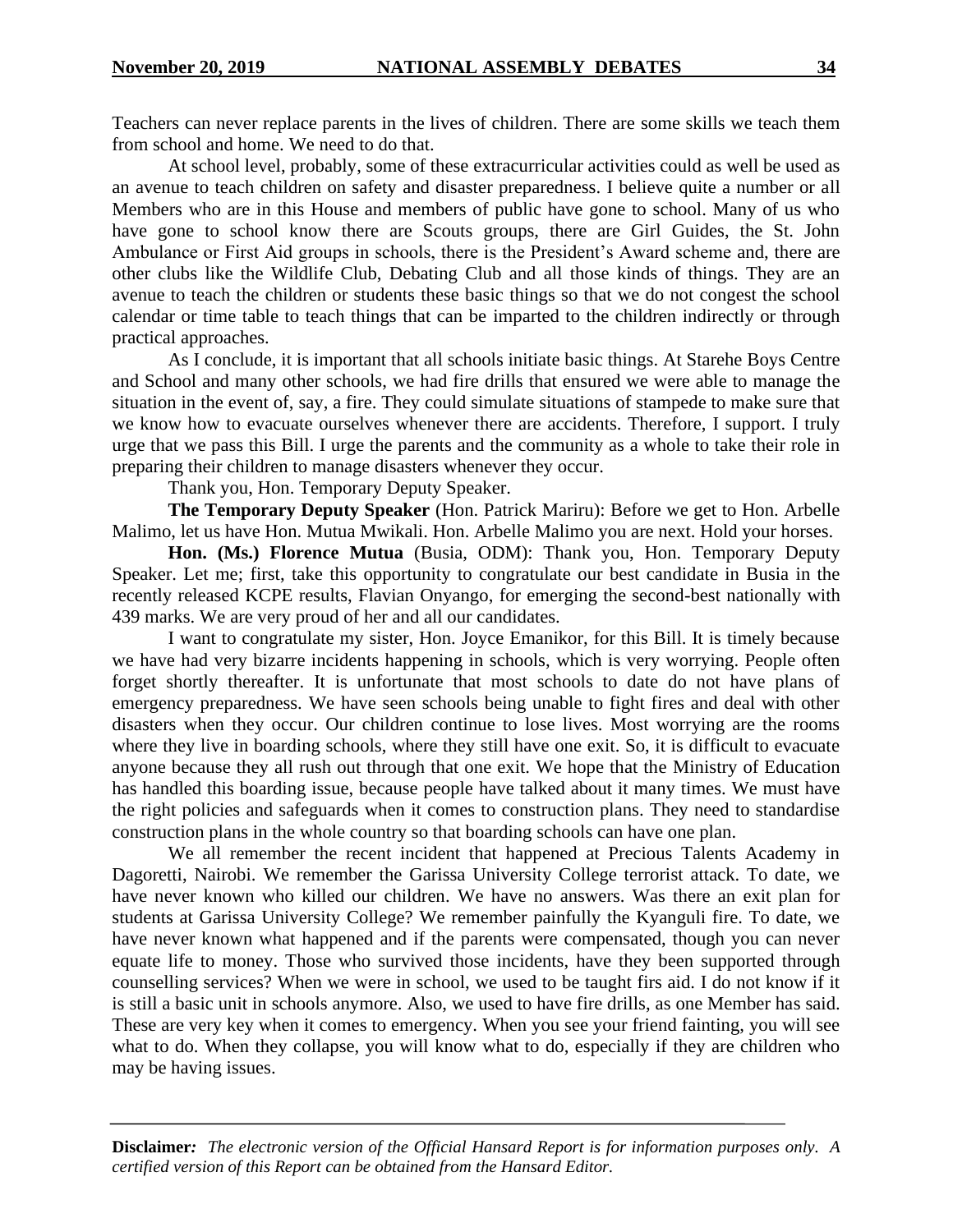It is important to appeal to constituency Members of Parliament that when they construct the classrooms, they need to ensure they are constructed to good standards and the need to factor in toilets. Most toilets sink especially now when it is raining. In January you will find more school toilets have sunk. When the toilets sink, it becomes an emergency. Girls suffer the most and even drop out of school where schools have no toilets. So, we also need that to be a factor. When a Member of Parliament puts up a school, toilets should also be considered. We have seen very many people calling us for harambees to construct toilets, which is not very good. The national government and county governments also need to have an active emergency preparedness teams so that when such unavoidable accidents happen, they can come in and support. This falls under the recent question I had about the Sendai framework and what the Ministry of Health and the Ministry of Interior and Coordination of National Government have done. It was tabled. We must ensure that our students, personnel and everybody who is in the school and all Kenyans are safe wherever they are.

Hon. Temporary Deputy Speaker, I support.

**The Temporary Deputy Speaker** (Hon. Patrick Mariru): Hon. Arbelle Malimo.

**Hon. Marselino Arbelle** (Laisamis, JP): Thank you, Hon. Temporary Deputy Speaker, for giving me this opportunity. I really would like to support this particular Bill very sincerely. Sometime back, we had an accident in Mombasa where a vehicle which was loaded into a ferry slipped off and was submerged in the Indian Ocean.

It was very unfortunate that Kenyans watched helplessly while reaching out to the Kenyan Navy to come and rescue the victims. This draws me back to this Bill. I did not have the opportunity to speak on the Floor of the House at that time, but I am very lucky having come across such a Bill which touches on issues of security, first aid, self-defence and safety skills for our children in schools.

Hon. Temporary Deputy Speaker., allow me narrate a story to you of Rwanda. Rwanda went through genocide between Tutsis and Hutus. I came across a story of two school children from the Tutsi family who as they were trying to run away for their safety, came across water. One of the brothers swam across the water. The other brother who did not have swimming skills drowned and perished in the water as he was being pursued by the attackers. So, I wish swimming is also in included in the curriculum so that our children learn swimming skills.

Today you will also realise that we have all kinds of crazy people driving on our roads and who have no skills on which lane to keep to while over speeding or when moving slowly. I think the starting point would have been the schools. This is where we need to introduce all these issues.

I also refer to the teaching of our Prophet Amsalem who said teach your children how to swim, throw a spear and ride a horse. All these things need to be in this Bill so that we educate our children in schools so that by the time they leave the school and join the general society, they at least, have some knowledge about what needs to be done in emergency situations.

You can imagine that unfortunate lady sitting in her car and drowning and she could not help herself. The best places where we need to introduce these skills are in schools. Today when you walk out there and see a bus branded in yellow, you conclude it is a school bus. So, I challenge CS Magoha and his staff to wake up and guide our children so that in case of fire in schools, they do not have to put grills as if children are in prison. They should make use of technology. They can use CCTVs everywhere. I wanted to take more time on this, but my colleague also wants to contribute to this Motion. I stand to support. Thank you.